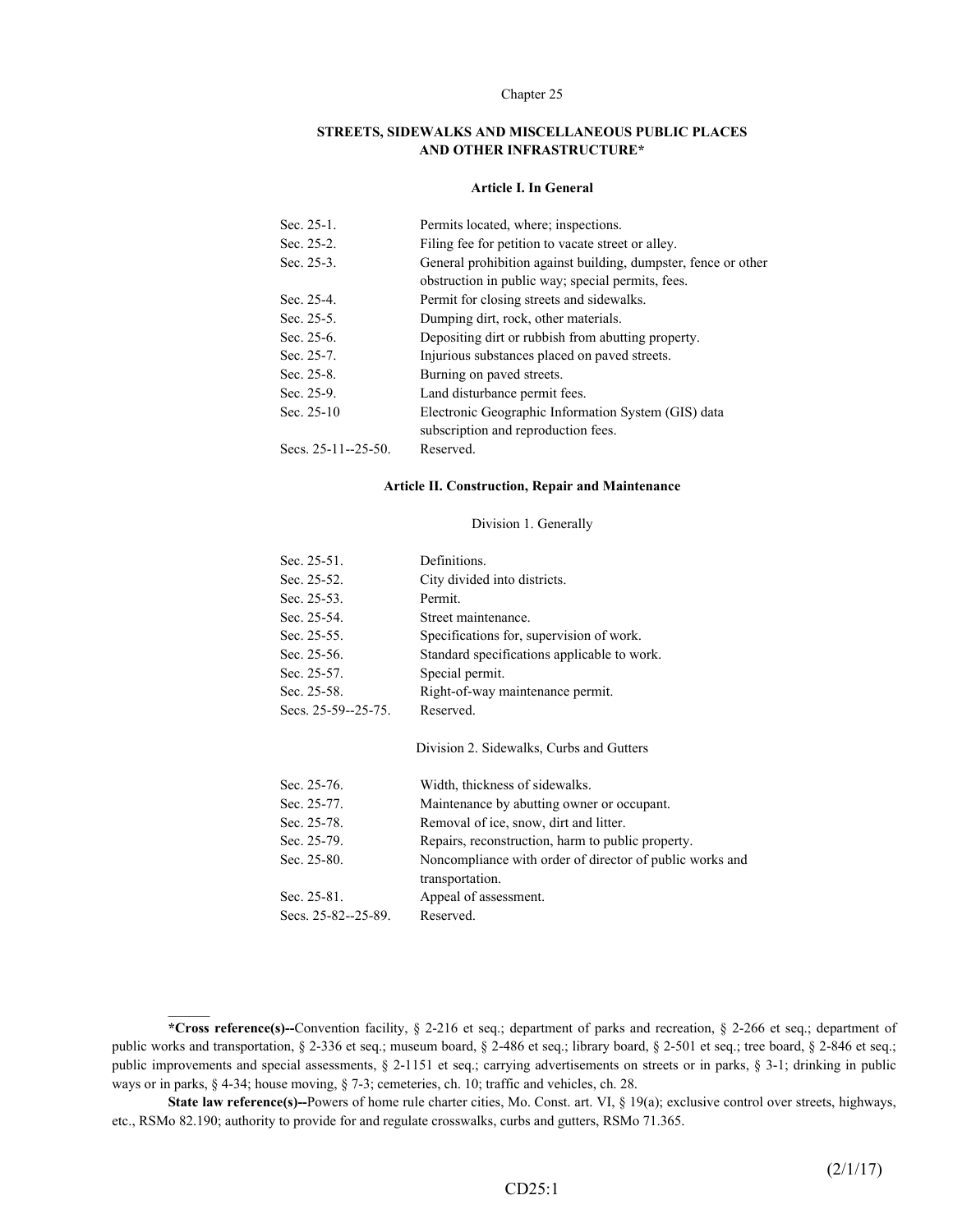### ST. JOSEPH CODE

#### Division 3. Design, construction and access management standards

| Sec. 25-90. | Authority to adopt standards.                                                       |
|-------------|-------------------------------------------------------------------------------------|
| Sec. 25-91. | Procedure for proposing, adopting, amending or rescinding rules<br>and regulations. |
| Sec. 25-92. | Council authority to amend or rescind.                                              |
| Sec. 25-93. | Appeal.                                                                             |
| Sec. 25-94. | Fees.                                                                               |
| Sec. 25-95. | Violation remedies.                                                                 |

#### Division 4. Stormwater Management

| Sec. 25-96.  | Definitions.                            |
|--------------|-----------------------------------------|
| Sec. 25-97.  | Post-construction stormwater treatment. |
| Sec. 25-98.  | Illicit discharge.                      |
| Sec. 25-99.  | Violation remedies.                     |
| Sec. 25-100. | Reserved.                               |

#### **Article III. Excavations**

### Division 1. Generally

| Sec. 25-101.          | Rules and regulations to implement article.                                      |
|-----------------------|----------------------------------------------------------------------------------|
| Sec. 25-102.          | Contracts to repair street, boulevard and sidewalk excavations.                  |
| Sec. 25-103.          | Standards.                                                                       |
| Sec. 25-104.          | Refilling.                                                                       |
| Sec. 25-105.          | Contracts for refilling and resurfacing.                                         |
| Sec. 25-106.          | Performance of refilling, resurfacing work.                                      |
| Sec. 25-107.          | Erection of barriers, lights and placement of steel plates to<br>protect public. |
| Sec. 25-108.          | Walkway, driveway required across certain excavations.                           |
| Sec. 25-109.          | Sidewalk excavations by property owners.                                         |
| Sec. 25-110.          | Work requiring cut, excavation to be completed before paving,<br>resurfacing.    |
| Secs. 25-111--25-130. | Reserved.                                                                        |
|                       |                                                                                  |

#### Division 2. Permit

| Sec. 25-131.          | Required.                                                |
|-----------------------|----------------------------------------------------------|
| Sec. 25-132.          | Application.                                             |
| Sec. 25-133.          | Approval of plumbing inspector prerequisite to issuance. |
| Sec. 25-134.          | Fee.                                                     |
| Sec. 25-135.          | License tax.                                             |
| Sec. 25-136.          | Commencement of work.                                    |
| Sec. 25-137.          | Bond requirements.                                       |
| Secs. 25-138--25-160. | Reserved.                                                |

#### **Article IV. Hauling Earth, Rock and Similar Materials**

#### Division 1. Generally

| Sec. 25-161.          | Authority of director of public works and transportation in |
|-----------------------|-------------------------------------------------------------|
|                       | extreme and extraordinary cases.                            |
| Sec. 25-162.          | Use of wagons, vehicles.                                    |
| Sec. 25-163.          | Notice to remove spilled materials.                         |
| Secs. 25-164--25-185. | Reserved.                                                   |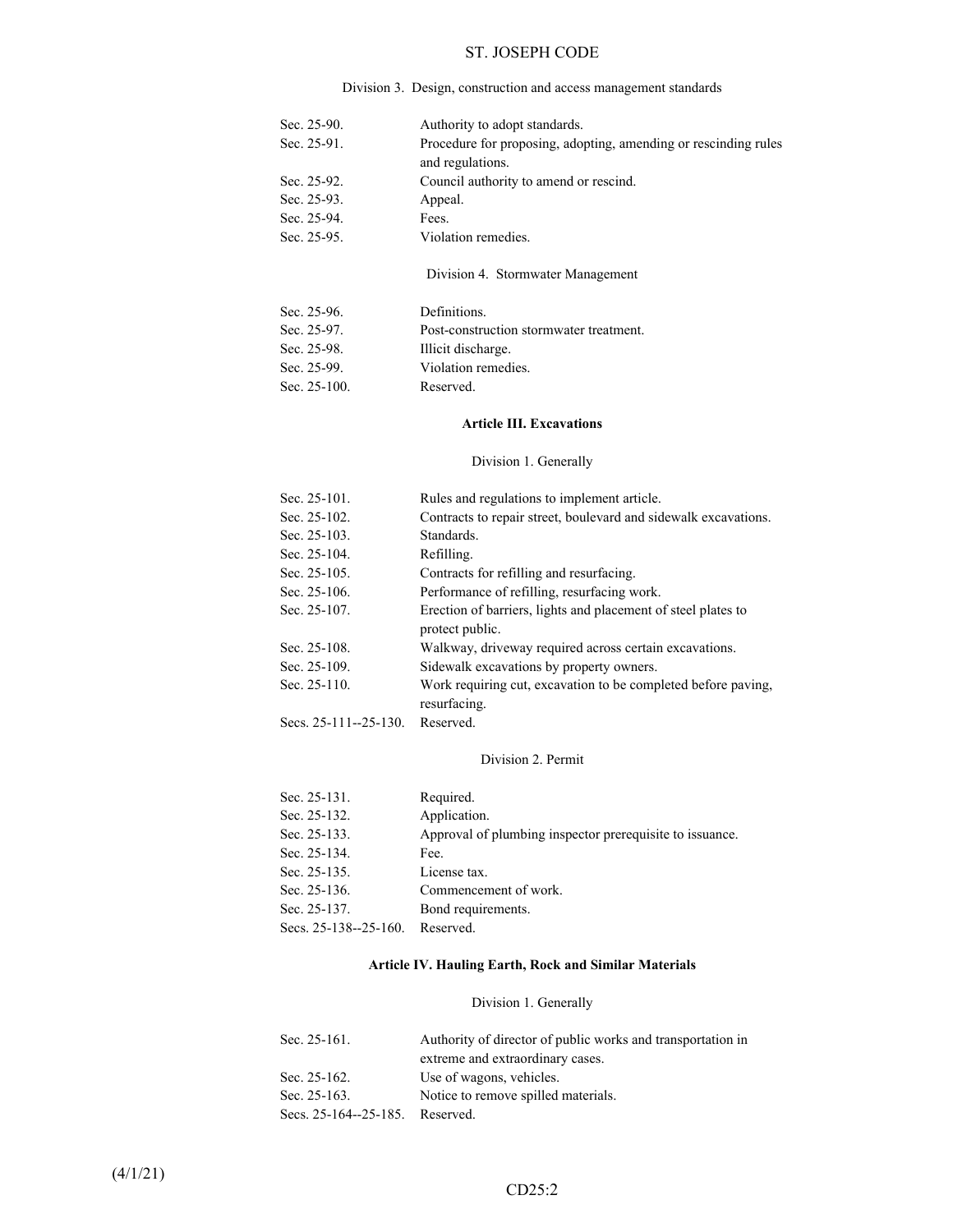#### STREETS, SIDEWALKS AND MISCELLANEOUS PUBLIC PLACES AND OTHER INFRASTRUCTURE

#### Division 2. Permit

| Sec. 25-186.          | Required.                                        |
|-----------------------|--------------------------------------------------|
| Sec. 25-187.          | Application.                                     |
| Sec. 25-188.          | Deposit.                                         |
| Sec. 25-189.          | Issuance.                                        |
| Sec. 25-190.          | Use of fund established upon issuance of permit. |
| Sec. 25-191.          | Fees.                                            |
| Secs. 25-192--25-220. | Reserved.                                        |

#### **Article V. Poles, Wires and Conduits**

| Sec. 25-221.          | Scope of article.                                        |
|-----------------------|----------------------------------------------------------|
| Sec. 25-222.          | Rights reserved to city.                                 |
| Sec. 25-223.          | Plat of proposed line of poles or conduits--submission,  |
|                       | contents.                                                |
| Sec. 25-224.          | Same--approval, alterations.                             |
| Sec. 25-225.          | Excavations.                                             |
| Sec. 25-226.          | Vertical clearance of wires.                             |
| Sec. 25-227.          | Minimum standards for poles.                             |
| Sec. 25-228.          | Placing, marking of poles.                               |
| Sec. 25-229.          | Use of conduit required in certain areas.                |
| Sec. 25-230.          | Signal wires in downtown business district.              |
| Sec. 25-231.          | Placing poles and conduits in alleys.                    |
| Sec. 25-232.          | Altering location of poles or conduits, height of wires. |
| Sec. 25-233.          | Change of conduit to conform to change of street grade.  |
| Sec. 25-234.          | Removing, disturbing lamppost.                           |
| Secs. 25-235--25-265. | Reserved.                                                |

#### **Article VI. Trees**

#### Division 1. Generally

| Sec. 25-266.            | Permit to plant.                                           |
|-------------------------|------------------------------------------------------------|
| Sec. 25-267.            | Planting box elder, cottonwood tree prohibited.            |
| Sec. 25-268.            | Permit and insurance to trim trees.                        |
| Sec. 25-269.            | Minimum clearance of branches, limbs.                      |
| Sec. 25-270.            | Trees, branches interfering with or dangerous to traveling |
|                         | public.                                                    |
| Secs. $25-271-25-300$ . | Reserved.                                                  |

#### Division 2. Maintenance

| Sec. 25-301. | Definitions.                                                |
|--------------|-------------------------------------------------------------|
| Sec. 25-302. | Penalty.                                                    |
| Sec. 25-303. | Tree board.                                                 |
| Sec. 25-304. | Arborist's license and insurance.                           |
| Sec. 25-305. | Street tree species not allowed to be planted in the street |
|              | right-of-way                                                |
| Sec. 25-306. | Spacing.                                                    |
| Sec. 25-307. | Distance from curb and sidewalk.                            |
| Sec. 25-308. | Distance from street corners.                               |
| Sec. 25-309. | Utilities.                                                  |
| Sec. 25-310. | Public tree care.                                           |
| Sec. 25-311. | Construction around public trees.                           |
| Sec. 25-312. | Tree topping.                                               |
|              |                                                             |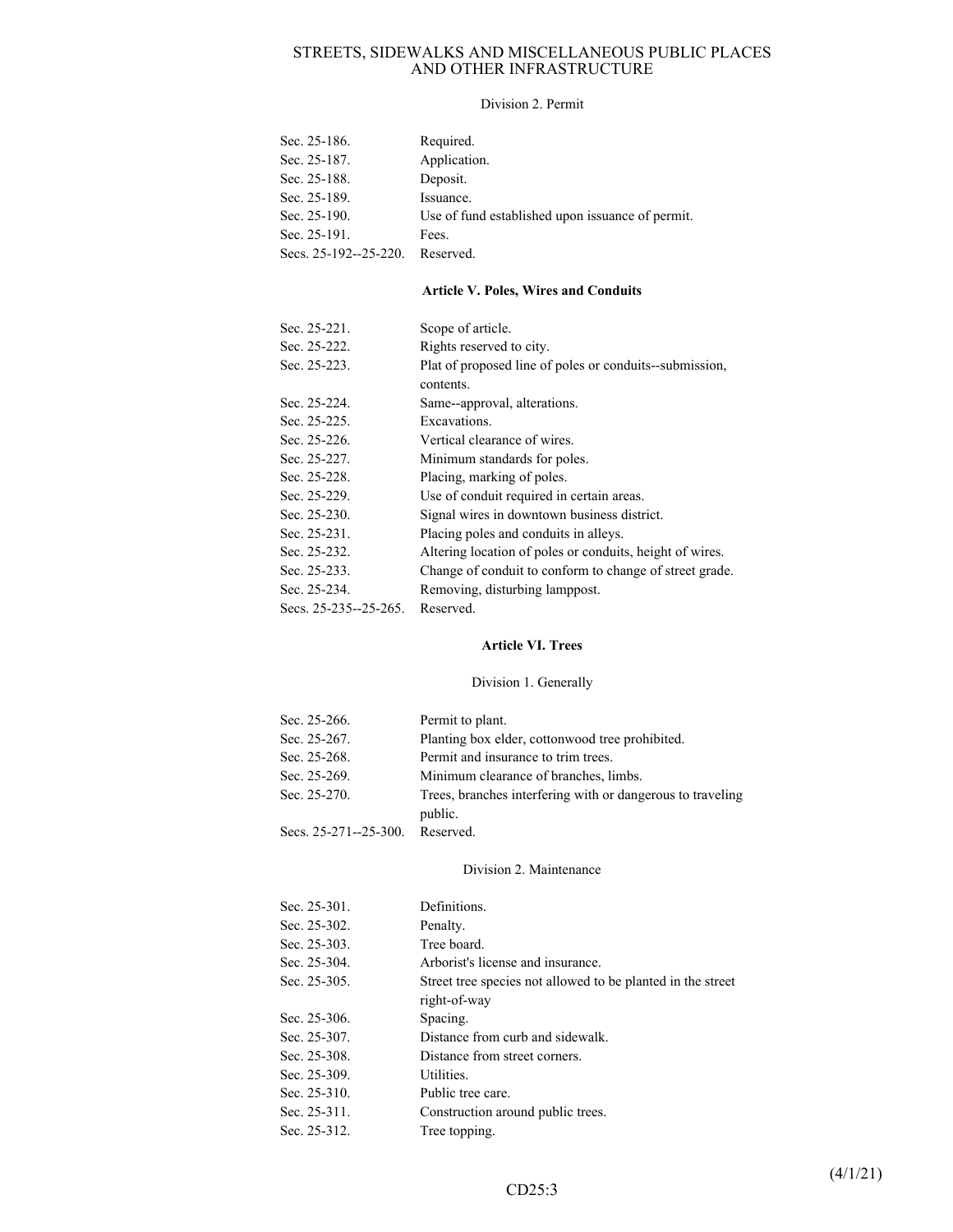# ST. JOSEPH CODE

| Sec. 25-313.          | Pruning, corner clearance.                                            |
|-----------------------|-----------------------------------------------------------------------|
| Sec. 25-314.          | Dead or diseased trees declared nuisance--abatement.                  |
| Sec. 25-315.          | Removal of stumps.                                                    |
| Sec. 25-316.          | Noncompliance with order of director of public works and              |
|                       | transportation or director of parks, recreation and civic facilities. |
| Sec. 25-317.          | Appeal of assessment.                                                 |
| Secs. 25-318--25-345. | Reserved.                                                             |

### **Article VII. Permits for Parades and Special Events**

### Division 1. Parades

| Sec. 25-346.          | Definitions.                                           |
|-----------------------|--------------------------------------------------------|
| Sec. 25-347.          | Parade permit required.                                |
| Sec. 25-348.          | Parade permit application.                             |
| Sec. 25-349.          | Standards for issuance.                                |
| Sec. 25-350.          | Fee structure.                                         |
| Sec. 25-351.          | Notice of denial.                                      |
| Sec. 25-352.          | Appeal.                                                |
| Sec. 25-353.          | Notice of approval; required content of parade permit. |
| Sec. 25-354.          | Possession of parade permit.                           |
| Sec. 25-355.          | Compliance with law required.                          |
| Sec. 25-356.          | Revocation of parade permit.                           |
| Sec. 25-357.          | Obstruction, interference, etc.                        |
| Sec. 25-358.          | Notice to city officials and staff.                    |
| Sec. 25-359.          | Exceptions.                                            |
| Secs. 25-360--25-370. | Reserved.                                              |

Division 2. Special Events.

| Sec. 25-371. | Definitions.                                    |
|--------------|-------------------------------------------------|
| Sec. 25-372. | Permit required.                                |
| Sec. 25-373. | Permit application.                             |
| Sec. 25-374. | Standards for issuance.                         |
| Sec. 25-375. | Fee structure.                                  |
| Sec. 25-376. | Notice of denial.                               |
| Sec. 25-377. | Appeal.                                         |
| Sec. 25-378. | Notice of approval; required content of permit. |
| Sec. 25-379. | Possession of permit.                           |
| Sec. 25-380. | Compliance with law required.                   |
| Sec. 25-381. | Revocation of permit.                           |
| Sec. 25-382. | Obstruction, interference, etc.                 |
| Sec. 25-383. | Notice to city officials and staff.             |
| Sec. 25-384. | Exceptions.                                     |
|              |                                                 |

### **Article VIII. Articles in Public Ways**

| Sec. 25-400. | Obstructions on public ways - abatement.                 |
|--------------|----------------------------------------------------------|
| Sec. 25-401. | Noncompliance with order of director of public works and |
|              | transportation.                                          |
| Sec. 25-402. | Storage, redemption, sale.                               |
| Sec. 25-403. | Appeal of assessment.                                    |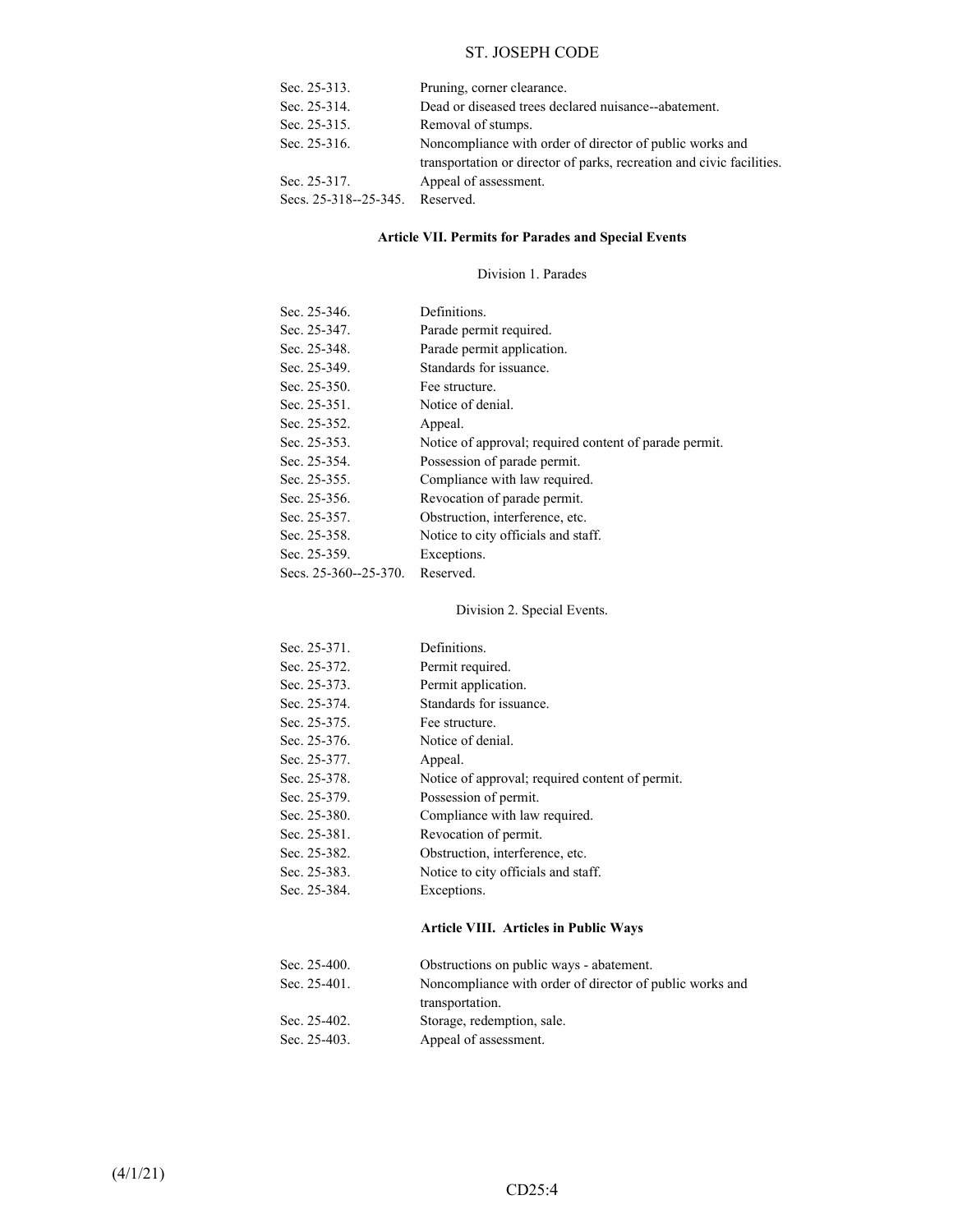#### STREETS, SIDEWALKS AND MISCELLANEOUS PUBLIC PLACES AND OTHER INFRASTRUCTURE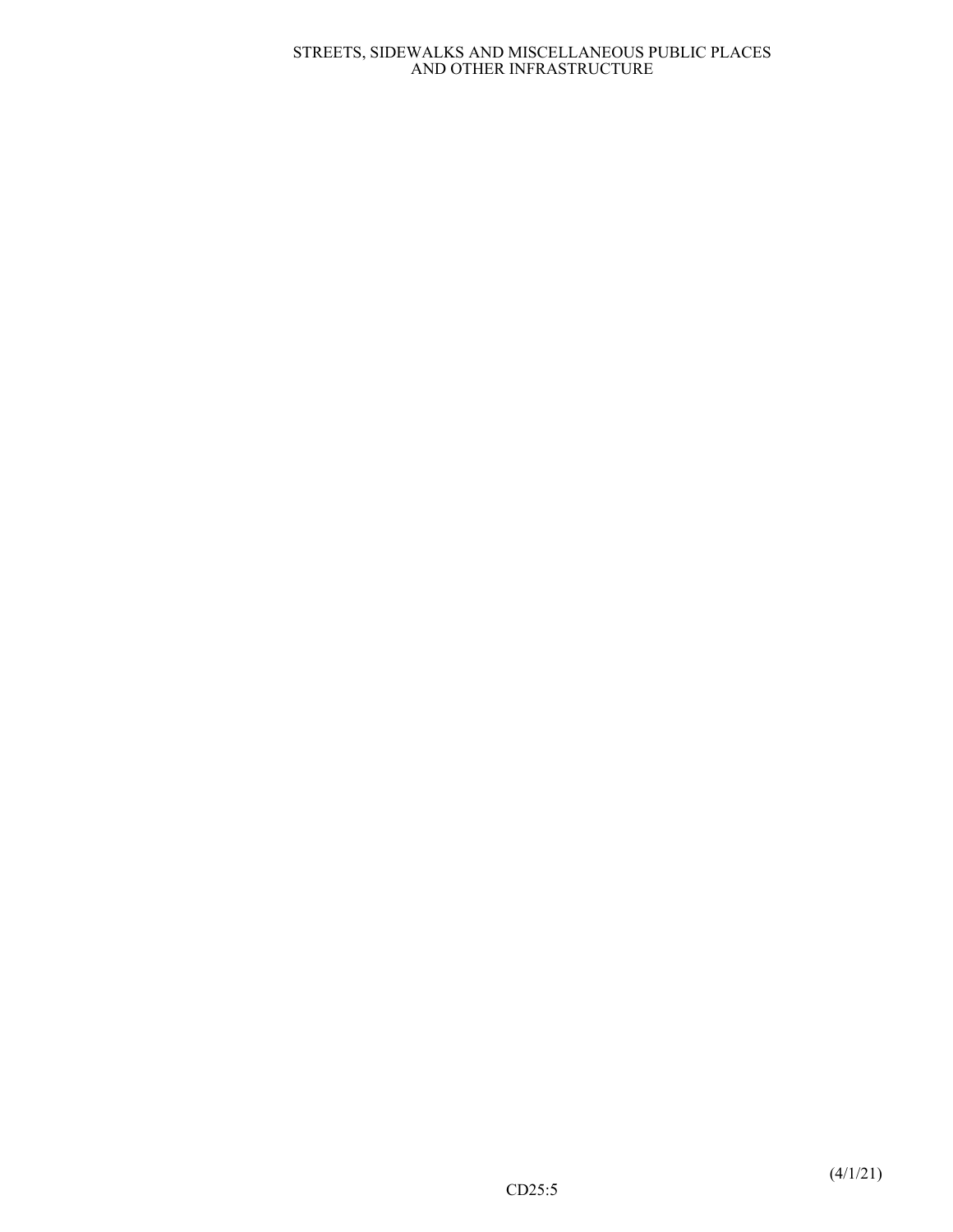### **ARTICLE I. IN GENERAL**

#### **Sec. 25-1. Permits located, where; inspections.**

 (a) A copy of any permit issued pursuant to this chapter shall be filed with the department of origin. If the permit relates to construction, an additional copy shall be kept at the construction worksite. If the permit relates to hauling, an additional copy shall be kept by the driver of the vehicle performing that function.

 (b) Any representative designated by the city shall have the right to review and/or inspect any permit issued pursuant to this chapter.

(Code 1969, § 19-37; G.O. 1537, 7-28-97; G.O. 1950, 6-9-03)

# **Sec. 25-2. Filing fee for petition to vacate street or alley.**

 Whenever any person shall file a petition for the vacation of any dedicated street or alley rightof-way, the petition shall be accompanied by a receipt from the director of financial services showing payment of a nonrefundable filing fee as set out in Section 26-10.

(Code 1969, § 20-51(b); G.O. 1950, 6-9-03; G.O. 2119, 8-1-05)

### **Sec. 25-3. General prohibition against building, dumpster, fence or other obstruction in public way; special permits, fees.**

 No person shall erect, place or maintain any building, fence or obstruction, in whole or in part, upon any street, alley, parkway, boulevard, sidewalk or other public place within the city with the following exceptions:

 (1) A special obstruction permit may be issued by the director of public works and transportation to place or maintain fencing, structures or other obstructions ancillary to the use of property abutting the city right-of-way, street, alley, parkway, boulevard, sidewalk or other public place within the city on such abutting right-of-way, street, alley, parkway, boulevard, sidewalk or other public place. The permit must be temporary, whether stated thereon or not, it must state the owner's liability and it may be discontinued, revoked or otherwise made ineffective upon proper notice by the director of public works and transportation.

- (2) A special permit may be issued by the director of public works and transportation to the owner of an historical building, designated as such on the local or federal registers of historic places, who may be required to provide additional ingress or egress to meet fire and safety requirements of the building codes of the city when the application of the requirements of such codes will require public rights-of-way encroachment. The owner of such historic building or place may make application for a special permit to occupy the rightsof-way with the department of public works and transportation, inspection division, accompanied by such minimum supporting data as follows:
	- a. Such structure or place is registered with the local or federal register of historic places.
	- b. The modification of such structure is a detrimental architectural change to the historic features of the structure and the federal or state grants or requirements will not allow such a change within the structure.
	- c. Costs of modifications, structural member arrangements and materials will result in extreme hardship, loss of grants or revocation of historic status.
	- d. The applicant will provide, with the application, proof of liability insurance in amounts as may be required by the department of law, and proof of such insurance and renewals thereof shall be filed with the department of public works and transportation.
	- e. The applicant agrees that he will provide all maintenance necessary.
	- f. No less than a five-foot sidewalk will remain.
	- g. The applicant will remove the encroachment within three months of the city's request to remove when the permitted space is required for civic purposes or needs and will remove or relocate the encroachment at no cost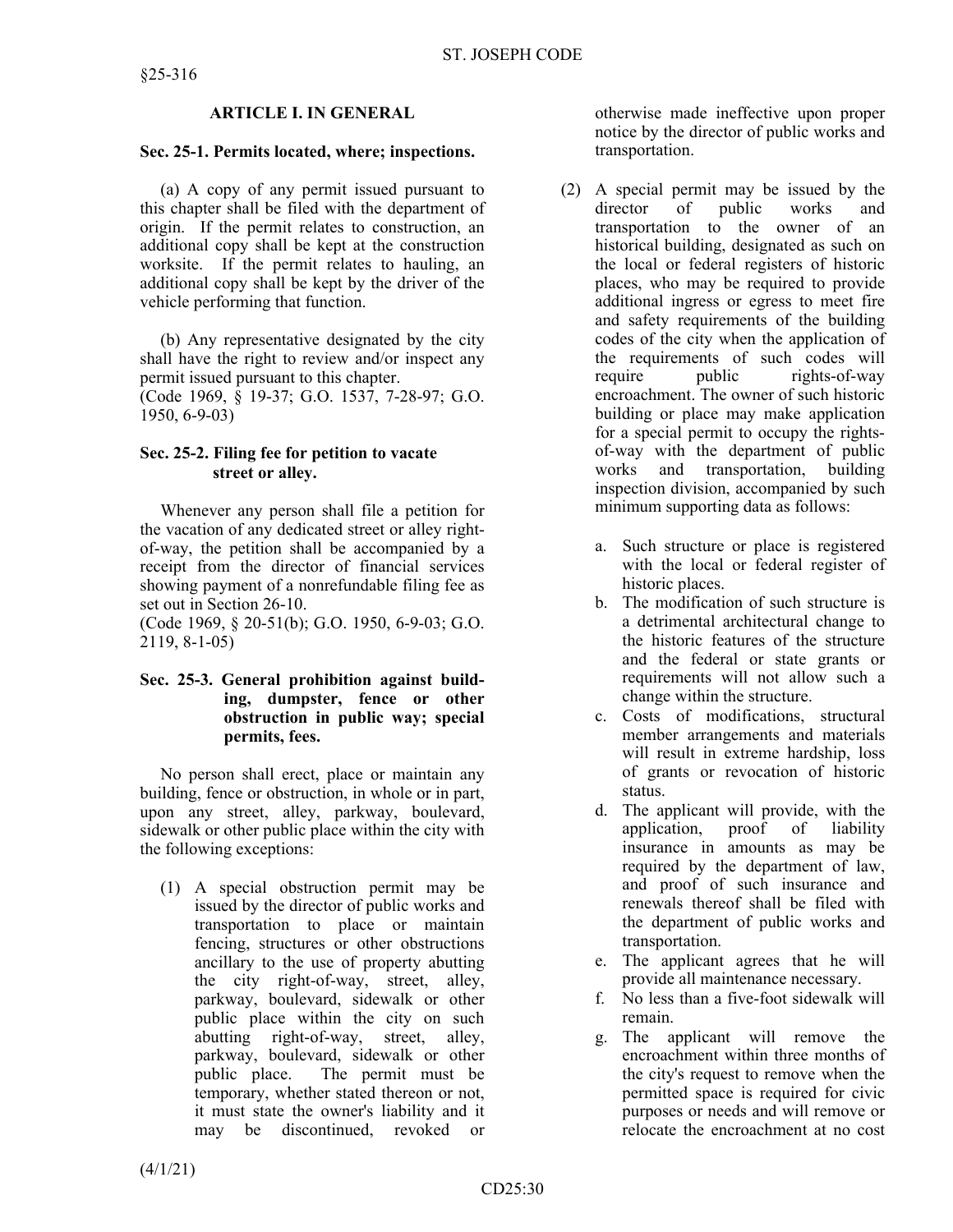to the city. In addition, the applicant shall restore the right-of-way to the original condition before encroachment, except where restoration is not deemed necessary by the department of public works and transportation.

- h. Any further requirements deemed necessary by the director of public works and transportation to protect the health, safety and welfare of the citizens of the city on an individual case-by-case determination, under the circumstances involved.
- (3) The director of public works and transportation shall promulgate rules as set forth under Section 25-90 et seq. concerning the permitted retail use of public sidewalks. Certain uses of the public sidewalk may be approved by permit so long as the conditions set forth in the promulgated rules and Section 25- 401 are met. Fees for this permit shall be as follows:
	- a. Vending carts, per year.......... \$350.00
	- b. Permanent café/retail, or over five sidewalk sales, per year .................................. \$100.00 c. Sidewalk sales, per sale--
	- maximum of four per year..... \$10.00

 If more than four sidewalk sales are held, a permit under Subsection (3)b is required.

 (4) A permit may be issued pursuant to Chapter 29, Article V or any other specific provisions of this code authorizing any such permit.

 Violations of the provisions of this section shall carry a penalty of \$25.00 per day for each day after notification of violation of any of the conditions upon which this special permit is granted.

(Code 1969, § 19-16; G.O. 1950, 6-9-03; G.O. 2235, 5-7-07; G.O. 2647, 6-11-12)

 **Cross reference(s)--**Buildings, ch. 7.

#### **Sec. 25-4. Permit for closing streets and sidewalks.**

 No person shall close any street or sidewalk, or portion thereof, without first obtaining a permit. Any person seeking such a permit shall file an application, on forms provided. A nonrefundable fee of \$25.00 shall be remitted with the application at the time of filing. The director of public works and transportation shall issue all street or sidewalk closing permits related to construction and shall ensure that the fire chief and police chief are promptly notified of the same. The director of public works and transportation shall use his or her discretion in issuing said permits. The director of public works and transportation shall also issue all street or side-walk closing permits related to special events. Such permits shall be governed by the provisions of Sections 25-371 through 25-384 herein.

(Code 1969, § 19-1(a); G.O. 1537, 7-28-97; G.O. 1756, 3-20-00; G.O. 1950, 6-9-03)

### **Sec. 25-5. Dumping dirt, rock, other materials.**

 (a) No person shall dump or deposit or cause to be deposited or dumped, on any street, alley, sidewalk, parkway, boulevard or public place, any dirt, earth, rock, clay, sand, shale, building material, debris or rubbish or any other material nor shall such material be dumped along the banks of the Missouri River unless authorized to do so by the proper authorities of the United States government.

 (b) Nothing contained in this section shall prevent anyone performing the work of grading streets, alleys, parkways or boulevards or making improvements thereof from putting necessary materials at such places as may be prescribed by the specifications of his contract or as may be fixed by the director of public works and transportation.

(Code 1969, § 19-2; G.O. 1950, 6-9-03)

### **Sec. 25-6. Depositing dirt or rubbish from abutting property.**

 No owner, his agent or occupant of any land abutting upon any street, alley, parkway, boulevard, sidewalk or public place of the city shall allow earth or any rubbish from such land to fall or wash upon any part of such street, alley, parkway, boulevard, sidewalk or public place. No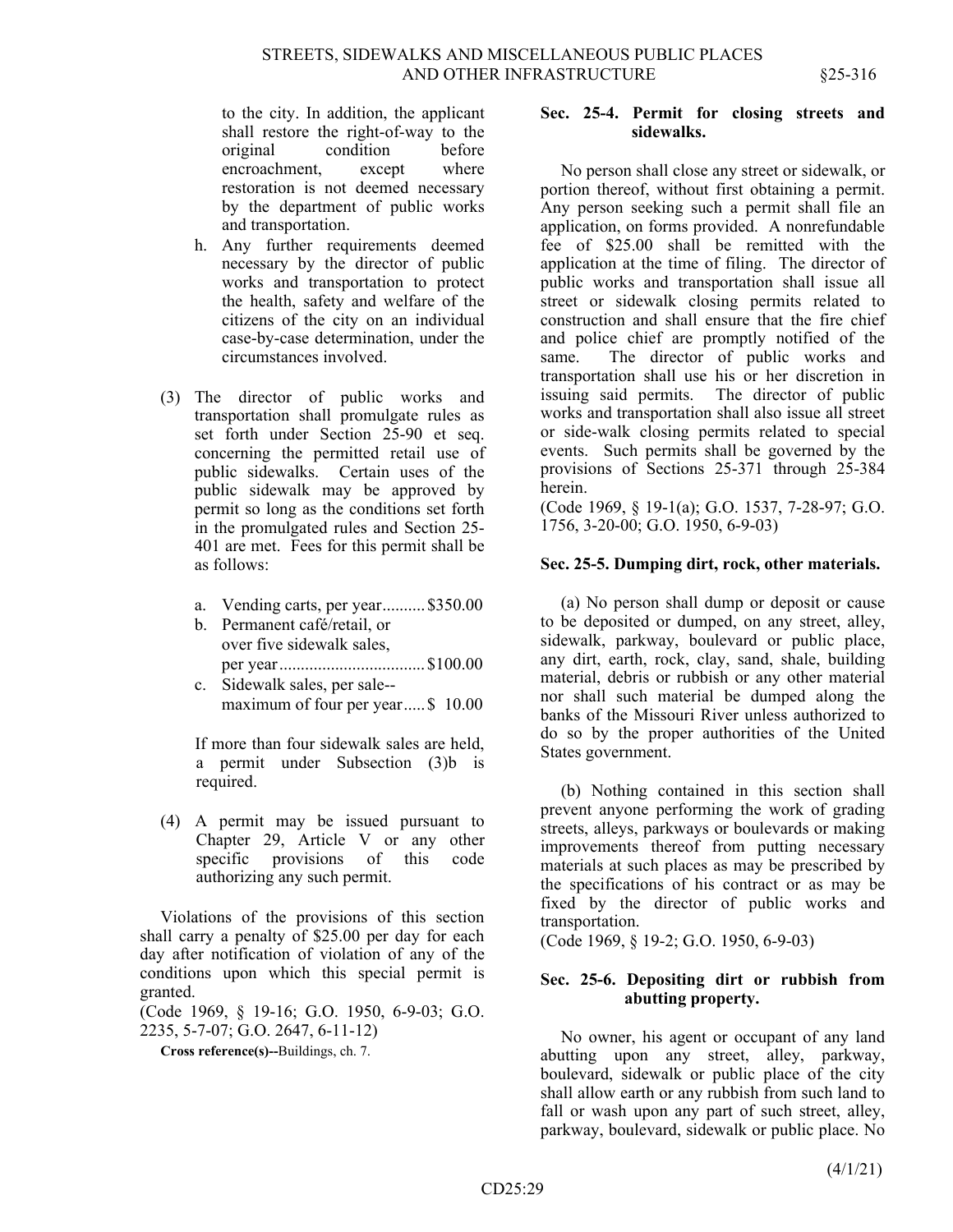such owner, his agent or occupant of any land abutting upon any street, alley, parkway, boulevard, sidewalk, or public place nor any other person shall throw or cause to be thrown any dirt or rubbish of any kind or any ice, snow or sleet upon such street, alley, parkway, boulevard, sidewalk or public place.

(Code 1969, § 19-3; G.O. 1950, 6-9-03)

### **Sec. 25-7. Injurious substances placed on paved streets.**

 No person shall place any substance likely to injure the pavement upon any paved street, alley, parkway, boulevard or other public place within the city.

(Code 1969, § 19-4; G.O. 1950, 6-9-03)

### **Sec. 25-8. Burning on paved streets.**

 No person shall burn any combustible matter of any kind on any asphaltic, concrete or brick paved street, alley, parkway, boulevard or public place within the limits of the city.

(Code 1969, § 19-5; G.O. 1950, 6-9-03)

 **Cross reference(s)--**Air pollution, § 15-81 et seq.; burning solid waste, § 24-12.

#### **Sec. 25-9. Land disturbance permit fees.**

*Land Disturbance Permit Fees*. Effective January 1, 2003, the fees for the issuance of land disturbance permits shall be as follows:

- (1) Base Fee (Up to one acre) \$60.00.
- (2) Over one acre \$5.00 per acre plus the base fee.
- (3) Land Disturbance Remediation Fee The actual cost of staff time, materials, equipment or contractor costs incurred.

(G.O. 1908, 11-25-02; G.O. 1950, 6-9-03; G.O. 2145, 12-5-05)

### **Sec. 25-10. Electronic Geographic Information System (GIS) data subscription and reproduction fees.**

 (a) The following subscription and reproduction fees for the city's electronic Geographic Information System (GIS) data are required:

- (1) 2004 aerial photography and contours (entire city) ................. \$2,500.00
- (2) 2004 aerial photography and contours (quarter section only) ..... \$200.00
- (3) 1996 aerial photography and contours (entire city but only available if the entire city 2004 photography and contours are purchased as well) ........................ \$500.00
- (4) 1996 aerial photography and contours (quarter section only) ..... \$100.00
- (5) Sewer district maps (entire database within the city but only available if the entire city 2004 photography and contours are purchased as well) .................. \$500.00
- (6) Quarter section maps, street centerline maps, Average Daily Traffic, summary maps (entire city but only available if the entire city 2004 photography and contours are purchased as well) .................. \$500.00
- (7) Reproduction costs for hardcopies shall be:
	- a. 24" x 36" ................................. \$ 6.00 b. 36" x 36" ................................. \$ 8.00

 (b) The proceeds from the sale of this information shall be placed in a restricted fund to be established by special ordinance to be used solely for the purchase, upgrade or revision of GIS information and data.

 (c) The city does not warrant, guarantee or otherwise vouch for the quality or accuracy of the provided information. Nor shall the information be represented as of a quality sufficient for design purposes.

 (d) The GIS data shall not be resold, given or in any way provided to any third parties if not part of a work product that involves the use of the information in the preparation of a design product.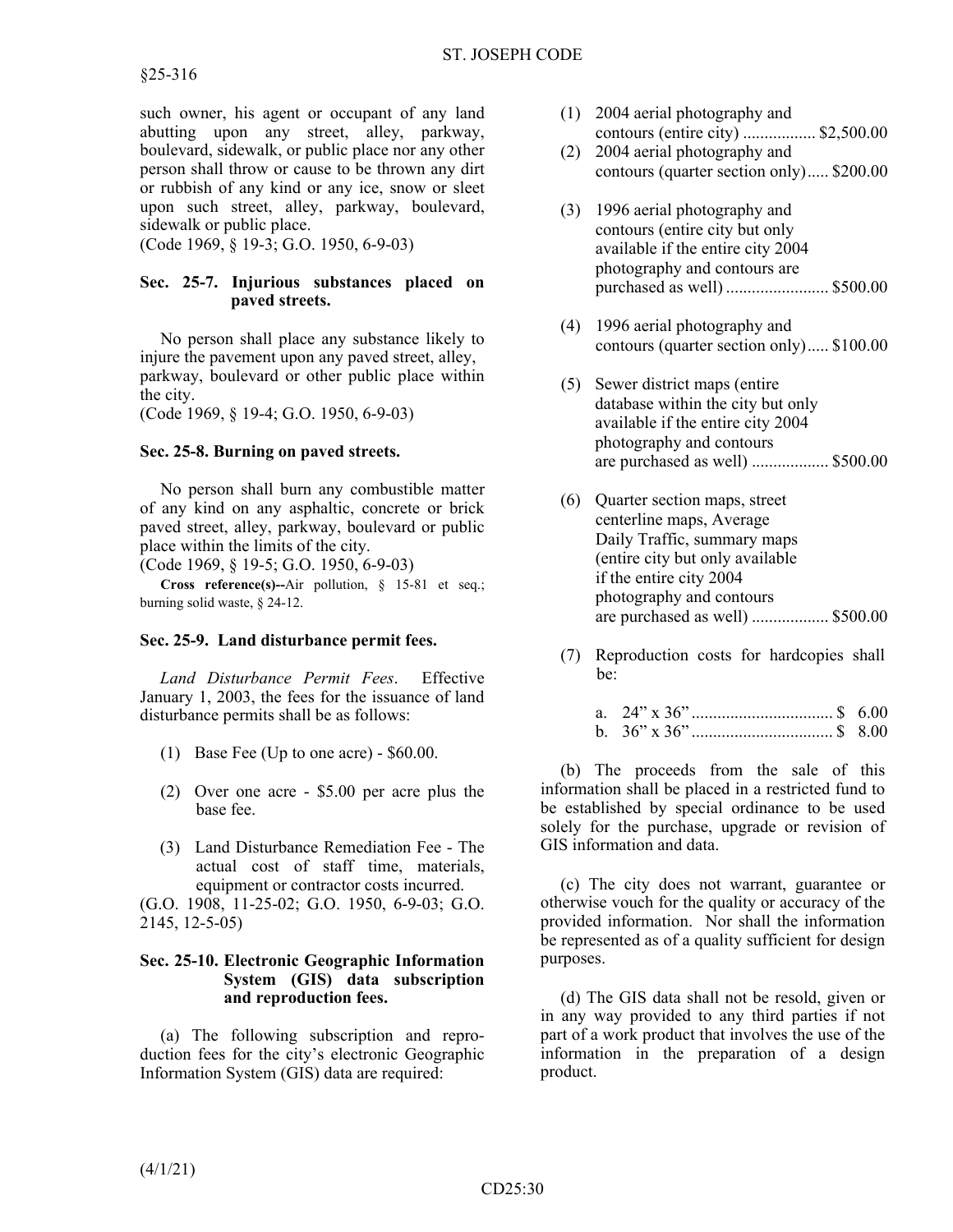(e) That the term of the subscription fee shall extend only to the date of the next aerial photography and contour update and shall not entitle a subscriber to access said information without the receipt of additional consideration. (G.O. 2091, 4-25-05)

#### **Secs. 25-11--25-50. Reserved.**

### **ARTICLE II. CONSTRUCTION, REPAIR AND MAINTENANCE**

#### DIVISION 1. GENERALLY

#### **Sec. 25-51. Definitions.**

 The following words, terms and phrases, when used in this article, shall have the meanings ascribed to them in this section, except where the context clearly indicates a different meaning:

 *Repair* includes the keeping in good order and proper place any and all improvements. (Code 1969, § 19-57; G.O. 1950, 6-9-03)

 **Cross reference(s)--**Definitions and rules of construction generally, § 1-2.

### **Sec. 25-52. City divided into districts.**

 The city shall be divided by ordinances into convenient sprinkling, oiling, dust-controlling, repairing, surfacing and resurfacing districts. (Code 1969, § 8-152.2; G.O. 1950, 6-9-03)

#### **Sec. 25-53. Permit.**

 (a) No person shall construct, repair or reconstruct a pavement, curb, gutter or sidewalk without a permit from the director of public works and transportation.

 (b) Whenever any property owner desires to construct, repair or reconstruct pavement, curbs, gutters and sidewalks conforming to standard specifications as provided in this article, he shall apply to the director of public works and transportation, for a permit to do so, and the director, upon the payment of an inspection fee of \$35.00 may issue a permit to construct, repair or reconstruct such pavements, curbs, gutters and sidewalks, stating the character of the pavement, curb, gutter or sidewalk to be laid and the location thereof.

 (c) The director of public works and transportation is authorized to issue permits upon request of the owner or agent of the owner of private property to construct, repair or reconstruct pavements, curbs, sidewalks and gutters, at their expense, to the streets, alleys, parkways, boulevards or thoroughfares adjacent to or running through their property, when such are, in their judgment, reasonably necessary for public travel.

(Code 1969, §§ 19-49--19-51; G.O. 1950, 6-9-03)

#### **Sec. 25-54. Street maintenance.**

 The city shall have full maintenance responsibility for the street surface, subsurface and accompanying drainage improvements. (Code 1969, § 19-40; G.O. 1950, 6-9-03)

### **Sec. 25-55. Specifications for, supervision of work.**

 The plans and specifications for the work described in Section 25-53(c) shall first be approved by the director of public works and transportation and the work shall be under the standard specifications of the director for public work of like character and under direction and supervision and to the satisfaction of the director of public works and transportation.

(Code 1969, § 19-52; G.O. 1950, 6-9-03)

#### **Sec. 25-56. Standard specifications applicable to work.**

 A copy of the standard specifications of the director of public works and transportation for the construction of pavements, curbs, gutters and sidewalks of the public streets, alleys, parkways and boulevards of the city shall be attached to and made a part of all special permits granting permission to private parties for work regulated in this article.

(Code 1969, § 19-53; G.O. 1950, 6-9-03)

# **Sec. 25-57. Special permit.**

Any other incidental excavation, use or installation within the rights-of-way not specifically provided for herein, other than by the city itself, shall be permitted only by special permit issued by the director of public works and transportation which may be approved, conditioned or denied as may be necessary to ensure consistency with the requirements and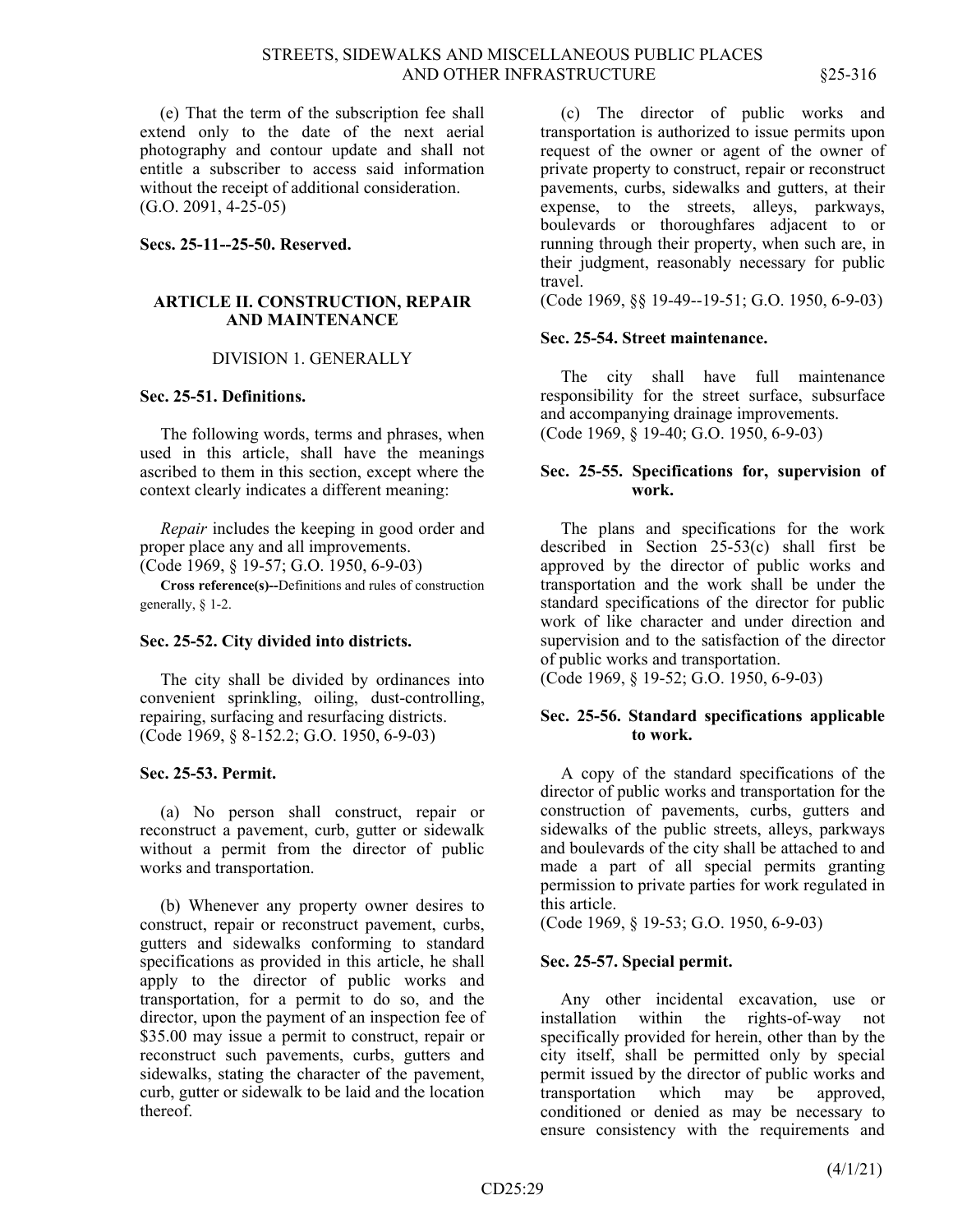purposes of this chapter and Chapter 29 to ensure the appropriateness of such use without interference with other public uses. (G.O. 2112, 7-5-05)

### **Sec. 25-58. Right-of-way maintenance permit.**

 (a) *Generally.* Subject to the provisions and limitations stated in this section, the director of public works and transportation may issue a permit granting the right to plant and maintain non-obstructive vegetation on unpaved rights-ofway which are controlled by the city and surrounded on all sides by streets or sidewalks.

- (b) *Limitations.*
- (1) All actions taken and all items placed in the rights-of-way shall comply with the requirements stated in (1) this chapter, (2) Chapter 29 and (3) provisions of Chapter 15 relating to rank growth of vegetation. The person to whom a permit has been issued pursuant to this section shall be responsible for such compliance.
- (2) All items placed in the rights-of-way as a result of issuance of a permit under this section, including items placed in the rights-of-way temporarily during installation or maintenance, must be placed and maintained in a manner in which they do not impede the ability of drivers on adjacent streets to easily observe the adjacent streets and sidewalks, intersecting streets and sidewalks, and other points of access to the streets.
- (3) The director of public works and transportation may place reasonable conditions and limitations on any permit issued pursuant to this section.
- (c) *Removal*.
- (1) All vegetation and other items placed or growing in the rights-of-way pursuant to a permit granted under this section:
	- a. May be removed by the city or by any other person entitled or granted permission to use the subject rightsof-way;
- b. Must be removed by the person to whom the permit was issued when such removal is required by the director of public works and transportation.
- (2) No person shall be entitled to retrieve items removed from the rights-of-way or to receive compensation for such items if such items were placed following issuance of a permit under this section.

 (d) *Indemnification*. All persons who receive a permit issued pursuant to this section shall indemnify the city for any loss the city suffers as a result of items placed on the portions of the rights-of-way described in the permit which are placed following issuance of a permit.

 (e) *Revocation*. Any permit issued pursuant to this section may be revoked at any time.

 (f) *Relation to other provisions.* No permit issued pursuant to this section shall be required for any activity on the rights-of-way that another section of this code allows or compels the person taking the action to so take such action. (G.O. 2684, 4-29-13)

# **Secs. 25-59--25-75. Reserved.**

#### DIVISION 2. SIDEWALKS, CURBS AND GUTTERS

#### **Sec. 25-76. Width, thickness of sidewalks.**

 (a) *Width.* Sidewalks built or replaced shall be constructed of concrete not less than five feet wide. However, if the sidewalk is already in place and is similar to an adjoining sidewalk, the replacement of the sidewalk may coincide in width to the adjoining sidewalk. If such space is not available between the property line and curbline, the sidewalk shall be built or replaced the full width between the property line and curbline.

 (b) *Thickness.* The concrete sidewalk shall be at least four inches thick and shall be built in accordance with the requirements established in this code or pursuant to the rules and regulations of the director of public works and transportation. (Code 1969, § 19-54; G.O. 1950, 6-9-03)

 **State law reference(s)--**Wheelchair ramps, RSMo 71.365, 71.367.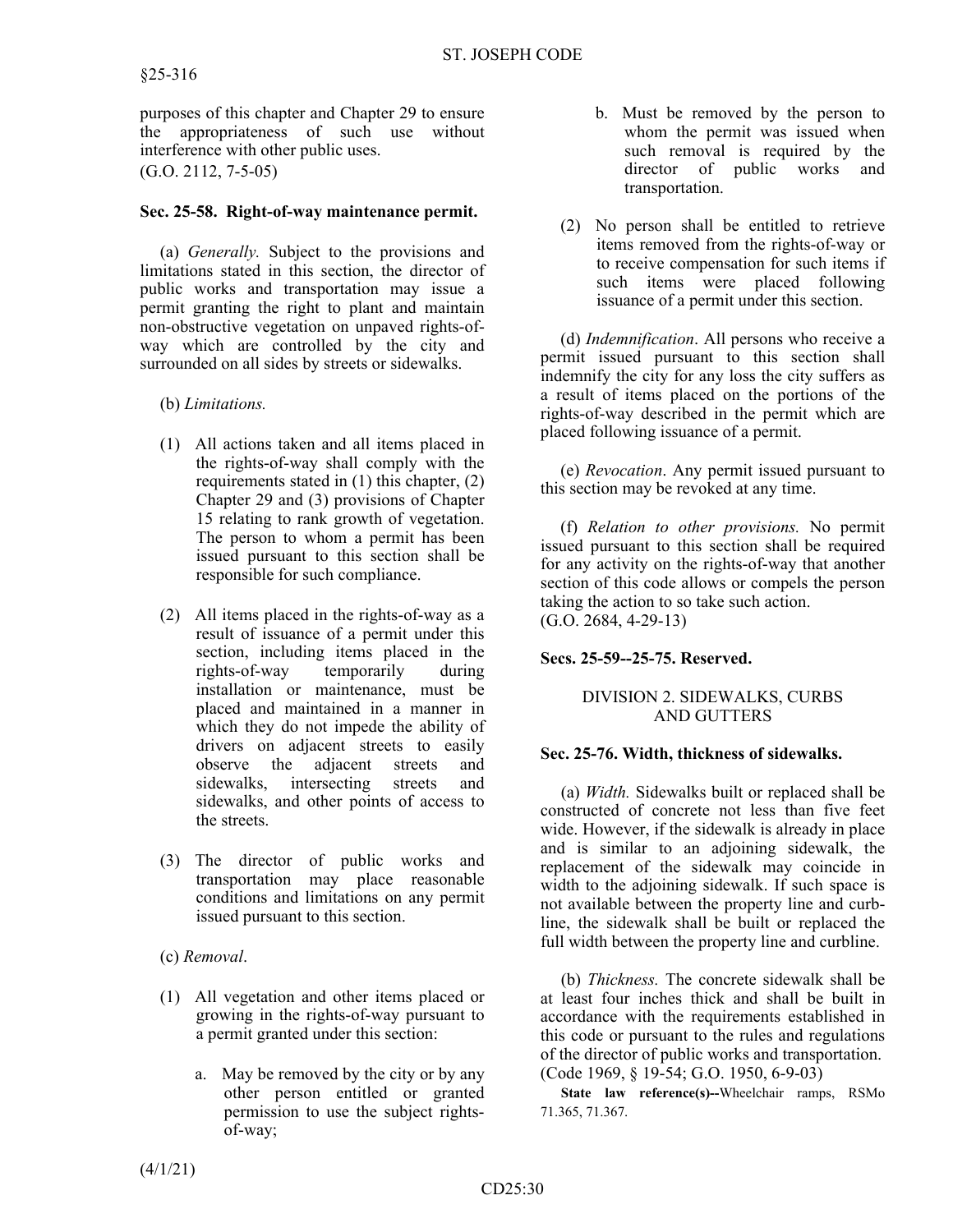#### **Sec. 25-77. Maintenance by abutting owner or occupant.**

 No owner or occupant of any house, building, lot or premises (if several persons are occupying the same house or building, the one occupying the first floor next to the sidewalk) shall permit or allow the sidewalk or any cellar door or grating or stairway in such sidewalk or any curbing or guttering in front or alongside of such house, building, lot or premises to be or remain out of repair or shall suffer or allow such sidewalk, curbing or guttering to be or remain above or below the established grade of the sidewalk, curb or gutter.

(Code 1969, § 19-55; G.O. 1950, 6-9-03)

### **Sec. 25-78. Removal of ice, snow, dirt and litter.**

 (a) It shall be the duty of all persons owning or occupying any real property fronting upon any street, parkway, boulevard or public place to:

- (1) Keep the sidewalk, curbing and guttering in front of and alongside of the property in good order and free of obstructions;
- (2) Clean the sidewalk, curb and gutter; and
- (3) Remove from any such sidewalk, curbing or guttering all ice, snow, earth or other substance that in any way obstructs or renders the sidewalk, curb and gutter dangerous, inconvenient or annoying to any person.

 (b) All sidewalks and sidewalk spaces shall be kept clean and free of all dirt and litter by the owners or occupants of the property fronting on the sidewalks or sidewalk spaces or along the side of the property.

(Code 1969, § 19-8; G.O. 1950, 6-9-03)

# **Sec. 25-79. Repairs, reconstruction, harm to public property**

 (a) *Abutting public property.* It shall be the duty of the owners or agents of real property under the control and management of the director of public works and transportation to make repairs to and reconstruction and renewal of the sidewalks, parking spaces, curbing and guttering abutting or adjoining such property, on the front

or the side thereof, and to remove therefrom all weeds, earth, or other obstructions or substances.

(b) *Harm to public property.* In the event a private sewer line, other sewer facility, or any structure, tree, or other natural or man-made article on private property causes harm to public streets, sidewalks, parks, or other public property, or in the event that the repair of any of the foregoing articles causes harm to public streets, sidewalks, parks, or other public property, the costs of repairing such public streets, sidewalks, parks, or other public property shall be deemed the responsibility of the owner of the facility or object causing the harm.

(Code 1969, § 19-56; G.O. 1950, 6-9-03; G.O. 2773, 4-13-15)

### **Sec. 25-80. Noncompliance with order of director of public works and transportation.**

 (a) *Authority*. Should any property owner or agent, after written notice issued pursuant to this section, fail, neglect or refuse to make repairs or removals, as required by this division, including the removal of weeds in a sidewalk, the city may cause the repairs or removals to be made or done and recover the cost of such repairs or removals, together with costs and expenses therefor, from the owner of such property by special tax bill or any other means for which the city may collect a debt owed. When repairs, reconstruction or renewals to sidewalks, curbing, or guttering, or removal of weeds from the sidewalks, are not made by any person or entity liable therefor, the cost thereof shall be paid out of the general revenue of the city, when no sidewalk repair fund exists or such fund has no funds to its credit.

 (b) *Notice.* The director of public works and transportation, or his or her designee, shall notify, in writing, the owner of the property and, if the property is not owner-occupied, any occupant of the property that he/she must abate or remove any condition that violates this division. The written notice required by this paragraph shall be provided no less than ten days before the city causes repairs or removals to be made or done unless the condition causes, or is reasonably likely to cause, imminent risk of danger or harm to the public; when the condition causes, or is reasonably likely to cause, imminent risk of danger or harm to the public, notice shall be provided to the extent practicable based on the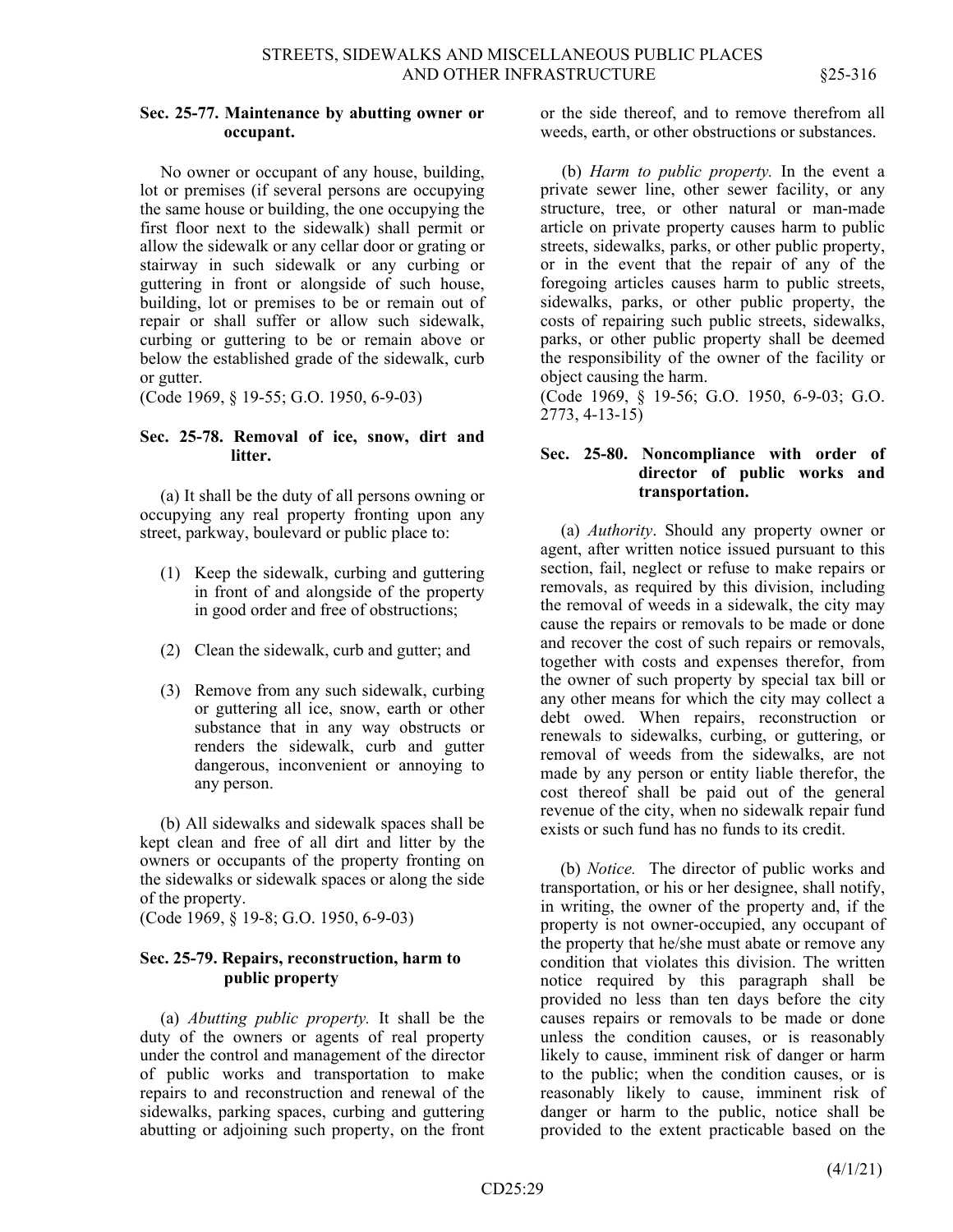nature of the condition. Written notices issued pursuant to this section shall include a specific description of each condition declared to violate this division and what action is necessary to remedy the violation. Notice shall be provided to the owner of the property and, if the property is not owner-occupied, to any occupant of the property either by personal service or by firstclass mail to the occupant of the property at the property address and the owner at the last known address of the owner, if not the same.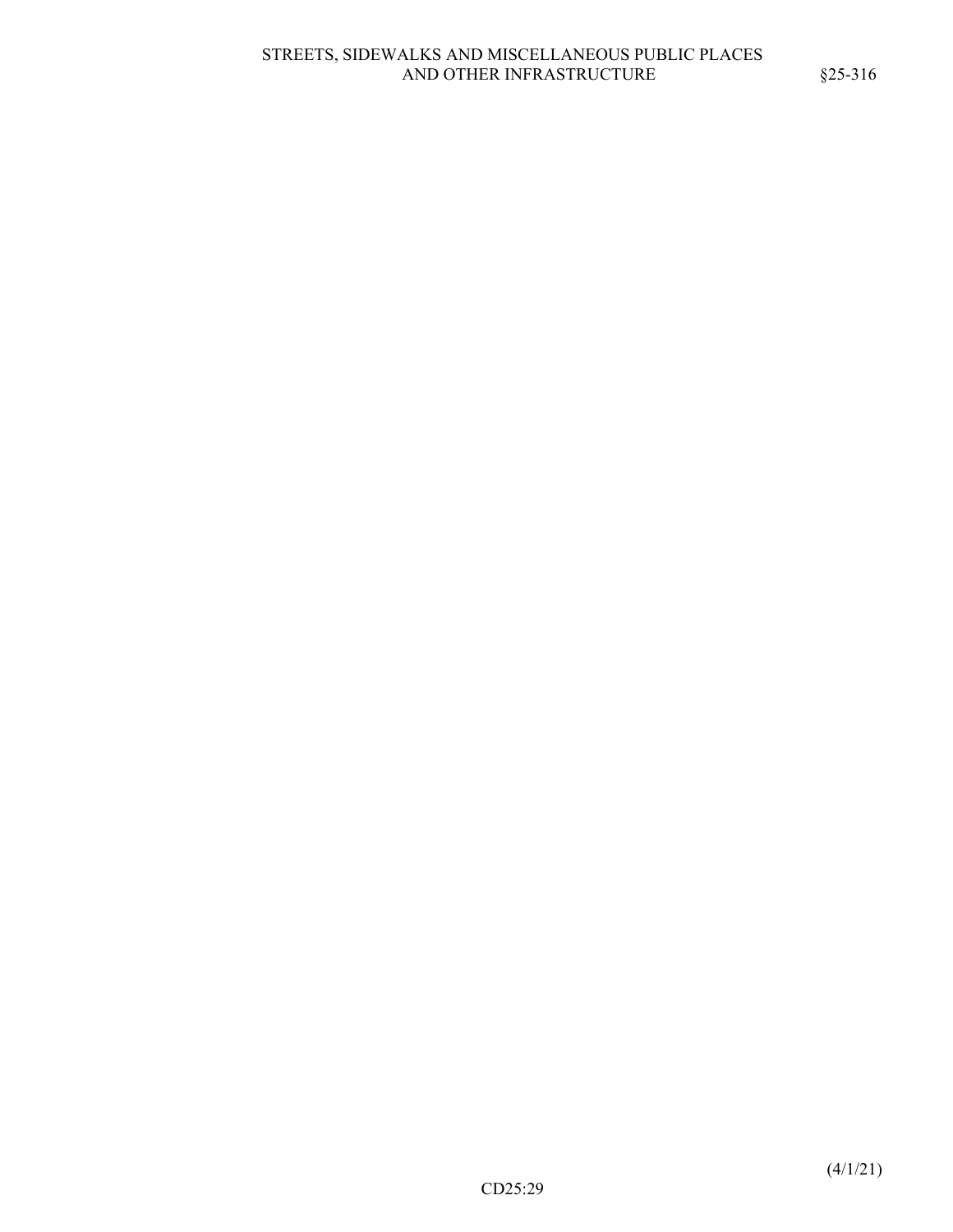In instances where weeds and rank growths of vegetation are allowed to grow on the same property in violation of this article more than once during the same or successive growing season, the director of public works and transportation, or his or her designee, may provide notice addressed to the owner and/or the person occupying or having possession or the right to possession of the property by certified mail that the violation exists and that further violations regarding weeds and rank growths of vegetation during that growing season will be abated without notification.

 (c) *Collection of repairs, renewals or removals costs and associated fines.* When the city expends any funds upon the completion of any such repairs, renewals or removals, such costs may be included in the annual real estate tax bill in accordance with the following process:

- (1) The director of public works and transportation shall certify the costs incurred, including administratively processing the abatement to the director of administrative services, together with the description of the property and the proof of the initial notice to the owner or occupant of the property. The cost of administratively processing the abatement to the director of administrative services shall be \$75.00 per abatement action.
- (2) The director of administrative services shall include the uncovered costs or fines relating to the real property in the annual real estate bill for the property where the ordinance violation existed. Notwithstanding the last sentence of subsection 5 of Section 479.011 of RSMo, the director of administrative services, or his or her designee, shall cause the amount of unrecovered costs or unpaid fines which are delinquent for more than a year to be added to the annual real estate tax bill for the property if such property is still owned by the person incurring the costs or fines and the costs and fines shall be collected by the director of administrative services, or his or her designee, or other official collecting taxes in the same manner and procedure for collecting real estate taxes.
- (3) If the costs and fines are not paid by December 31 of the year in which the costs and fines are included in the tax bill, the tax bill shall be considered delinquent, and the collection of the delinquent tax bill shall be governed by the laws governing delinquent and back taxes. The tax bill shall be deemed a personal debt against the owner from the date of issuance, and shall also be a lien on the property from the date the tax bill becomes delinquent until paid.
- (4) Notice setting forth the costs shall be sent to the property owner and shall contain proof of the initial notice sent to the property owner.
- (5) The city may discharge all or any portion of the costs or fines added pursuant to this section to the real estate tax bill upon a determination by the city that a public benefit shall be gained by such discharge and such discharge shall include any costs of tax collection, accrued interest, or attorneys' fees related to the real estate tax bill.

 (d) *Sidewalk repair fund.* The moneys paid into the city coming from such costs or tax bills shall be set aside as a sidewalk repair fund and may not be used for any other purpose than sidewalk, curb and gutter repairs and for the removal of all weeds, earth, and obstructions therefrom.

(Code 1969, § 19-58; G.O. 1950, 6-9-03; G.O. 2773, 4-13-15; G.O. 2819, 10-10-16)

# **Sec. 25-81. Appeal of assessment.**

 Any person aggrieved by an assessment levied pursuant to this division shall have the right to appeal as established in Chapter 2, Article XIII of this code. Any such appeal shall operate as a stay to the imposition of any lien until the matter has been finally determined. (G.O. 2819, 10-10-16)

#### **Secs. 25-82--25-89. Reserved.**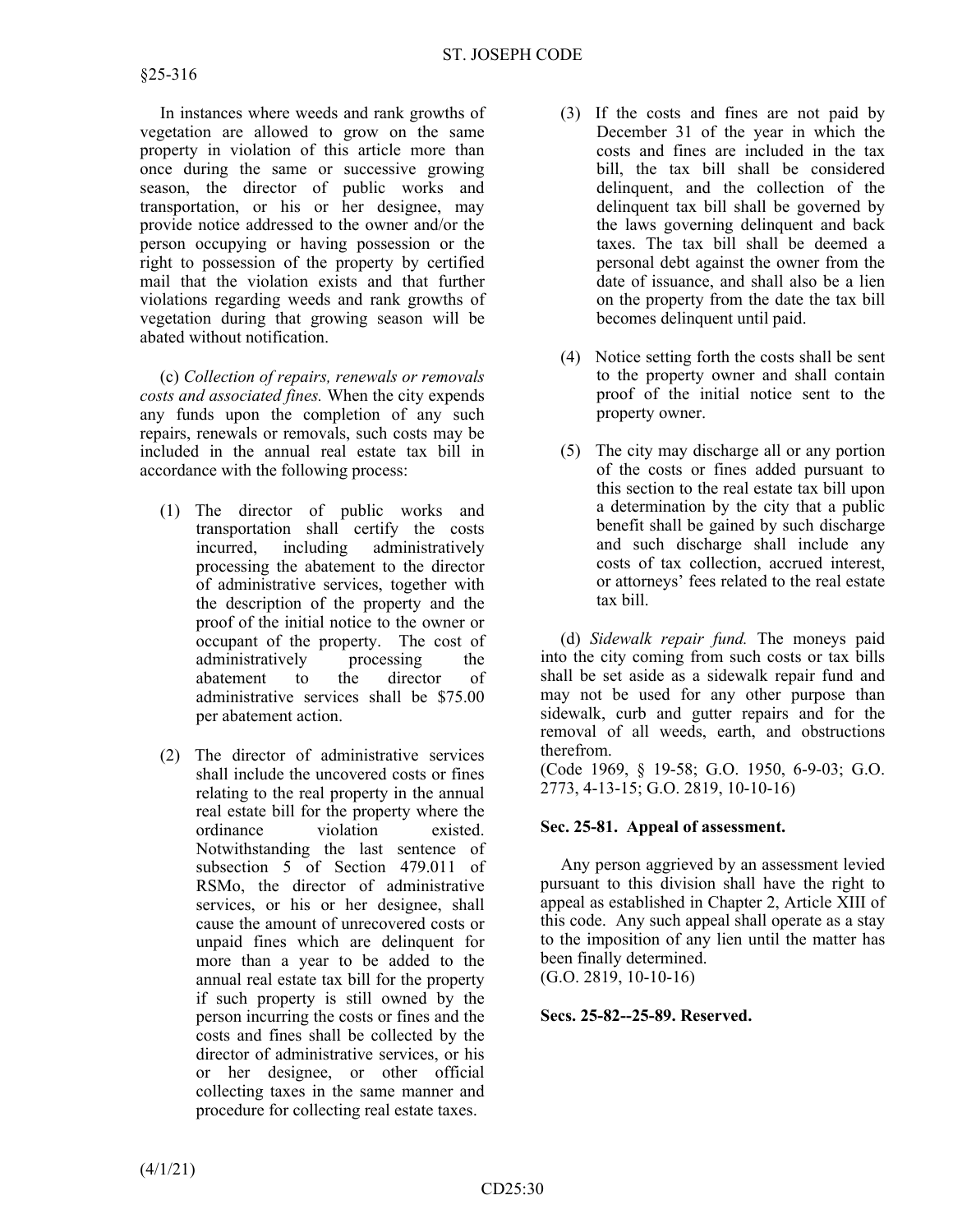# DIVISION 3. DESIGN, CONSTRUCTION AND ACCESS MANAGEMENT STANDARDS

#### **Sec. 25-90. Authority to adopt standards.**

 The director of public works and transportation, hereinafter "director," is hereby authorized to propose, adopt, amend or rescind rules and regulations regarding the design, construction, and access to the streets, sidewalks, alleys or other public ways, the storm water system, the sewerage system of the city, and right-of-way management standards. (G.O. 1868, 1-7-02; G.O. 1950, 6-9-03)

### **Sec. 25-91. Procedure for proposing, adopting, amending, or rescinding rules and regulations.**

 (a) No proposed rule or regulation promulgated pursuant to the authority of Section 25-90 above shall be adopted unless:

- (1) Notice of a proposed rule or regulation is posted in the office of the city clerk along with three copies of the entire proposed rule or regulation and an explanation of the proposed rule or regulation or the change to an existing rule or regulation. Such notice shall include a statement that any person may file a statement in support of or in opposition to the proposed rulemaking with the director of public works and transportation within 30 days of filing with the office of the city clerk.
- (2) Notice of the proposed rule or regulation shall be published twice in a newspaper of general circulation in the city. Publication shall be on the same day of the week and on two consecutive weeks. Such notice shall include:
	- a. An explanation of the proposed rule or regulation; and
	- b. A notice that any person may file a statement in support of or in opposition to the proposed rulemaking with the director within 30 days of date of first publication of such notice; and
	- c. A notice that copies of the text of the rule are on file in the office of the city clerk for public review.
- (3) Within 30 days following the end of the public comment period the director shall file findings and explanations that discuss any public comments received with the city clerk along with any amendments to the original proposed rule. Any such findings, explanations and amendments shall be forwarded to each person having made comment on the original rule. In the event that the director fails to file the findings, explanations and any desired amendments within the required 30 day period, the proposed rule shall be deemed abandoned.
- (4) Within ten days after filing findings, explanations, and any amendments to the original proposed rule, the director shall issue and file with the office of the city clerk a final order of rulemaking which shall include a complete copy of the final text of the order. The final order of rule making shall become final ten days after filing with the office of the city clerk.
- (5) In the event that the director has received no comment at the end of the public comment period described in Subsection (2) above, the director shall within ten days issue and file with the city clerk a final order of rulemaking which shall include a complete copy of the final text of the order. This final order of rulemaking shall become final ten days after filing with the office of the city clerk.

 (b) The procedure for amending or rescinding any rule promulgated under the provisions of this section shall be the same as the procedure for adopting a new rule as described in Subsection (a) above.

 (c) The director is hereby authorized to adopt rules on an emergency basis if, in the opinion of the director, the adoption of such a rule is necessary to protect the health, safety, and welfare of the citizens of St. Joseph. Such emergency rules shall be effective only during the interim period between the initiation of the formal rulemaking process above and the adoption of the final rule, provided that:

 (1) No such rule shall be effective for longer than 90 days except that any emergency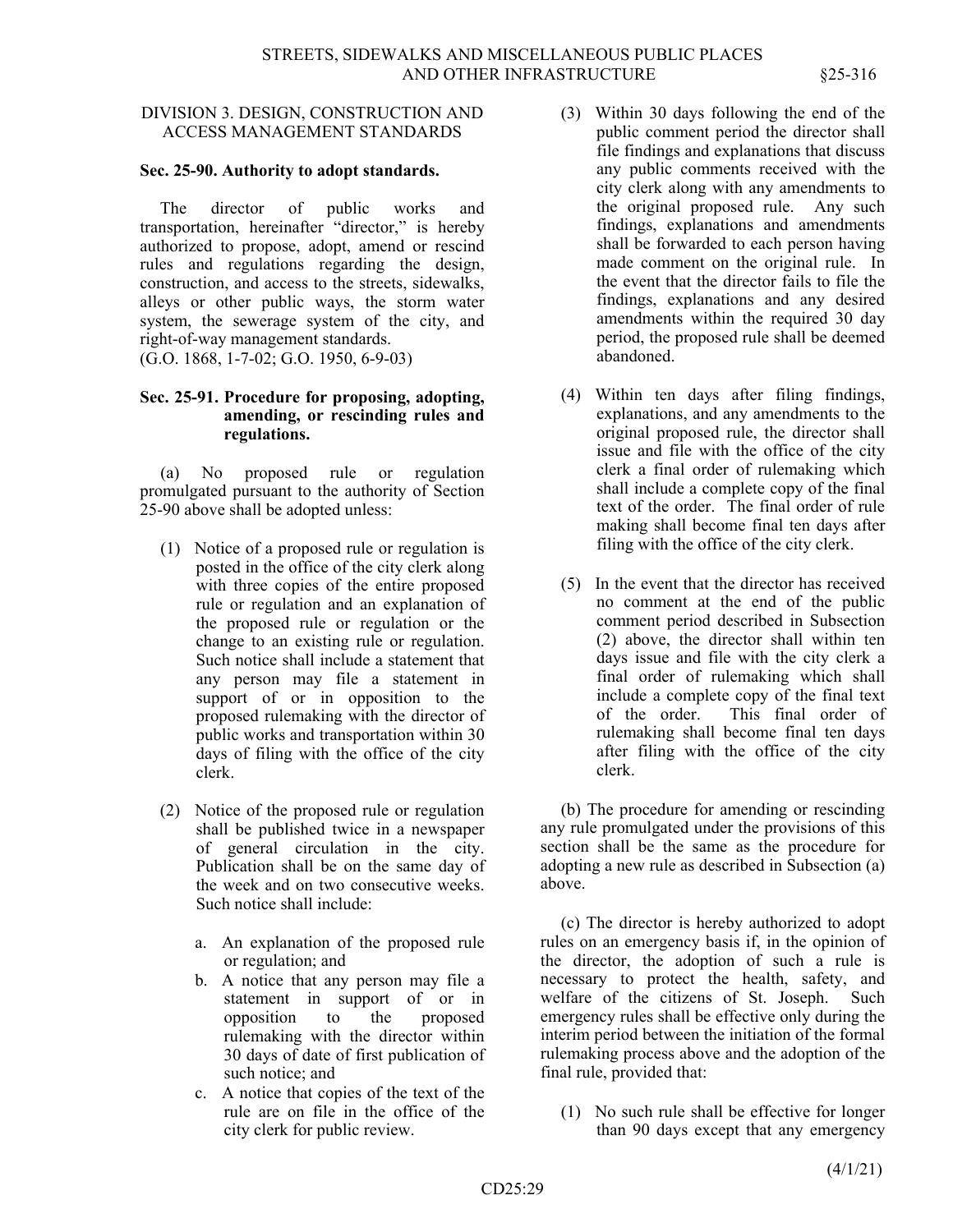rule may be extend for one 30 day period; and,

 (2) Such emergency rule shall state in clear and specific terms the facts and reasons constituting the emergency and the danger to the health, safety, and welfare of the citizenry.

(G.O. 1868, 1-7-02; G.O. 1950, 6-9-03)

### **Sec. 25-92. Council authority to amend or rescind.**

 The Council of the City of St. Joseph, Missouri may, by ordinance, amend or rescind any rule adopted pursuant to Section 25-91 above. (G.O. 1868, 1-7-02; G.O. 1950, 6-9-03)

### **Sec. 25-93. Appeal.**

 (a) Any person aggrieved of any decision of the director or by the application of any rule promulgated pursuant to Section 25-91 above shall first file a request for reconsideration with the director within thirty days of the date such person becomes aware of the application of the rule or within thirty days of the decision of the director. Such request shall state what relief is desired. The director shall issue a decision within 15 business days from the receipt of the reconsideration request. Such decision shall be mailed first-class, return receipt requested to the address provided by the person aggrieved.

 (b) Any person remaining aggrieved after receipt of the director's decision may make application for review or variance with the board of zoning adjustment. Such application for review shall be filed with the city clerk not later than ten days following the receipt of the director's decision. Any such application for review or variance shall be taken up at the next regular meeting of the board of zoning adjustment at which a quorum is present. The board of zoning adjustment shall hear evidence from both the director and the aggrieved person and shall overturn the decision of the director or grant a variance only if doing so will not adversely impact the health, safety, and welfare of the citizens of the City of St. Joseph. The decision of the board of zoning adjustment shall be final.

 (c) Any person aggrieved of any decision of the board of zoning adjustment may appeal to a court of competent jurisdiction as provided by law.

(G.O. 1868, 1-7-02; G.O. 1950, 6-9-03)

### **Sec. 25-94. Fees.**

Fees for permits issued pursuant to this division are established as \$40.00. (G.O. 1950, 6-9-03)

### **Sec. 25-95. Violation remedies.**

 (a) *Violations*. No person shall knowingly violate any rule or order adopted or issued by the director pursuant to Sections 25-90 and 25-91 above.

 (b) *Penalty*. Any person pleading guilty or having been found guilty of violating Subsection (a) above shall be subject to a fine of not more than \$500.00.

 (c) *Separate offenses*. Each day a violation of Subsection (a) continues shall constitute a separate violation.

 (d) *Stop work order—issuance*. Where work regulated by any rule or order adopted or issued by the director pursuant to Section 25-90 and 25- 91 is being performed in a manner contrary to the provisions of the rule or order, or in a dangerous or unsafe manner, the director of public works and transportation, or his or her designee, may issue a written stop work order. The stop work order shall be given to the owner of the property on which the work has been performed, the owner's authorized agent, or the person performing the work. Upon issuance of a stop work order, the cited work shall immediately cease. The stop work order shall state the reason for the order and the conditions under which the cited work will be permitted to resume.

 (e) *Stop work order—violations*. Any work performed in violation of a stop work order, except work that is directed by the issuer of the stop work order to remove a violation or unsafe condition, shall constitute a separate violation of this division.

(G.O. 1868, 1-7-02; G.O. 1950, 6-9-03; G.O. 2889, 12-3-18)

### DIVISION 4. STORMWATER MANAGEMENT

**Sec. 25-96. Definitions.**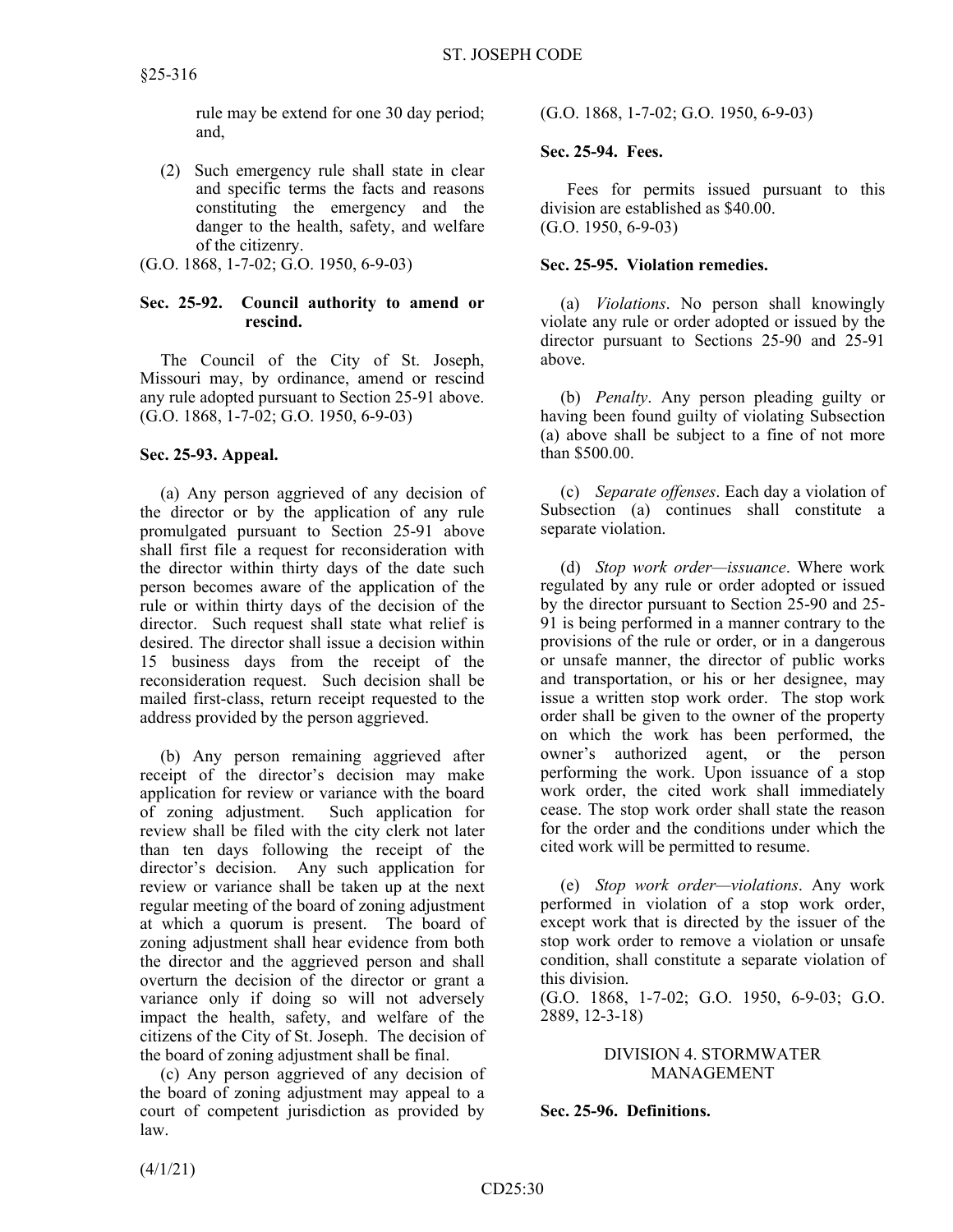(a) In this division, these words and phrases have the following meanings:

- (1) *Best management practices (BMP).* Permanent storm water management practices and site design features which store, treat, infiltrate or reduce the volume and improve the quality of runoff from development sites. Including schedules of activities, prohibitions of practices, general good housekeeping practices, pollution prevention and educational practices, maintenance procedures, and other management practices to prevent or reduce the discharge of pollutants directly or indirectly to stormwater, receiving waters, or stormwater conveyance systems. BMPs also include treatment practices, operating procedures, and practices to control site runoff, spillage or leaks, sludge or water disposal, or drainage from raw materials storage.
- (2) *Clean Water Act.* The federal Water Pollution Control Act (33 U.S.C. § 1251 et seq.), and any subsequent amendments thereto.
- (3) *Construction activity.* Activities subject to NPDES Construction Permits. These include construction projects resulting in land disturbance of one acre or more. Such activities include but are not limited to clearing and grubbing, grading, excavating, and demolition.
- (4) *Developer.* Any person who owns a development or redevelopment site, or who authorizes, plans, undertakes, executes, or is otherwise directly responsible for development or redevelopment to occur on a given parcel.
- (5) *Development or redevelopment.* Any human activity that alters the elevation, cover or other hydrologic feature of the land. Such activities include but are not limited to the subdivision of land and the addition or alteration of improvements such as cuts and fills, drainage alterations, utilities, buildings, pavements, landscape, and any combination of these elements. Also the project, lot, parcel or tract or land where development or redevelopment occurs.
- (6) *Development site.* Any lot or parcel of land or a series of lots or parcels of land adjoining or contiguous or joined together under one ownership on which development or redevelopment of land occurs after the effective date of this section.
- (7) *Director.* Means the director of public works and transportation or his/her authorized representative.
- (8) *Hazardous materials*. Any material, including any substance, waste, or combination thereof, which because of its quantity, concentration, or physical, chemical, or infectious characteristics may cause, or significantly contribute to, a substantial present or potential hazard to human health, safety, property, or the environment when improperly treated, stored, transported, disposed of, or otherwise managed.
- (9) *Illicit discharge.* Any direct or indirect non-stormwater discharge to the storm drain system, except as exempted in Section 25-98 of this article.
- (10) *Illicit connections*. An illicit connection is defined as either of the following:
	- a. Any drain or conveyance, whether on the surface or subsurface that allows an illegal discharge to enter the storm drain system including but not limited to any conveyances that allow any non-stormwater discharge including sewage, process wastewater, and wash water to enter the storm drain system and any connections to the storm drain system from indoor drains and sinks, regardless of whether said drain or connection had been previously allowed, permitted, or approved by an authorized enforcement agency, or
	- b. Any drain or conveyance connected from land use to the storm drain system that has not been documented in plans, maps, or equivalent records and approved by an authorized enforcement agency.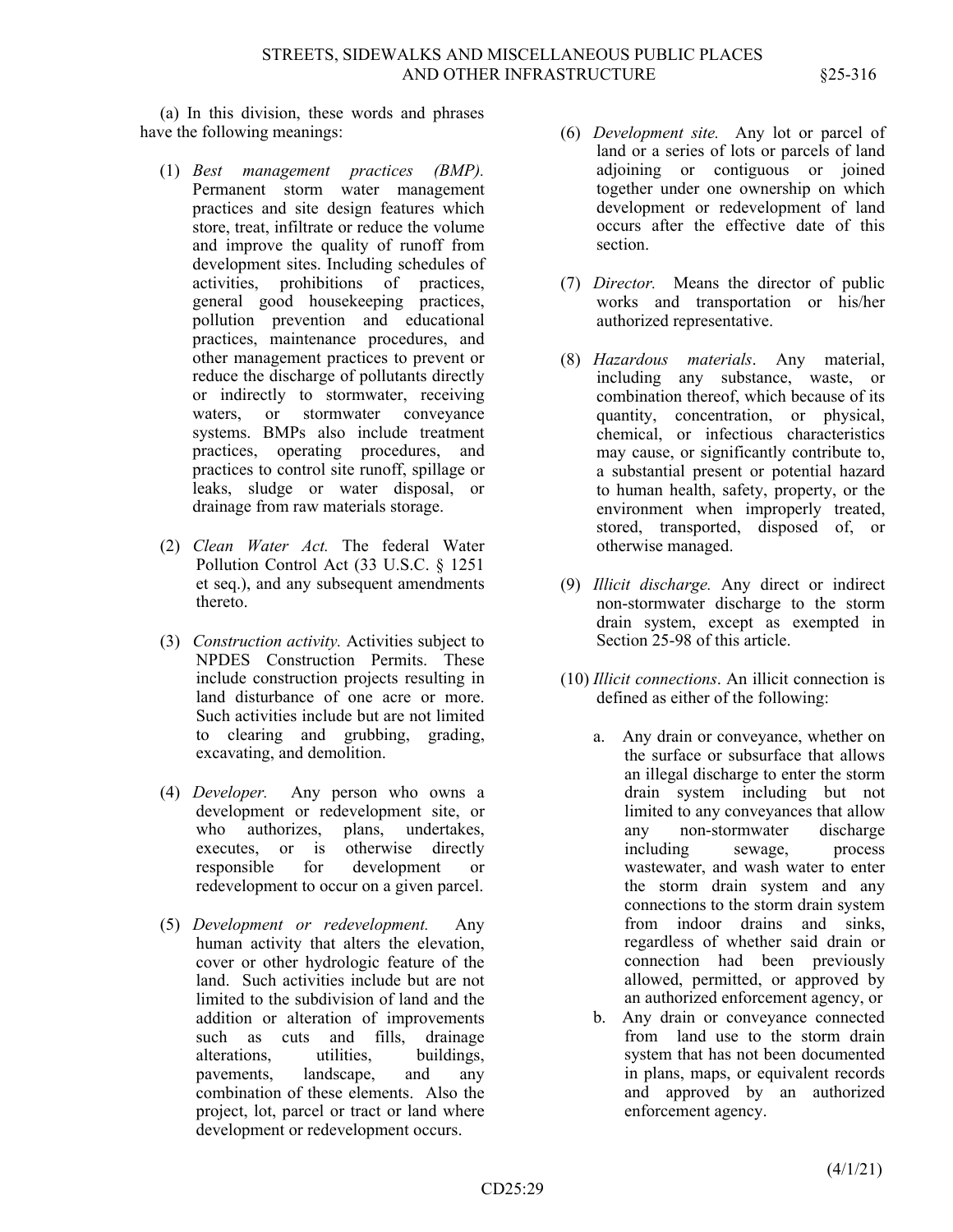- (11) *Industrial activity*. Activities subject to NPDES Industrial Stormwater Permits as defined in 40 CFR, Section 122.26  $(b)(14)$ .
- (12) *Municipal separate storm sewer system (MS4).* The system of conveyances (including sidewalks, roads with drainage systems, municipal streets, catch basins, curbs, gutters, ditches, man-made channels, or storm drains) owned and operated by the City of St. Joseph and designed or used for collecting or conveying stormwater, and that is not used for collecting or conveying sewage.
- (13) *National Pollutant Discharge Elimination System (NPDES) Stormwater Discharge Permit.* A permit issued by EPA (or by a state under authority delegated pursuant to 33 USC  $\S$  1342(b)) that authorizes the discharge of pollutants to waters of the United States, whether the permit is applicable on an individual, group, or general area-wide basis.
- (14) *Non-stormwater discharge.* Any discharge to the storm drain system that is not composed entirely of stormwater.
- (15) *Nuisance.* Any discharge in violation of this article or as otherwise defined in this code.
- (16) *Premises.* A tract of land including its buildings.
- (17) *Person*. Any natural or corporate person, business association or business entity including, but not limited to, a corporation, a partnership, a sole proprietorship, a political subdivision, a public or private agency of any kind, a utility, an owners association, a successor or assign of any of the foregoing, or any combination thereof.
- (18) *Pollutant.* Anything which causes or contributes to pollution. Pollutants may include, but are not limited to: paints, varnishes, and solvents; oil and other automotive fluids; non-hazardous liquid and solid wastes and yard wastes; refuse, rubbish, garbage, litter, or other discarded or abandoned objects, articles, and

accumulations, so that same may cause or contribute to pollution; floatables; pesticides, herbicides, and fertilizers; hazardous substances and wastes; sewage, fecal coliform and pathogens; dissolved and particulate metals; animal wastes; wastes and residues that result from constructing a building or structure; concrete wash waters and noxious or offensive matter of any kind.

- (19) *Pollution prevention plan*. BMPs and other structural, procedural and operations and maintenance provisions designed and operated to reduce or eliminate the discharge of pollutants, particularly in stormwater runoff.
- (20) *Premise*. Any building, lot, parcel of land, or portion of land whether improved or unimproved including adjacent sidewalks and parking strips.
- (21) *Stormwater.* Any and all surface flow, runoff, or drainage resulting from any form of natural precipitation, also any discharge to the public storm sewer allowed under the City of St. Joseph's NPDES stormwater discharge permit.
- (22) *Stormwater conveyance system.* Publicly or privately-owned premises by which stormwater is collected and/or conveyed, including but not limited to any roads with drainage systems, municipal streets, gutters, curbs, inlets, piped storm drains, pumping facilities, retention and detention basins, natural and humanmade or altered drainage channels, reservoirs, and other drainage structures.
- (23) *Stormwater management plan.* A document which describes the BMPs and activities to be implemented by a person or business to identify sources of pollution or contamination at a site and the actions to eliminate or reduce pollutant discharges to Stormwater, Stormwater Conveyance Systems, and/or receiving waters to the maximum extent practicable.
- (24) *Stormwater treatment facility.* Any constructed facility, or designated natural or restored open space, designed either to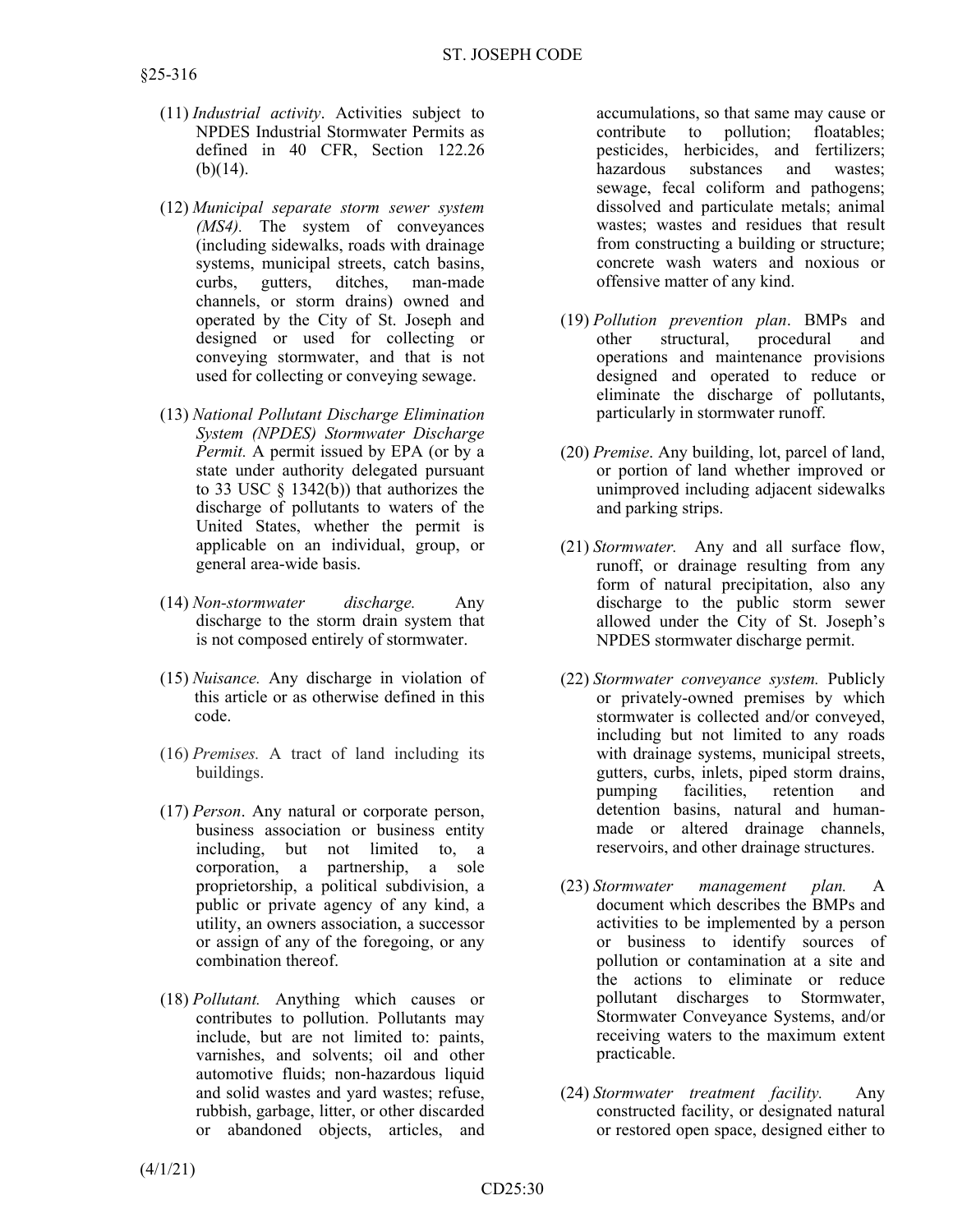reduce the pollution load of stormwater, or to reduce the peak flow or volume of stormwater, or both.

- (25) *Stormwater treatment facility owner*. The person who controls, possesses, or takes stewardship of a stormwater treatment facility which is planned and constructed in order to meet the requirements of this section.
- (26) *Watercourse*. A stream usually flowing in a particular direction, though it need not flow continually. It must flow in a definite channel, having a bed, sides, or banks, and usually discharge itself into some other stream or body of water.
- (27) *Waters of the state*. All rivers, streams, lakes, and other bodies of surface and subsurface water lying within or forming a part of the boundaries of the state which are not entirely confined and located completely upon lands owned, leased, or otherwise controlled by a single person or by two or more persons jointly or as tenants in common and includes waters of the United States lying within the state of Missouri.
- (28) *Wastewater*. Any water or other liquid, other than uncontaminated stormwater, discharged from a premise.
- (G.O. 2834, 5-22-17)

# **Sec. 25-97. Post-construction stormwater treatment.**

 (a) *Purpose*. The purpose of the section is to protect and further the public interest by improving water quality and reducing water pollution, by limiting the impacts on stormwater from land development, and to assist the City of St. Joseph's efforts to comply with the Clean Water Act.

- (b) *Application*.
- (1) This section shall apply to all development or redevelopment within the city limits of the City of St. Joseph.
- (2) This section does not apply to development or redevelopment that are less than one acre in size and which are

not part of a larger common plan of development.

- (3) This section shall not apply to any development or redevelopment that has submitted a compliant final site plan or preliminary plat prior to June 30, 2017, provided work shown proceeds to construction by terms outlined in the code for the initial term of the plat.
- (4) This section shall not apply to any development or redevelopment area that was platted and had a stormwater development plan reviewed and approved by the city prior to January 1, 2017, provided that such area remains under continuous active development and such development is completed prior to June 30, 2027. Any area included within such a plat that is not completed prior to June 30, 2027 shall be redesigned and shall comply with the requirements of this ordinance.
- (c) *Administration.*
- (1) *Administrative duties*. The director of public works and transportation is the principal City of St. Joseph official responsible for administration of this section and its requirements. The director may delegate any or all of his or her duties under this section.
- (2) *Supplemental requirements*:
	- a. *Supplemental regulation*. The director is hereby authorized to adopt and, from time to time, to amend supplemental regulations necessary to implement this section. Copies of any such regulations shall be available in the office of the director.
	- b. *Design criteria*. The director is hereby authorized to adopt and amend standards for post-inspection and maintenance of stormwater treatment facilities. Copies of such standards shall be available in the office of the director.
	- c. *Maintenance standards.* The director is hereby authorized to adopt and amend standards for inspection and maintenance of stormwater treatment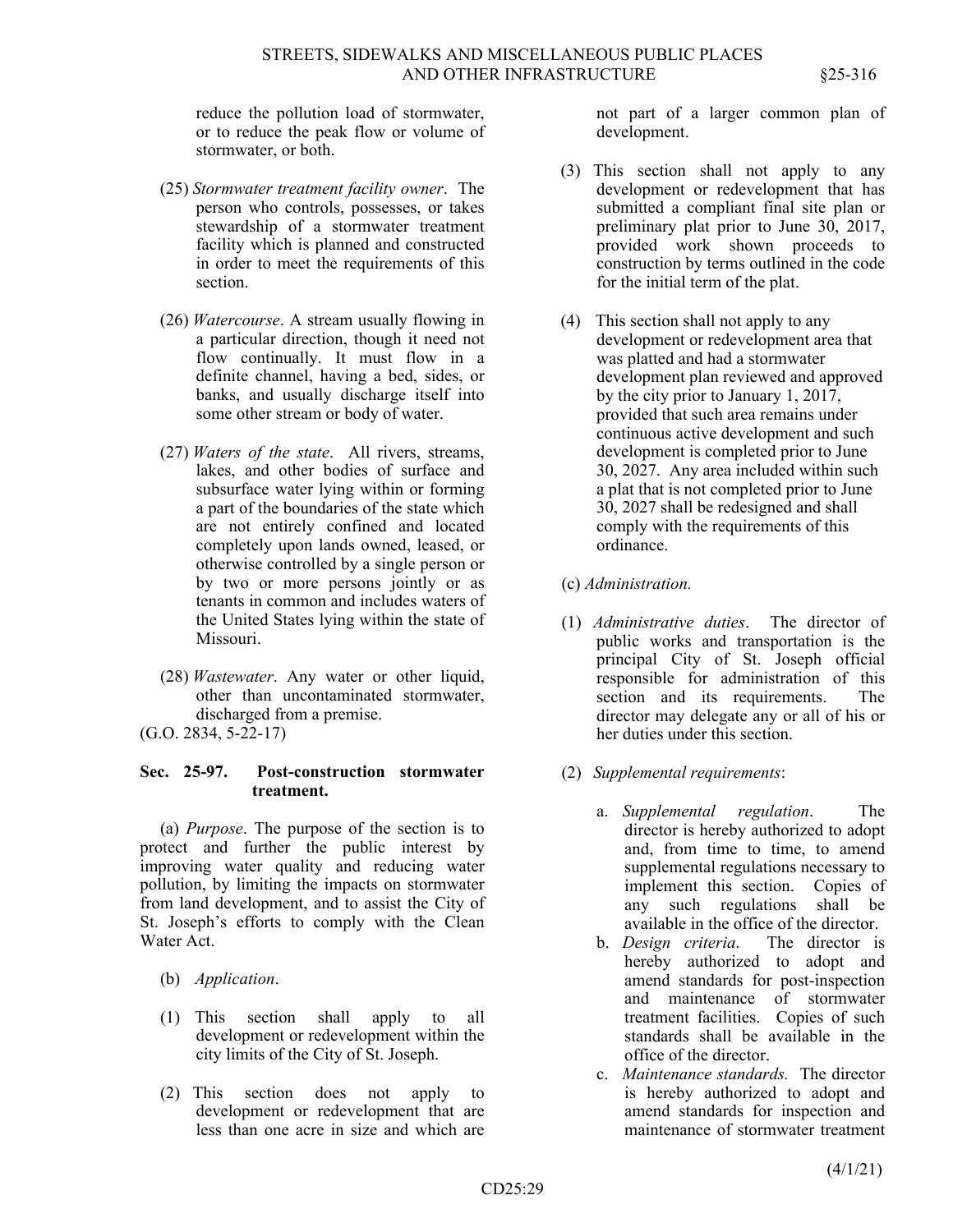facilities. Copies of any such standards shall be available in the office of the director.

- d. *Construction standards*. The director is hereby authorized to adopt and amend construction standards for stormwater treatment facilities. Copies of any such construction standards shall be available in the office of the director
- e. *Stormwater treatment facility registry*. The director is hereby authorized to create and sustain a registry of all stormwater treatment facilities required by this section.
- (3) *City of St. Joseph's right to enter*. The director is authorized to enter the premises for the purposes of inspecting compliance with this section and regulations adopted thereto and for performing any work necessary to bring the site into compliance with this section and regulations thereto. When entering premises the director shall carry identification as an agent or employee of the City of St. Joseph. In the event that the owner or occupant refuses entry after a request to enter has been made, the City of St. Joseph is hereby empowered to seek assistance from a court of competent jurisdiction in obtaining such entry.

(d) *Stormwater treatment facility design and construction*.

 (1) Developer shall prepare and submit stormwater treatment plan in conjunction with final development plan, final plat, building permit applications, and other building or land development applications as may be identified in the supplemental regulations. The plan shall consist of construction drawings for stormwater treatment facilities that meet the requirements of the design criteria, a construction sequence for protection of the stormwater treatment facilities from construction phase sedimentation, a projected maintenance schedule, and a pollution prevention plan. For multi-lot subdivisions the stormwater treatment plan shall also include maintenance agreements as deemed necessary by the director.

- (2) *Permit required*. The director shall review and approve the stormwater treatment plan. Upon approval the director shall issue a stormwater treatment facility permit. Review, approval, construction inspection, warrantee and performance bond for the stormwater treatment facilities shall be an integral part of the performance required under the stormwater treatment facility permit.
- (3) *Developer to construct*. The developer shall construct the stormwater treatment facilities according to the approved plan and the adopted construction standards.
- (4) *Prevent damage from construction phase sediment*. The developer shall manage the construction and its sequence to protect the stormwater treatment facilities from construction phase sedimentation and damage.
- (5) *City of St. Joseph construction phase inspection.* In addition to inspections established under previously adopted or subsequently amended code of ordinances, the director may during the construction phase inspect any stormwater treatment facility required under this section to ensure that it is correctly installed and adequately protected from construction phase sedimentation and damage.
- (6) Prior to issuance of a certificate of occupancy the developer shall enter into an agreement requiring all private property in the development to be responsible for maintenance of stormwater treatment facilities. In addition, owners associations shall be responsible for costs associated with maintenance and upkeep of the stormwater treatment facilities per city Code of Ordinances.

 (e) *Stormwater treatment facility registration and maintenance*.

 (1) *Stormwater treatment facility registry.* The director shall create and sustain a registry of all stormwater treatment facilities required under this section. The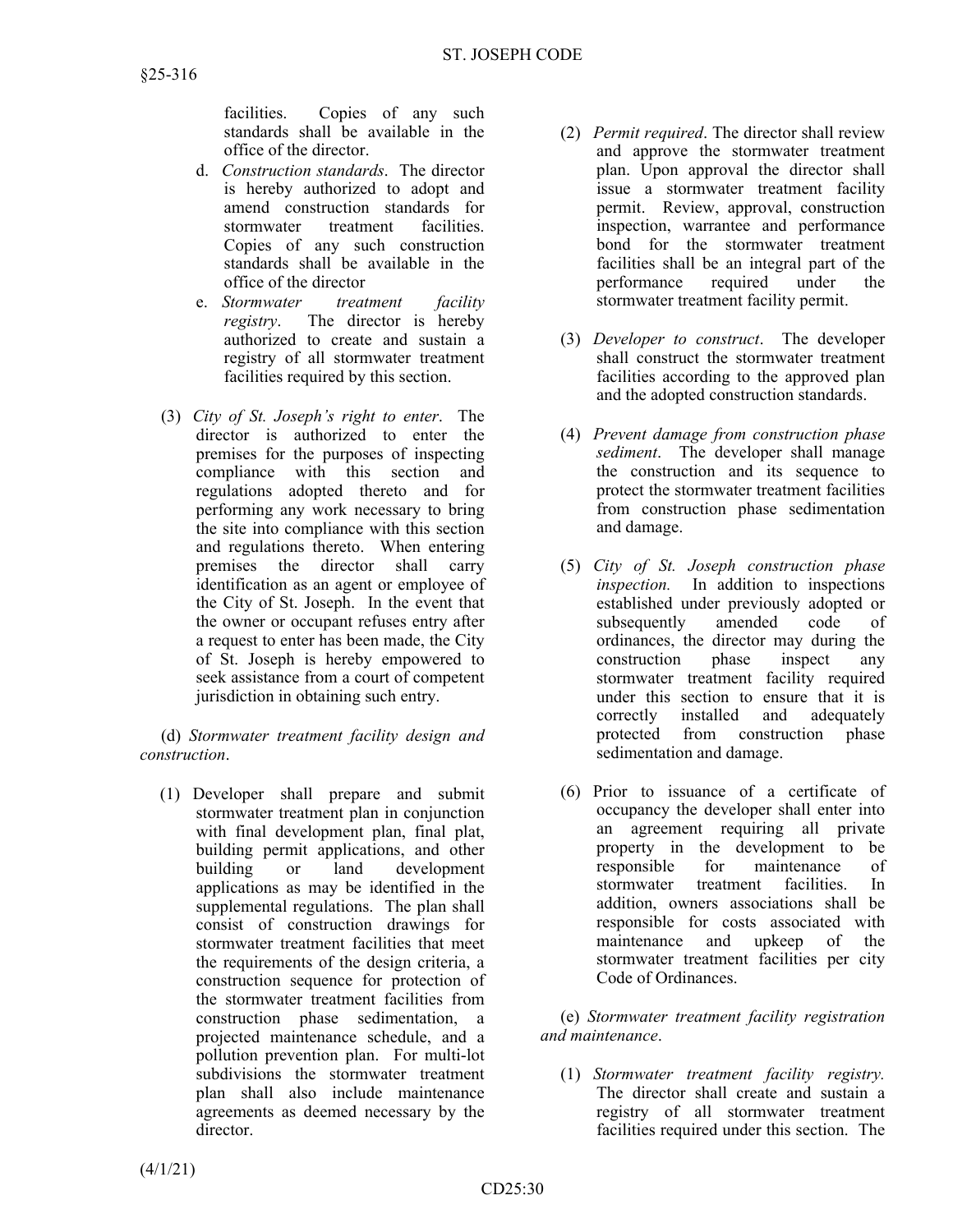registry shall include the location, description, ownership, and inspection and maintenance history of each facility and other information as the director deems necessary. The owner of each stormwater treatment facility required under this section shall register that facility with the director and shall update the director of changes in contact information and transfers of any facility to another owner. The owner of a stormwater treatment facility that is not installed as part of development or redevelopment may elect to register the facility with the director.

- (2) *Owner inspection and maintenance*. At intervals identified in the approved maintenance schedule (but in no case less frequently than every two years) each stormwater treatment facility owner shall inspect all stormwater treatment facilities under his control. The stormwater treatment facility owner shall promptly remove all sediment and other sequestered pollutants and make all modifications, repairs, restoration, replanting, and media replacement identified in the inspection report. The owner shall provide a copy of the inspection report and certification of subsequent maintenance standards in effect at the time of inspection.
- (3) *City of St. Joseph operational inspections*. The director may inspect any stormwater treatment facility required under this section as necessary to ensure that it is correctly installed and effectively maintained and is performing its intended function.
- (f) *Other matters*.
- (1) Neither this section nor any decision made with respect hereto exempts the applicant or any other person from other requirements of the City of St. Joseph code, from state and federal laws, or from procuring other required permits, nor does it limit the right of any person to maintain, at any time, any appropriate action, at law or in equity, for relief or damages against the applicant or any

person arising from the activity regulated by this section.

- (2) This section shall not be construed to be in conflict with any state or federal law intended to control the management of stormwater and water quality. In those instances where state or federal law imposes a duty or requirement with respect to a matter covered by this section, the more strict duty or requirement shall control.
- (3) The permittee is responsible for safely and legally completing the development project. Neither the approval of a stormwater treatment plan under the provisions of this section, nor the compliance with the provisions hereto or with any condition imposed by the City of St. Joseph, shall relieve any person from responsibility for damage to persons or property resulting therefrom, or as otherwise imposed by law, nor impose any liability upon the City of St. Joseph for damages to persons or property.
- (4) *City of St. Joseph failure to enforce*. The City of St. Joseph's failure to enforce or remedy any noncompliance of the terms and conditions of this section shall not constitute a waiver of the City of St. Joseph's rights nor a waiver of any person's obligation as provided in this section.
- (5) *Reservations of rights*. In addition to any rights specifically reserved to the City of St. Joseph by this section, the City of St. Joseph reserves unto itself every right and power which is required to be reserved by a provision of any ordinance under any registration, permit, or other authorization granted under this section.
- (6) *Savings clause*. Neither the adoption of this section, nor the future repeal or amendment of any section or part or portion thereof, shall in any manner affect the prosecution for violation of this section, nor be construed as a waiver of any license, fee or penalty at said effective date and unpaid under either ordinance, nor be construed as affecting any of the provision of these ordinances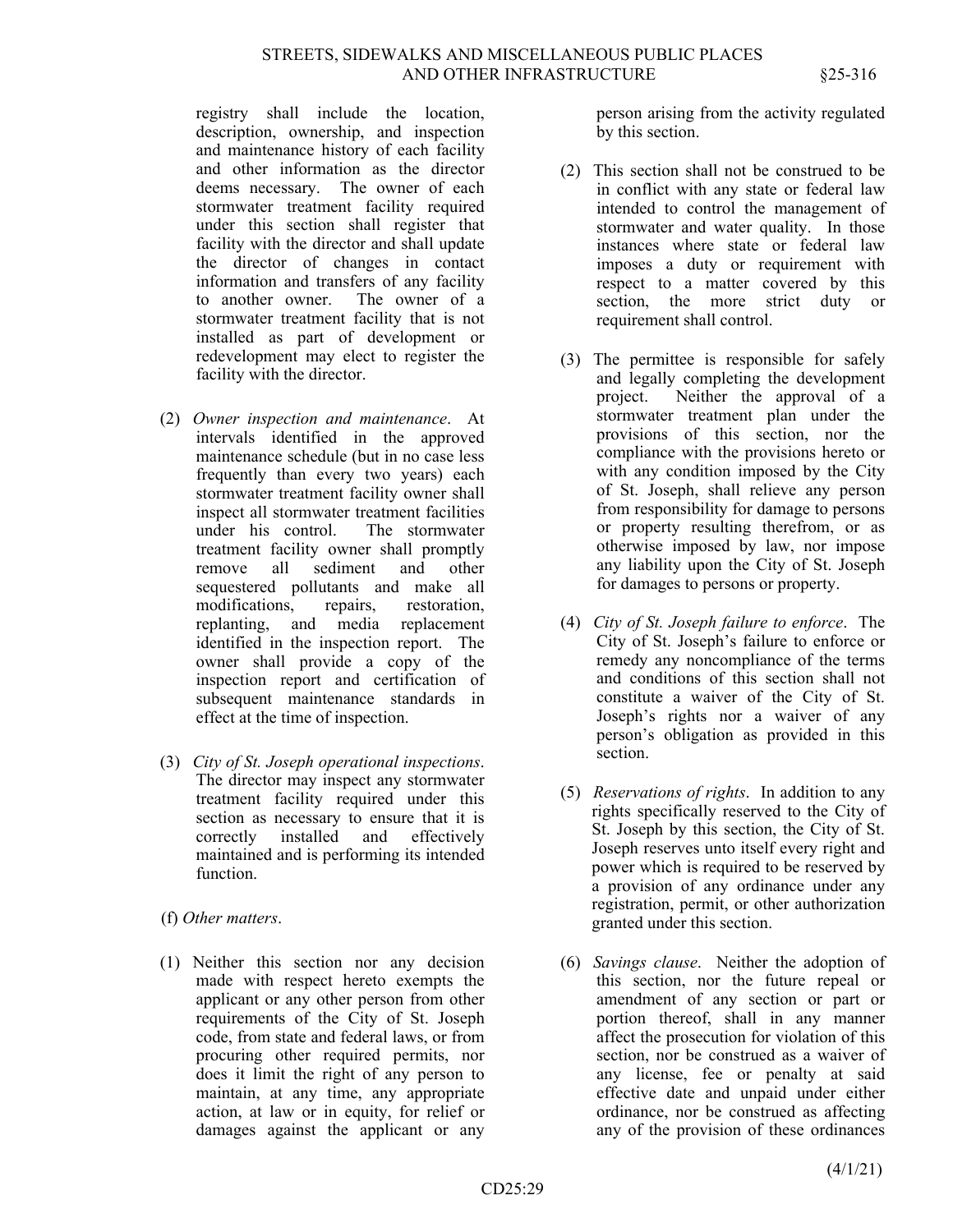relating to the collection of any such license, fee or penalty, or the penal provisions applicable to any violation thereof, nor to affect the validity of any bond or cash deposit in lieu thereof required to be posted, filed or deposited pursuant to any ordinance, and all rights and obligations there under shall continue in full force and effect.

(G.O. 2834, 5-22-17; G.O. 2889, 12-3-18)

# **Sec. 25-98. Illicit discharge.**

 (a) *Purpose of this section*. To construct an article that will apply these illicit discharge prohibitions to any discharge city wide, regardless of if it is in a designated MS4 area or CSS area.

 (b) *Application*. This section shall apply to all water entering the stormwater conveyance system or waters of the state, generated on any developed and undeveloped lands unless explicitly exempted by the director.

 (c) *Administration*.The director shall administer, implement, and enforce the provisions of this article. Any powers granted or duties imposed upon the director may be delegated in writing by the director of public works and transportation to persons or entities acting in the beneficial interest of or in the employ of the City of Saint Joseph, MO.

- (d) *Prohibition of illegal discharges*.
- (1) No person shall throw, drain, or otherwise discharge, cause, or allow others under its control to throw, drain, or otherwise discharge into the stormwater conveyance system any pollutants or waters containing any pollutants, other than stormwater. The commencement, conduct or continuance of any illegal discharge to the storm drain system is prohibited except as described as follows:
	- a. The following discharges are exempt from discharge prohibitions established by this article: water line flushing, landscape irrigation, diverted stream flows, rising ground waters, uncontaminated ground water infiltration, uncontaminated pumped ground water, discharges from

potable water sources, foundation drains, air conditioning condensation, irrigation water, springs, water from crawl space pumps, footing drains, lawn watering, individual residential car washing, flows from riparian habitats and wetlands, dechlorinated swimming pool discharges, and street wash water.

- b. Discharges or flow from firefighting, and other discharges specified in writing by the director as being necessary to protect public health and safety.
- c. The prohibition shall not apply to any non-stormwater discharge permitted under an NPDES permit, waiver, or waste discharge order issued to the discharger and administered under the authority of the United States Environmental Protection Agency (EPA), provided that the discharger is in full compliance with all requirements of the permit, waiver, or order and other applicable laws and regulations, and provided that written approval has been granted for any discharge to the stormwater conveyance system.
- (2) The city may evaluate and remove any of the above exemptions if it is determined that they are causing an adverse impact.
- (e) *Prohibition of illicit connections.*
- (1) The construction, use, maintenance or continued existence of illicit connections to the stormwater conveyance system is prohibited.
- (2) This prohibition expressly includes, without limitation, illicit connections made in the past, regardless of whether the connection was permissible under law or practices applicable or prevailing at the time of connection.
- (3) A person is considered to be in violation of this Article if the person connects a line conveying any substance prohibited by this article or as defined in code to the stormwater conveyance system, or allows such a connection to continue.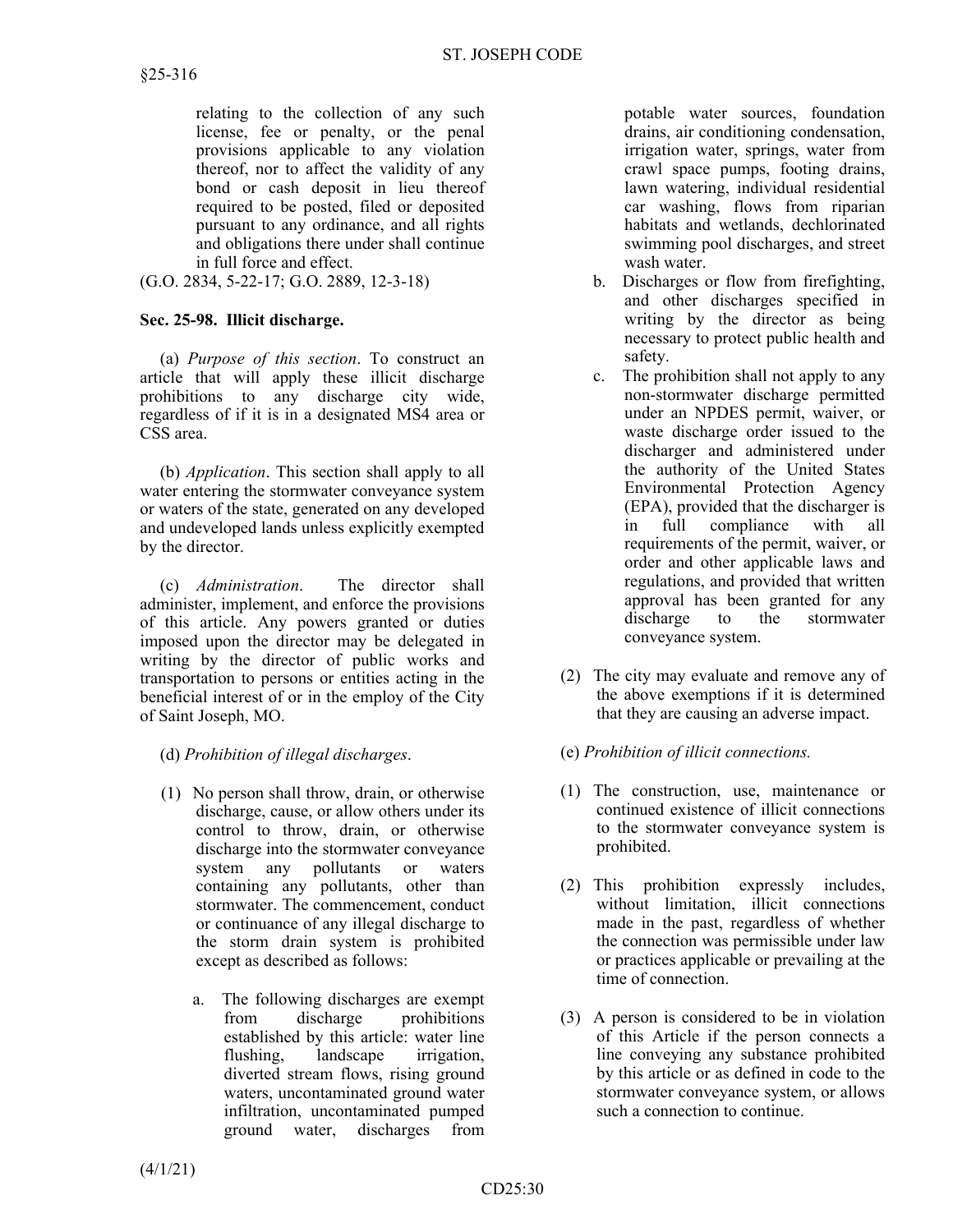- (4) Improper connections in violation of this article must be disconnected and redirected, if necessary, to an approved onsite wastewater management system or the sanitary sewer system upon approval of the director.
- (5) Any drain or conveyance that has not been documented in plans, maps or equivalent, and which may be connected to the stormwater conveyance system, shall be located by the owner or occupant of that property upon receipt of written notice of violation from the director requiring that such locating be completed. Such notice will specify a reasonable time period within which the location of the drain or conveyance is to be determined, that the drain or conveyance be identified as storm sewer, sanitary sewer or other, and that the outfall location or point of connection to the stormwater conveyance system, sanitary sewer system or other discharge point be identified. Results of these investigations are to be documented and provided to the director.

 (f) *Watercourse protection*. Every person owning property through which a watercourse passes, or such person's lessee, shall keep and maintain that part of the watercourse within the property free of trash, debris, excessive vegetation, and other obstacles that would pollute, contaminate, or significantly retard the flow of water through the watercourse. In addition, the owner or lessee shall maintain existing privately owned structures within or adjacent to a watercourse, so that such structures will not become a hazard to the use, function, or physical integrity of the watercourse.

(g) *Right of entry: inspection and sampling.*  The director shall be permitted to enter and inspect premises subject to regulation under this article as often as may be necessary to determine compliance with this article.

 (1) If a discharger has security measures in force which require proper identification and clearance before entry into its premises, the discharger shall make the necessary arrangements to allow access to the director.

- (2) The director shall be allowed ready access to all parts of the premises for the purposes of inspection, sampling, examination and copying of records that must be kept under the conditions of an NPDES permit to discharge stormwater, and the performance of any additional duties as defined by state and federal law.
- (3) The director shall have the right to set up on any facility or property subject to regulations under this article such devices as are necessary in the opinion of the director to conduct monitoring and/or sampling of the premise's stormwater discharge.
- (4) Any temporary or permanent obstruction to safe and easy access to the premise to be inspected and/or sampled shall be promptly removed by the owner or operator at the written or oral request of the director and shall not be replaced. The costs of clearing such access shall be borne by the owner or operator.
- (5) Unreasonable delays or denial of access to a facility or property is a violation of this article.

(h) *Search warrants.* If the director has been refused access to any part of the premises from which stormwater is discharged, and he/she is able to demonstrate probable cause to believe that there may be a violation of this article, or that there is a need to inspect and/or sample as part of a routine inspection and sampling program designed to verify compliance with this article or any order issued hereunder, or to protect the overall public health, safety, and welfare of the community, then the director may seek issuance of a search warrant from any court of competent jurisdiction.

(i) *Notification of spills.* Notwithstanding other requirements of law, as soon as any person responsible for a premise or operation, or responsible for emergency response for a premise or operation has information of any known or suspected release of materials which are resulting or may result in illegal discharges or pollutants discharging into stormwater, the stormwater conveyance system, or waters of the United States, said person shall take all necessary steps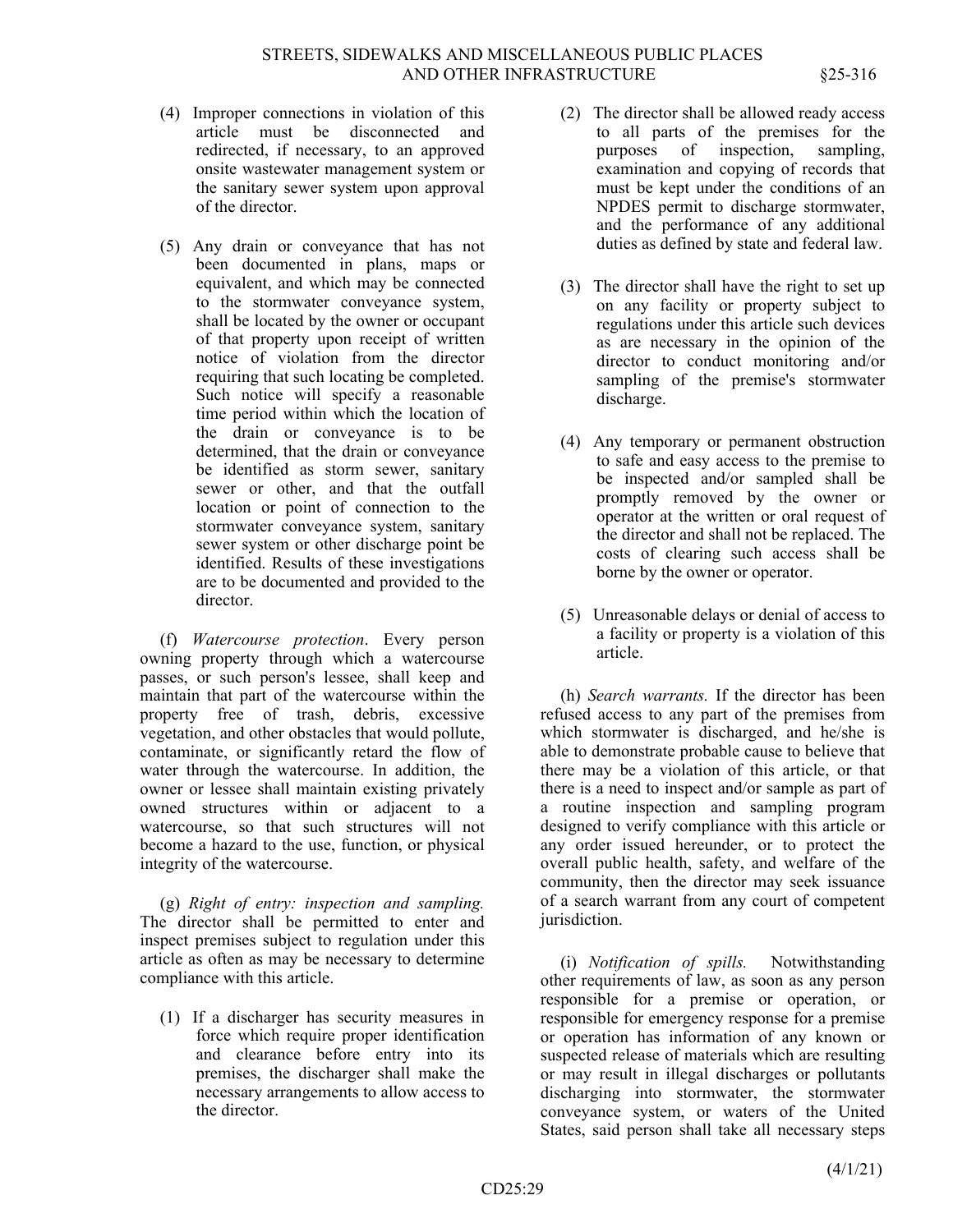to ensure the discovery, containment, and cleanup of such release.

 In the event of such a release of hazardous materials said person shall immediately notify emergency response agencies of the occurrence via emergency dispatch services. In the event of a release of non-hazardous materials, said person shall notify the director in person or by phone or facsimile within 24 hours of becoming aware of the release. Notifications in person or by phone shall be confirmed by written notice addressed and mailed to the director within five business days of the phone notice.

 If the discharge of prohibited materials emanates from a commercial or industrial establishment, the owner or operator of such establishment shall also retain an on-site written record of the discharge and the actions taken to prevent its recurrence. Such records shall be retained for at least three years. Failure to provide notification of a release as provided above is a violation of this article.

(j) *Compensatory action.*In lieu of enforcement proceedings, penalties, and remedies authorized by this article, the director may impose upon a violator alternative compensatory action, including but not limited to:

- (1) Storm drain stenciling;
- (2) Attendance at compliance workshops;
- (3) Creek cleanup; or
- (4) Other actions that serve to promote and further the goals of the city's MS4 program.

 (k) *Remedies not exclusive.* The remedies listed in this article are not exclusive of any other remedies available under any applicable federal, state or local law and it is within the discretion of the director to seek cumulative remedies. The director may recover all attorneys' fees, court costs and other expenses associated with enforcement of this article, including sampling and monitoring expenses.

(G.O. 2834, 5-22-17; G.O. 2889, 12-3-18)

### **Sec. 25-99. Violations remedies.**

 (a) *Violations.* Violations of provisions of this division may be enforced in any manner described in this section.

 (b) *Fine*. Any person violating any provision of this division shall be, upon conviction or a plea of guilty, subject to a fine not to exceed \$500.00, or the maximum amount allowed by state law.

 (c) *Enforcement by administrative building citation*. Any violation of any section of this article shall be deemed a building code violation that may be enforced by the issuance of an administrative building citation in accordance with the provisions set forth in Chapter 2.

 (d) *Stop work order—issuance*. Where work regulated by this division is being performed in a manner contrary to the provisions of this division or in a dangerous or unsafe manner, the director of public works and transportation, or his or her designee, may issue a written stop work order. The stop work order shall be given to the owner of the property on which the work has been performed, the owner's authorized agent, or the person performing the work. Upon issuance of a stop work order, the cited work shall immediately cease. The stop work order shall state the reason for the order and the conditions under which the cited work will be permitted to resume.

 (e) *Stop work order—violations.* Any work performed in violation of a stop work order, except work that is directed by the issuer of the stop work order to remove a violation or unsafe condition, shall constitute a separate violation of this division.

(G.O. 2889, 12-3-18)

#### **Sec. 25-100. Reserved.**

# **ARTICLE III. EXCAVATIONS\***

# DIVISION 1. GENERALLY

#### **Sec. 25-101. Rules and regulations to implement article.**

 The director of public works and transportation, may prescribe such rules and regulations to be followed and performed by any person engaged in excavating streets, alleys,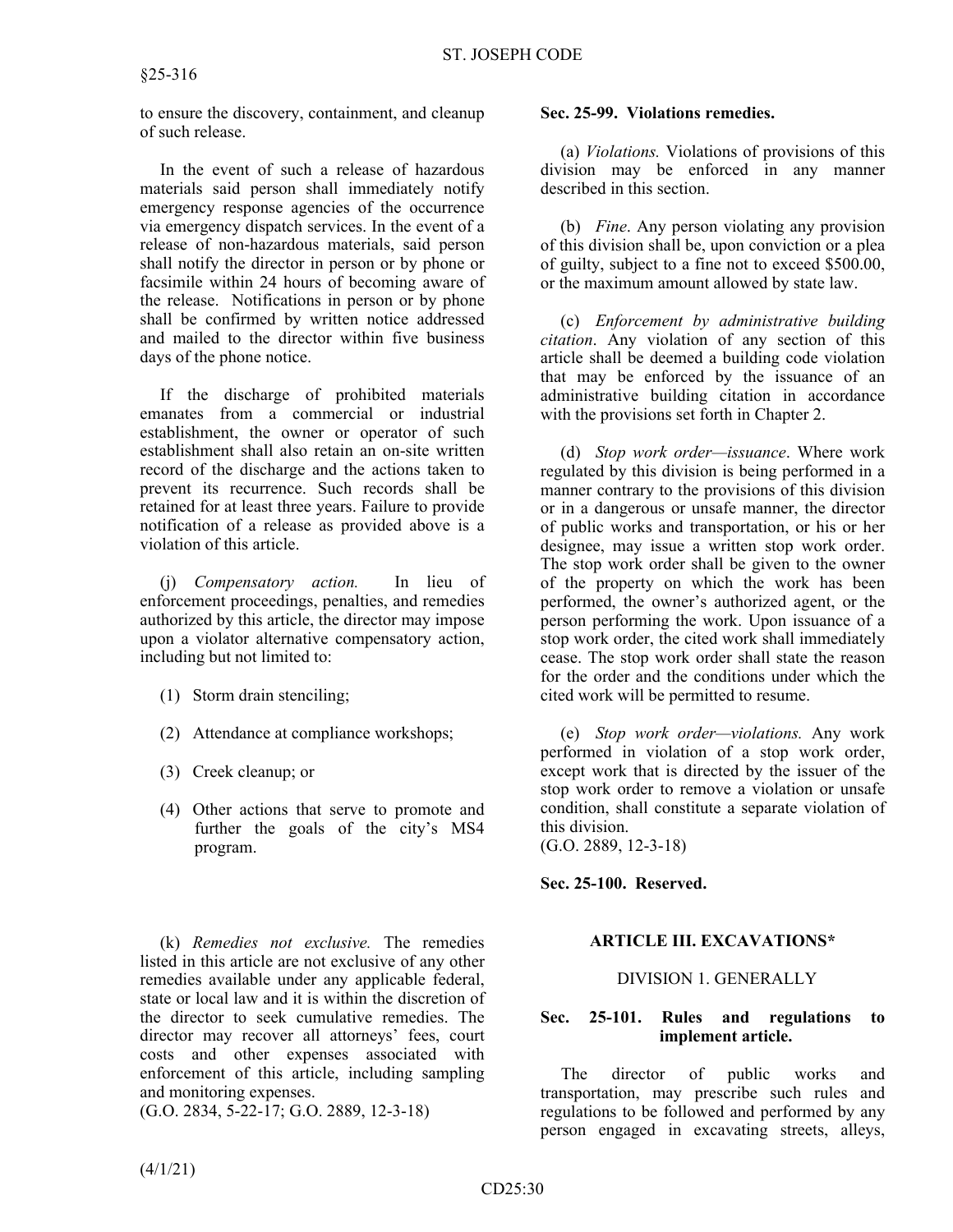sidewalks, boulevards, parkways and public places as may be necessary for the safety and convenience of the public and the proper handling and dispatch of the work; provided, however, that no rules or regulations shall be contrary to the provisions of this article.

(Code 1969, § 19-93; G.O. 1950, 6-9-03)

### **Sec. 25-102. Contracts to repair street, boulevard and sidewalk excavations.**

 The director of public works and transportation may take bids and award contracts to the lowest and best bidder to repair street, boulevard and sidewalk excavations in streets and boulevards by backfilling and repaving the street, boulevard or sidewalk.

(Code 1969, § 19-92)

# **Sec. 25-103. Standards.**

 (a) The person making a cut or excavation as provided in this article shall make it in the manner prescribed in the standards and specifications on file in the department of public works and transportation, a copy of which is attached to and made a part of the required permit.

 (b) The person making a cut or excavation shall cause the cut or excavation to be done with the least possible injury to the street, alley, sidewalk, parkway, boulevard or public place and shall remove the paving material and excavated earth there from in such a manner as to cause the least possible inconvenience to the public and permit uninterrupted passage of water along the

(Code 1969, § 19-77)

# **Sec. 25-104. Refilling.**

 (a) *Notice required.* The person making a cut or excavation in, through or under any street, alley, sidewalk, parkway, boulevard or public place in the city shall notify the department of public works and transportation of his intention to commence the refill of the cut or excavation at least four hours prior to the actual commencing thereof. However, if the city or its authorized contractor is to refill the cut or excavation, he shall notify the department of public works and transportation or the department of parks and recreation, as the case may be, when the excavation is ready for filling.

 (b) *Standards prescribed.* The filling of all cuts or excavations made in any street, alley, sidewalk, parkway, boulevard or public place in the city shall be in accordance with the plans and specifications on file in the office of the director of public works and transportation, a copy of which is attached to and made a part of the required permit.

 (c) *Unsatisfactory refill.* If, at the inspection prior to repaving, the department of public works and transportation, or one of its street inspectors, determines that the refill is not satisfactory, it shall have the right to take out all of the filled material from the excavation and have the excavation refilled at the expense of the person to whom the permit was issued and charge the cost thereof against such person.

 (d) *Authority of city.* The city may notify the person at the time the permit is issued that the city or its authorized contractor will refill the cut or excavation. In such event the permit holder shall reimburse the city for the cost thereof, as established by a schedule for doing the work and the payment of the charges.

 (e) *Removal of waste, debris.* The person making such refill shall be required to clean up and haul away all surplus earth, rock or rubbish immediately after the refill has been completed. For a default thereof, the city or its authorized contractor shall have the right to remove the earth, rock or rubbish and charge the cost of such removal against the person to whom the permit was issued.

 (f) *Repairs by city.* If settlement due to defective refill occurs after the completion of repaving, the city or its authorized contractor shall have the right to make whatever repairs are required to restore the excavation and repaving to a proper condition and to charge the cost thereof against the person to whom the permit was issued.

 **<sup>\*</sup>State law reference(s)--**Excavations generally, RSMo 319.010 et seq.

gutters. The width of the cut or excavation shall be no greater than is necessary for doing the work.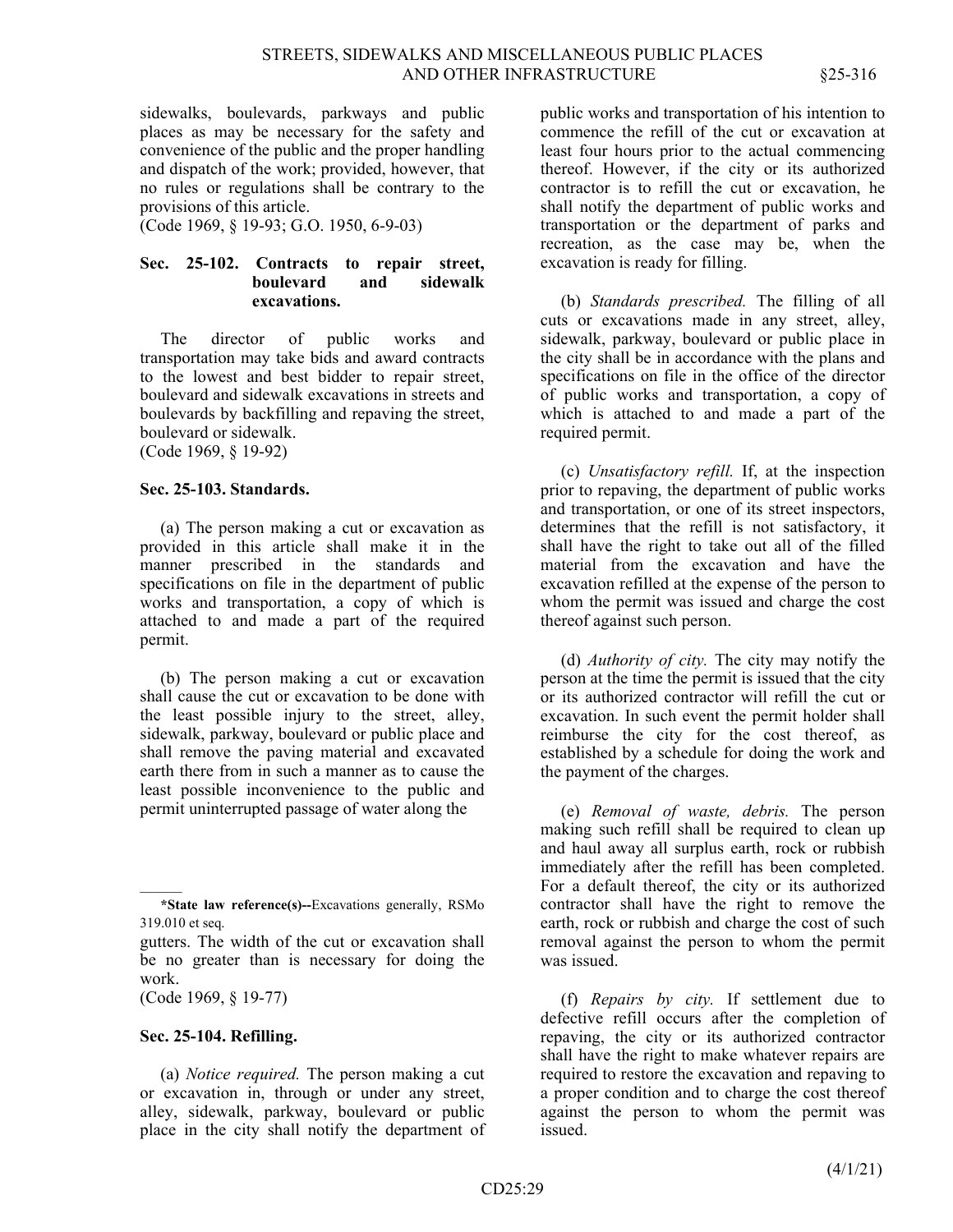§25-316

(Code 1969, § 19-79; G.O. 1950, 6-9-03)

# **Sec. 25-105. Contracts for refilling and resurfacing.**

 The city may contract for the refilling and resurfacing of cuts and excavations. The contract shall be let in the same manner as city public improvement contracts, and shall be for a period of time not to exceed three years.

(Code 1969, § 19-80)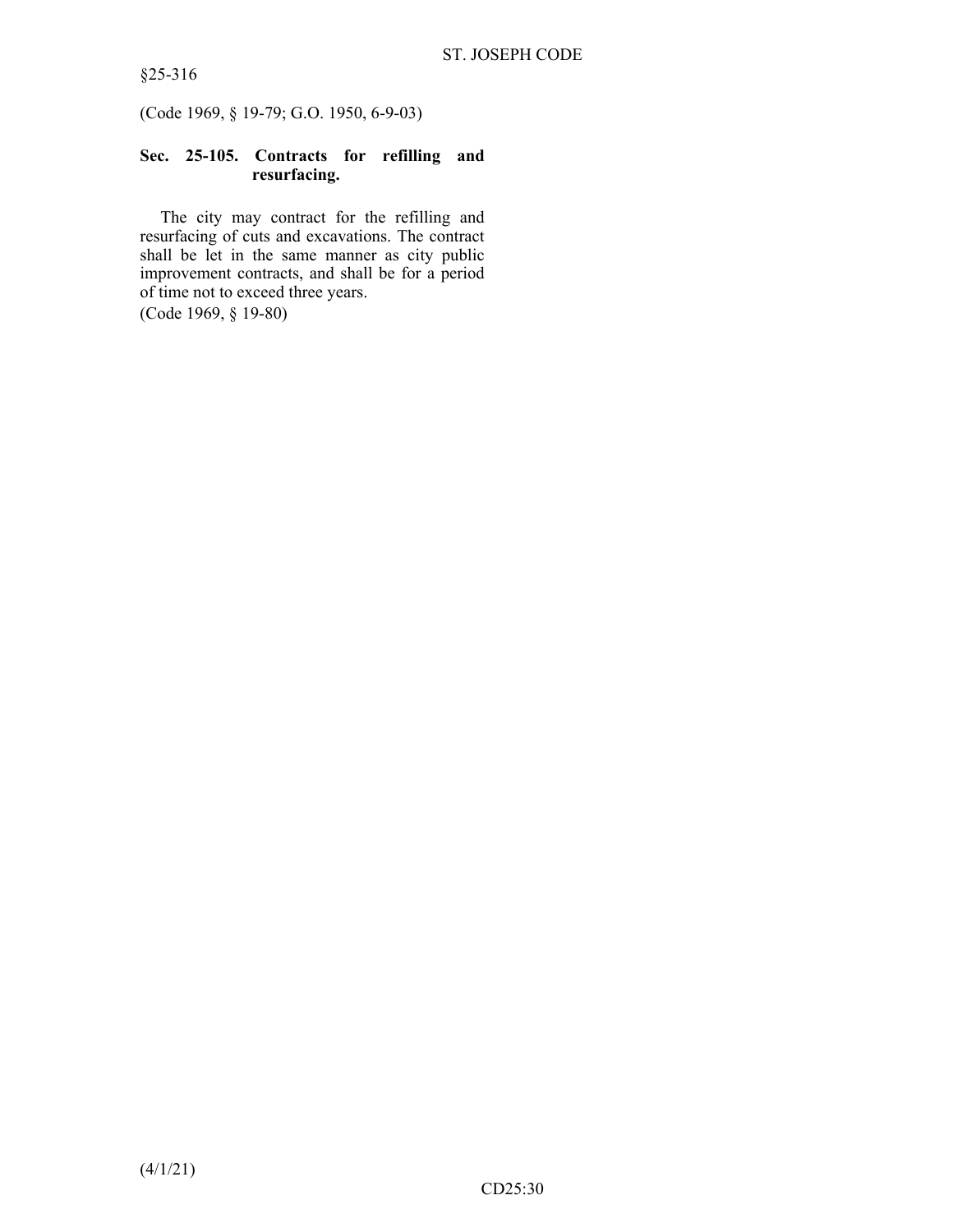### **Sec. 25-106. Performance of refilling, resurfacing work.**

 (a) The refilling and resurfacing of a cut or excavation shall be done by the city or its authorized contractor, except for individual cuts having an area of 100 square feet or more and cuts for the purpose of extending an existing utility line, in which cases the person making the cut may perform the repair work in accordance with the standards and specifications established by the director of public works and transportation.

 (b) At the time a required permit is issued, the city shall notify such person that he shall be required to repave and resurface the cut or excavation.

(Code 1969, § 19-81)

# **Sec. 25-107. Erection of barriers, lights and placement of steel plates to protect public.**

 (a) Every person who shall for any purpose make or cause to be made any cut or excavation in, upon, through, under or adjoining any street, alley, sidewalk, parkway, boulevard or other public place and shall leave any part or portion thereof open or shall leave any part or portion thereof obstructed with rubbish, building or other material during the time the work is being done shall cause the cut, excavation or obstruction to be safeguarded as follows:

- (1) Any such cut or excavation shall be reclosed with good, substantial and sufficient barriers not less than three feet high. At nighttime one yellow light or flare shall be securely and conspicuously posted in or near such cut or excavation, building material or obstruction, if such does not extend more than eight feet in length; if over eight and less than 16 feet in length, two yellow lights or flares, one at each end, shall so be placed; and if exceeding 16 feet in length, an intermediate yellow light or flare shall be placed between the two end lights and an additional intermediate yellow light or flare shall be placed for each eight feet of additional length of the cut or excavation, building material or obstruction;
- (2) When the cut, excavation, building material or obstruction is made or placed

in the direction of travel, a yellow light shall be placed at each end, when such is as much as 20 feet and less than 50 feet in length, and when exceeding 50 feet in length, one intermediate light shall be placed for each additional 50 feet or fraction thereof; and

 (3) Any and all such lights shall be kept burning from sunset to sunrise.

 (b) On any and all arterial streets or collector streets, as so designated by the city council, steel plates shall be placed over all excavated cuts, backfilled trenches or cuts left below the surface of traffic lanes. The steel plate requirement shall be in addition to barrier and light erections under Subsection (a) of this section. The steel plate shall meet the approval of the director of public works and transportation.

 (c) On any and all work performed under this section, any debris, dirt, rock or other material that would obstruct or impair any right-of-way or access thereto shall be removed or remedied to provide unimpeded access thereto.

(Gen. Ord. No. 907, § 2(19-86), 10-28-91)

# **Sec. 25-108. Walkway, driveway required across certain excavations.**

 Whenever a person shall excavate the full width of any street, sidewalk, alley, parkway, boulevard or public place, it shall be his duty to maintain a substantial walkway or driveway across the excavation until it is refilled. (Code 1969, § 19-87)

# **Sec. 25-109. Sidewalk excavations by property owners.**

 Whenever any property owner or any person representing him shall have stated in his application for a permit to excavate through or under a sidewalk that he desires to repair the sidewalk himself or by his representative and that he will guard the excavation or defective sidewalk until such repairs are made, by barricades and lights as provided in this article, and that such sidewalk shall be repaired immediately after the excavation through or under the sidewalk has been completed, such property owner or his representative shall have the right to repair the sidewalk, provided such repair is made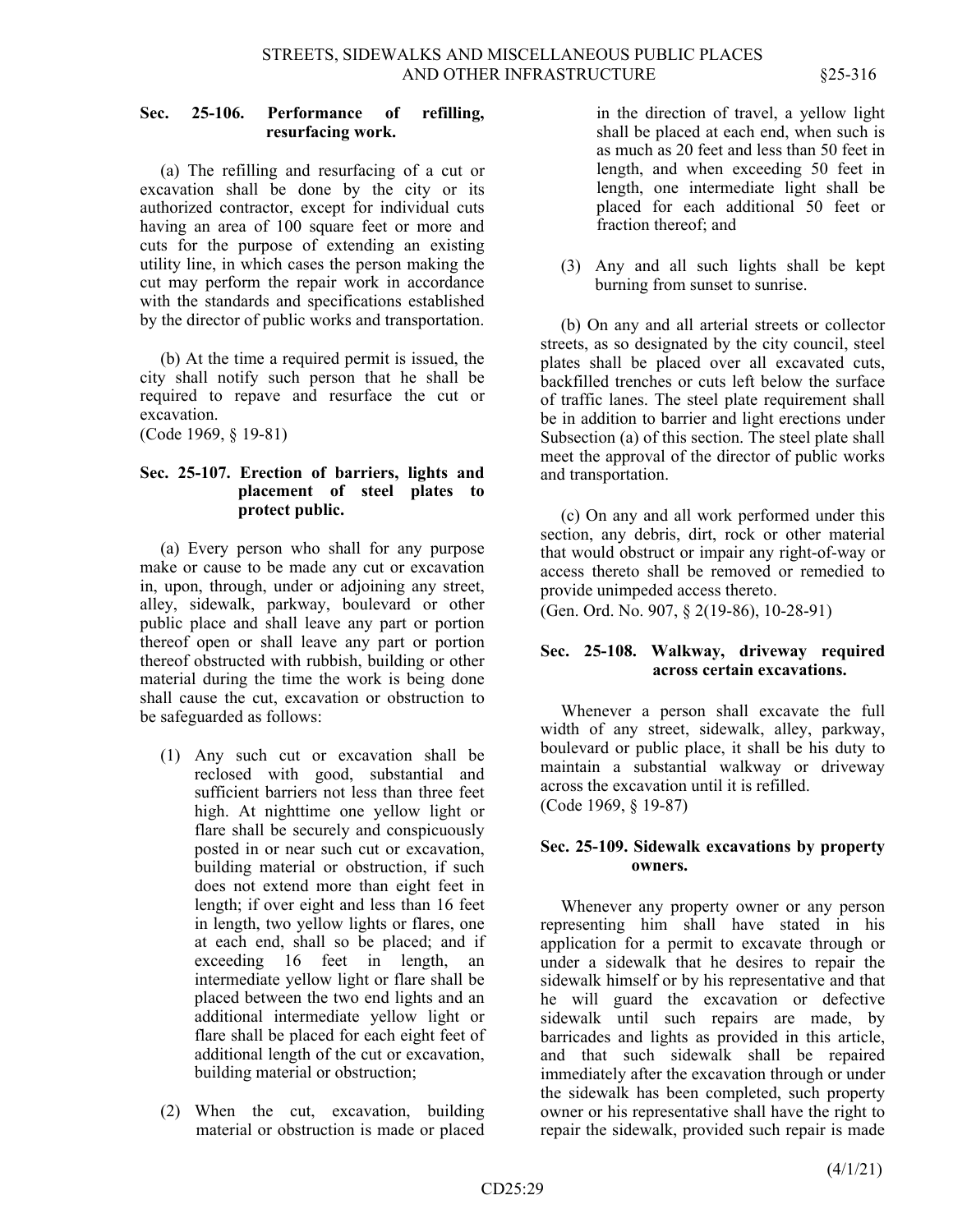under the supervision and inspection of the director of public works and transportation. (Code 1969, § 19-88; G.O. 1950, 6-9-03)

### **Sec. 25-110. Work requiring cut, excavation to be completed before paving, resurfacing.**

 (a) Upon the passage of any ordinance providing for the paving, repaving or resurfacing of any street, alley, parkway or boulevard, the director of public works and transportation before the improvement is actually commenced, shall notify every property owner abutting the street, alley, parkway or boulevard that upon the expiration of the time to be named in the notice, which time shall not be less than 15 days from the date of the notice, the improvement of the street, alley, parkway or boulevard will be commenced, and advising such property owners to obtain permits for and to complete all work that might in any way necessitate cutting or excavating in, under or through the street, alley, parkway or boulevard or any part thereof after such improvement has been completed. The notice may be served personally on the property owner or his agent or by registered letter mailed to the last known address of the property owner or agent or by publishing a notice thereof in the newspaper doing the city printing. The giving of notice shall not be construed as a prerequisite to the validity of the proceedings under the ordinance.

 (b) Upon the determination of the director of public works and transportation to pave, repave or resurface any street, alley, parkway or boulevard he shall, before the improvement is actually commenced, notify every property owner abutting on the street, alley, parkway or boulevard in the same manner as is provided in this section. (Code 1969, §§ 19-89, 19-90; G.O. 1950, 6-9-03)

# **Secs. 25-111--25-130. Reserved.**

# DIVISION 2. PERMIT

# **Sec. 25-131. Required.**

 (a) No person shall make or cause to be made any cuts or excavations in, through or under any street, alley, sidewalk, parkway, boulevard or public place in the city, for any purpose whatsoever, without a permit therefor being first

obtained from the department of public works and transportation.

 (b) No person shall make or cause to be made any cuts or excavations in, through or under any state-maintained highway or thoroughfare, including the Belt Highway (Highway 169), except in accordance with the regulations and rules of the state highway commission and only after a permit for the specific work has been obtained from the commission's district engineer or his authorized representative.

 (c) No public service company shall make any connection with any water main in any cut or excavation in the streets, alleys, sidewalks, parkways or boulevards in the city unless the person making such cut or excavation or causing the cut or excavation to be made shall exhibit a permit from the department of public works and transportation to make such cut or excavation to such public service company.

 (d) A separate permit shall be obtained for each cut or excavation to be made. (Code 1969, §§ 19-70, 19-74, 19-78; G.O. 1950, 6-9-03)

# **Sec. 25-132. Application.**

 (a) All applications for permits under this article shall be signed by the person or his duly authorized agent who desires to do the work designated in the application. The application shall not be assignable, and no person shall allow his name to be used to obtain a permit for any other person.

 (b) The application for the permit shall designate, on the map or diagram to be filed in connection with the application, the location of the proposed cut or excavation to be made, in such a manner that the house number or lot number in front of which and the side of the street, alley, sidewalk, parkway, boulevard or public place on which the cut or excavation is to be made shall be plainly indicated. The map or diagram shall also show the dimensions and character of the proposed cut or excavation and shall bear the certificate of the plumbing inspector to the effect that no plumbing work is to be done in the excavation or thereunder or that a proper permit for the plumbing work there contemplated has been issued by the director of public works and transportation.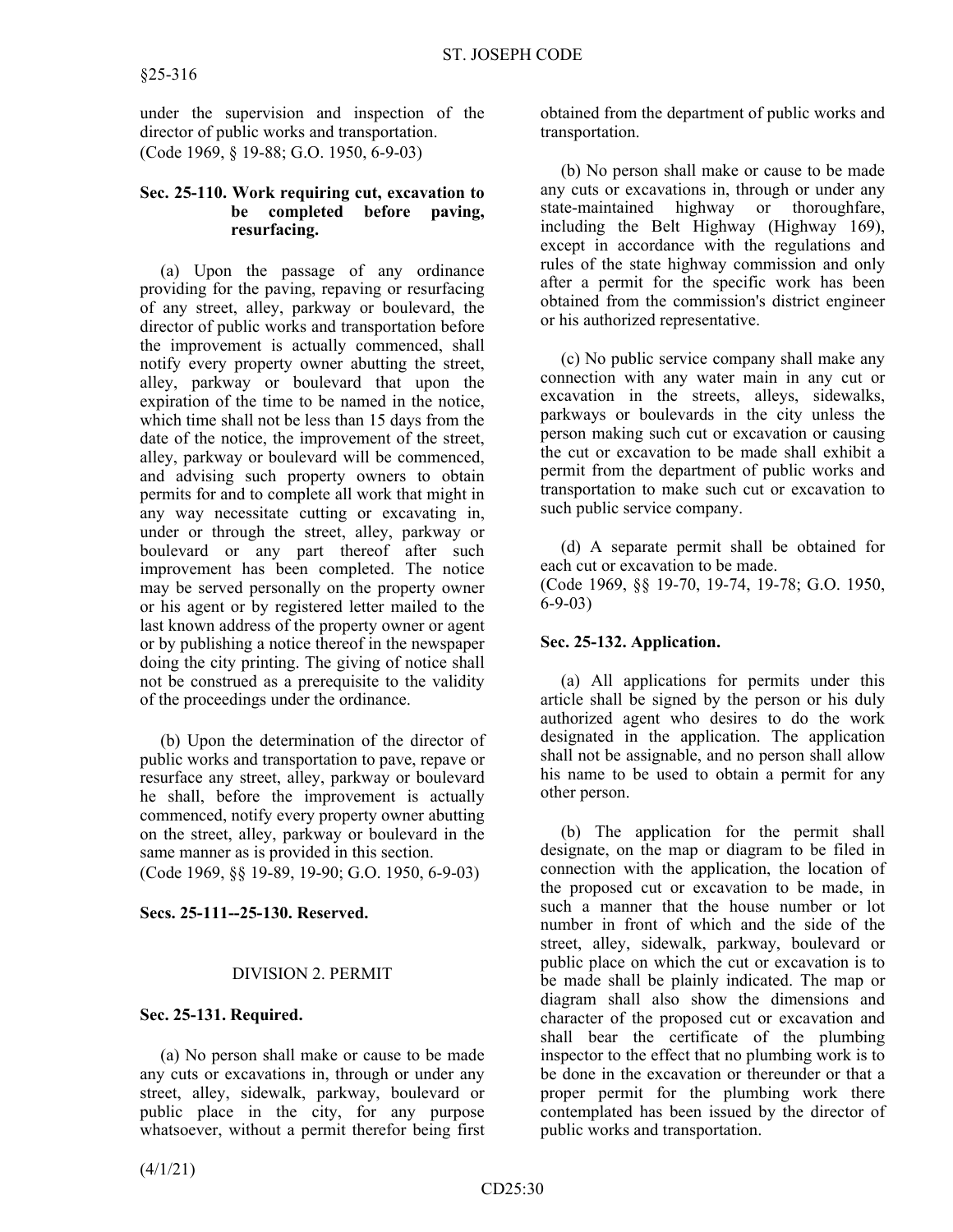(Code 1969, § 19-71)

#### **Sec. 25-133. Approval of plumbing inspector prerequisite to issuance.**

 No permit under this article shall be issued until the plumbing inspector shall have approved the application therefor, in writing. (Code 1969, § 19-73)

# **Sec. 25-134. Fee.**

 (a) The sum of \$2.50 shall be charged for each excavation under 100 square feet and an additional \$2.50 for each 100 square feet or part thereof.

 (b) All permit fees required in this section shall be paid to the department of public works and transportation and shall be remitted by such department to the director of financial services to be placed to the credit of the proper park district fund or the street improvement, maintenance and repair fund.

(Code 1969, § 19-72; G.O. 1950, 6-9-03)

### **Sec. 25-135. License tax.**

 If a permit is issued as provided in this division for the cutting or excavating in, under and through any street, alley, parkway or boulevard paved, repaved or resurfaced by the city, the person, in addition to the permit fee provided in this division, shall be assessed a license tax or fee in the amount thereof to be determined as follows:

 (1) For each six square yards of pavement cut or fraction thereof of:

| Portland concrete pavement \$75.00 |  |
|------------------------------------|--|
|                                    |  |
| Bituminous surface treatment 45.00 |  |
|                                    |  |

 when application for a permit is made within one year from the completion of the improvement.

 (2) When the application is made after one year, the amount shall be reduced by onethird for each full year intervening from the completion of the improvement, to the time application is made for a permit to open, and no license tax or fee, save cost of replacement, shall be charged after six years from the date of completion of the improvement.

 (3) No license tax or fee shall be exacted where the opening in the street, alley, parkway or boulevard is made solely to investigate or repair leaks or breaks in pipes.

(Code 1969, § 19-91(b))

### **Sec. 25-136. Commencement of work.**

 A cut or excavation shall begin within ten days from the date of the issuance of the permit therefor, and for default thereof, a new permit or extension of the original permit shall be required before the cut or excavation is made. (Code 1969, § 19-75)

### **Sec. 25-137. Bond requirements.**

 (a) *Generally.* Before any permit referred to in this article shall be issued for any cuts or excavations in, through or under any street, alley, sidewalk, parkway, boulevard or public place in the city, the applicant for such permit shall have deposited with the director of public works and transportation his bond in the penal sum of \$2,000.00, in the proper form approved by the city attorney, conditioned that the principal thereunder shall save harmless and indemnify the city on account of damages because of any cut or excavation. However, if the city or director of public works and transportation elects to do the refilling or repaving or resurfacing of the cut or excavation, the principal shall not be liable on the bond after the work of refilling or repaving or resurfacing commences. The bond shall be renewed yearly, and a surety company licensed to do business in this state shall be deemed to be a qualified surety.

 (b) *Exceptions.* Bond shall not be required for sidewalk repaving or construction when the applicant does the work on sidewalks adjacent to property he owns and makes his residence. (Code 1969, § 19-76)

# **Secs. 25-138--25-160. Reserved.**

### **ARTICLE IV. HAULING EARTH, ROCK AND SIMILAR MATERIALS**

DIVISION 1. GENERALLY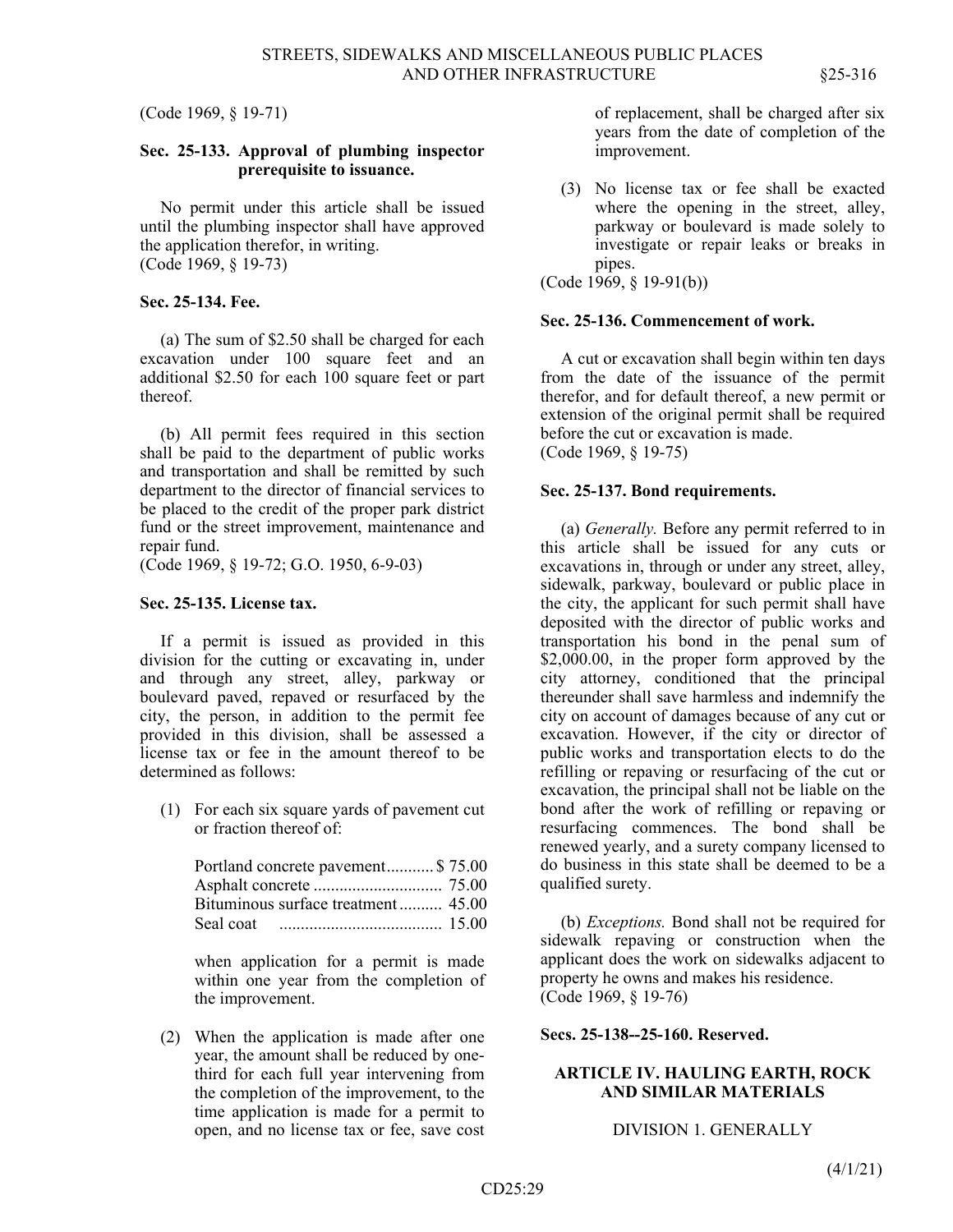### **Sec. 25-161. Authority of director of public works and transportation in extreme and extraordinary cases.**

 In individual cases of extreme, extraordinary and undue hardship, with special reference to haulers of small loads or amounts of earth, dirt, rock, clay, sand or shale who may also have a large number of deliveries or hauling of such, necessitating a large number of permits, making it difficult or impossible to designate the routes over which such is to be hauled within the city, thereby making it impossible fully to comply with the other terms of this article, and in cases of undue, extraordinary and extreme hardship which may be determined and considered to be such in the exercise of the sound and reasonable judgment and discretion of the director of public works and transportation, the director may grant relief and may impose such other conditions as he may deem reasonable and proper with respect thereto, not provided by this article, to give full protection to the city and to ensure substantial compliance with the provisions of this article, including the issuance of a blanket permit secured by an appropriate and sufficient bond or cashier's check in an amount to be determined by the director in such extraordinary and extreme cases. (Code 1969, § 19-108; G.O. 1950, 6-9-03)

# **Sec. 25-162. Use of wagons, vehicles.**

 It shall be the duty of any person to whom a permit is issued, as provided in this article, to use wagons or vehicles of such construction as the director of public works and transportation may approve and to load such wagons or vehicles in such manner as to prevent the spilling or wasting of earth, dirt, rock, clay, sand, shale, debris, rubbish or other material therefrom in passing over the streets, alleys, sidewalks, parkways, boulevards or public places.

(Code 1969, § 19-109; G.O. 1950, 6-9-03)

# **Sec. 25-163. Notice to remove spilled materials.**

 Whenever any person to whom any permit has been issued under the authority of this article shall be notified by the director of public works and transportation to remove any dirt, earth, rock, clay, sand, shale, debris, rubbish or other material deposited, spilled or dropped on any street, alley, sidewalk, parkway, boulevard or public place in the performance of the work contemplated in

such permit, he shall remove the material or cause the material to be removed and such street, alley, sidewalk, parkway, boulevard or public place to be restored to its former condition to the satisfaction of the public works and transportation director within 12 hours. If the person shall fail to remove the dirt, earth, rock, sand, shale, debris, rubbish or other material deposited, spilled or dropped on any street, alley, sidewalk, parkway, boulevard or public place or shall perform the work in an improper manner, the director of public works and transportation may cause the work to be done at the expense of and out of the money especially deposited at the time of the issuance of the permit.

(Code 1969, § 19-110; G.O. 1950, 6-9-03)

# **Secs. 25-164--25-185. Reserved.**

### DIVISION 2. PERMIT

### **Sec. 25-186. Required.**

 No person shall deposit or cause to be deposited on any street, alley, sidewalk, parkway, boulevard or public place or cause to be moved on or along or across such street, alley, sidewalk, parkway, boulevard or public place any dirt, earth, rock, clay, sand, shale, debris or rubbish or any material for the purpose of grading or making an excavation or fill on any private property or public work without first obtaining a permit therefor from the director of public works and transportation.

(Code 1969, § 19-104; G.O. 1950, 6-9-03)

# **Sec. 25-187. Application.**

 The application for the permit required in Section 25-186 shall be signed by the person desiring to do the work therein contemplated or his agent and shall state the place from which the dirt, earth, rock, clay, sand, shale, debris or rubbish or other material is to be removed and the place to which the material is to be hauled or deposited, together with the approximate estimate of the cubic yards embraced in the work. (Code 1969, § 19-105; G.O. 1950, 6-9-03)

# **Sec. 25-188. Deposit.**

 The application for the permit required in this division shall be accompanied by a deposit in the following amounts: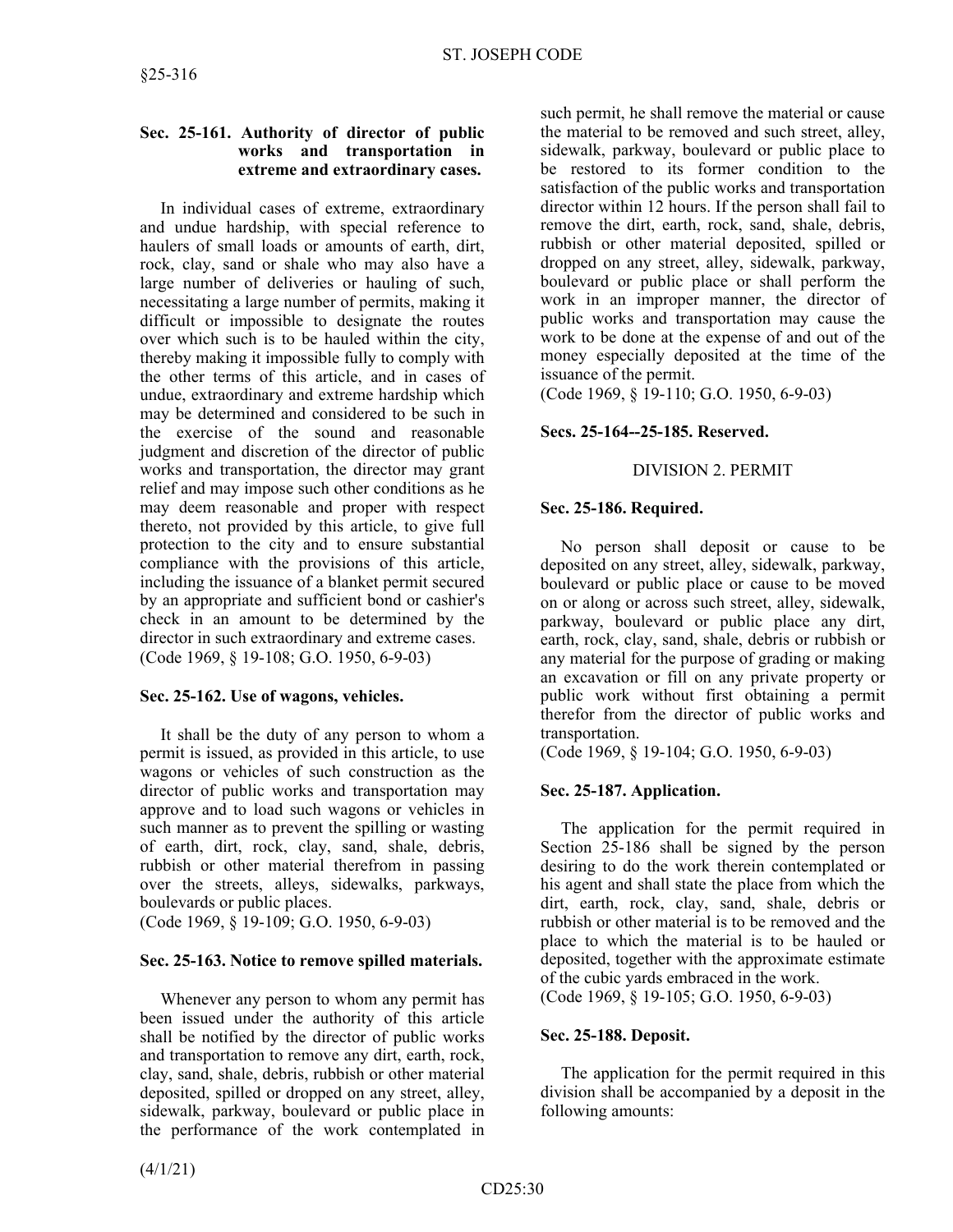- (1) Where the amount of earth, dirt, rock, clay, sand, shale, debris or rubbish or any material for the purpose of grading or making an excavation or fill on any private property or public work to be hauled does not exceed 100 cubic yards, a deposit shall be made of \$20.00.
- (2) Where the amount of dirt, earth, rock, clay, sand, shale, debris or rubbish or any material for the purpose of grading or making an excavation or fill on any private property or public work to be hauled exceeds 100 cubic yards and does not exceed 1,000 cubic yards, the deposit shall be \$40.00.
- (3) Where the amount of earth, dirt, rock, clay, sand, shale, debris or rubbish or any material for the purpose of grading or making an excavation or fill on any private property or public work to be hauled exceeds 1,000 cubic yards, the amount of deposit shall be not less than \$40.00 nor more than \$100.00 as may be fixed by the director of public works and transportation.

(Code 1969, § 19-106; G.O. 1950, 6-9-03)

#### **Sec. 25-189. Issuance.**

 The director of public works and transportation shall issue a permit under this division for each wagon or vehicle doing the work described in Section 25-186, designating thereon the part of paved streets, alleys, sidewalks, parkways, boulevards or public place or over or across or upon which the material is to be hauled and the time when such work shall be permitted. The director of public works and transportation may require as a condition to the issuance of that permit that the responsible party provide a sufficient bond or a cashier's check in an amount determined by the director of public works and transportation to restore the public area to its former condition.

(Code 1969, § 19-107; G.O. 1950, 6-9-03)

# **Sec. 25-190. Use of fund established upon issuance of permit.**

 The balance of the fund, if any, remaining after the completion of work by the city under this article shall be returned to the person depositing the funds. If at any time the deposit shall prove to be insufficient, the director of public works and transportation shall be empowered to stop further work and hauling until an additional amount shall have been deposited which, in the opinion of such director, shall be sufficient to maintain the streets, alleys, sidewalks, parkways, boulevards and public places clear of dirt, earth, rock, clay, sand, shale, building materials, debris, rubbish or any other material during the progress of the work. After the completion of such work, the balance of such deposit shall be returned to the person upon return of the permit and receipt issued to him. (Code 1969, § 19-111; G.O. 1950, 6-9-03)

# **Sec. 25-191. Fees.**

 Fees for permits issued pursuant to this division are established as \$85.00. (G.O. 1950, 6-9-03)

**Secs. 25-192--25-220. Reserved.**

#### **ARTICLE V. POLES, WIRES AND CONDUITS\***

#### **Sec. 25-221. Scope of article.**

 All telegraph, telephone, electric light and power companies and all other persons doing business in the city by erecting poles and laying buried cables or conduits for the purpose of carrying electric wires over, along, under or through the streets or sidewalks of the city shall be subject to the regulations provided in this article.

(Code 1969, § 19-122; G.O. 1950, 6-9-03)

# **Sec. 25-222. Rights reserved to city.**

 Nothing contained in this article shall be so construed as in any manner to affect the right of the city to prescribe other regulations pertaining to poles, conduits or buried cables. (Code 1969, § 19-135; G.O. 1950, 6-9-03)

 **\*Cross reference(s)--**Utilities, ch. 29.

### **Sec. 25-223. Plat of proposed line of poles or conduits--submission, contents.**

 Before anyone shall lay any buried cable or conduit or erect any poles upon any street or boulevard of the city, he shall submit for approval to the director of public works and transportation

 $\mathcal{L}$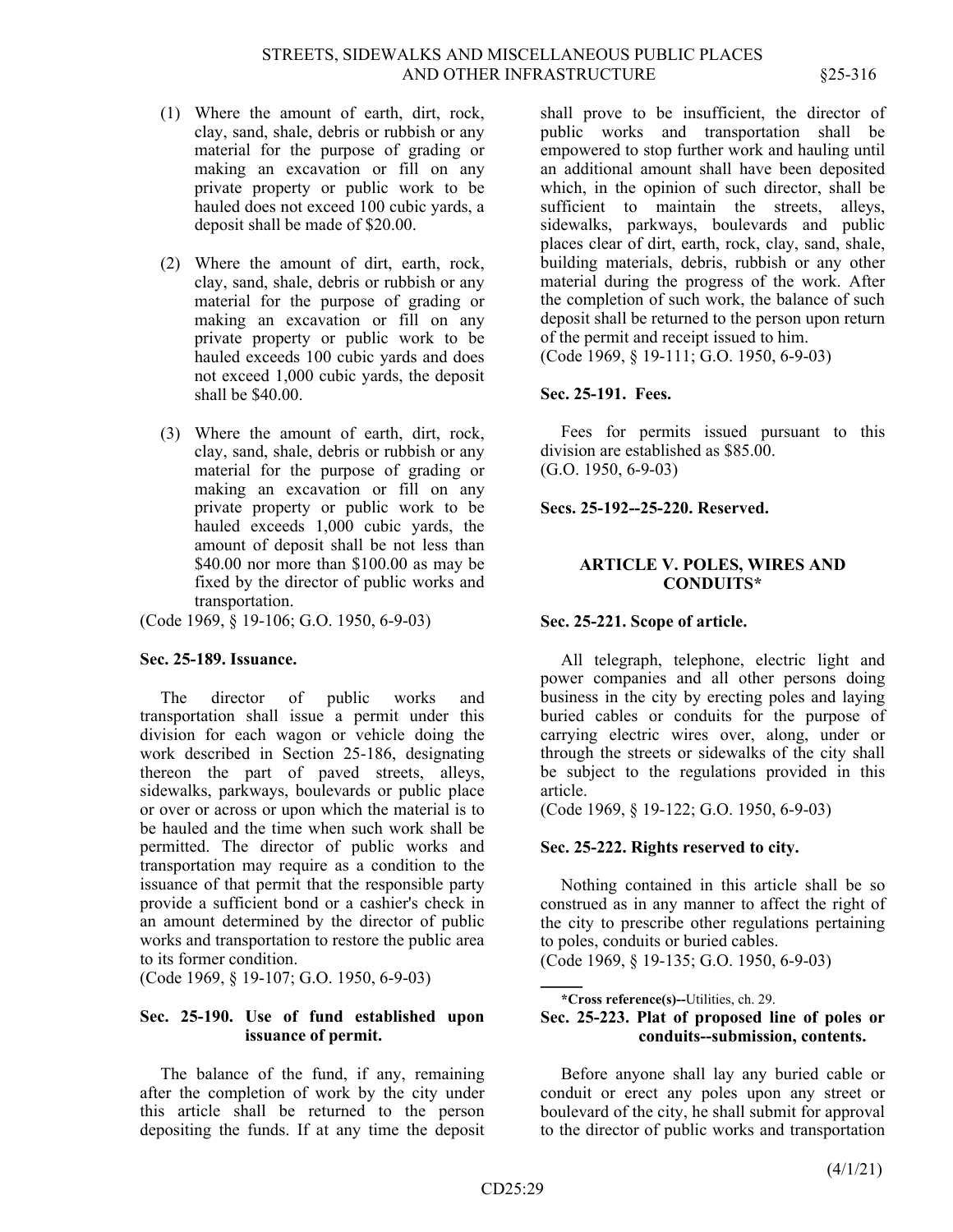a map or plat showing the route of the proposed line, stating the name of the street or sidewalk to be occupied or, if an alley, describing the location, and as far as is practicable the exact location of each pole and line of buried cable or conduit.

(Code 1969, § 19-129; G.O. 1950, 6-9-03)

### **Sec. 25-224. Same--approval, alterations.**

 If the director of public works and transportation shall approve the map or plat showing the route of the proposed line of poles, buried cables, or conduits submitted for his approval as provided in Section 25-223, he shall note his approval thereon. If the proposed route fails to meet with his approval, he shall have power and authority to change and alter the proposed route or the location of any buried cable or conduit or pole thereon, and if in his opinion such changes and alterations are for the best interests of the city, it shall be the duty of the director of public works and transportation, to designate on the map or plat all such alterations and changes made by him in such route. (Code 1969, § 19-130; G.O. 1950, 6-9-03)

### **Sec. 25-225. Excavations.**

 (a) *Authority of director of public works and transportation.* When anyone shall desire to make any excavation in any street or sidewalk for the purpose of laying any buried cable or conduit or erecting any pole, he shall submit to the director of public works and transportation the map or plat showing the proposed route and the location of the buried cables or conduits and poles thereon, and the director of public works and transportation shall issue a permit for the doing of such work. Such permit shall state the parts of the streets or sidewalks on which the work is to be done, and all such work shall be done under the supervision of the director of public works and transportation and shall be governed by and be subject to all the terms and provisions of law relating to street excavations.

 (b) *Manner of doing work.* No person shall open or disturb, in the laying of buried cables or conduits or in the erection of poles, more of any street or sidewalk than may be necessary to enable him to proceed with advantage in the laying of such buried cables or conduits or the erection of poles or in the repairing of such, nor shall any person permit any street or sidewalk so opened or disturbed by him to be in any way encumbered with dirt, rubbish or material for a longer period than shall, in the opinion of the director of public works and transportation be necessary. In crossing any street or sidewalk he shall, when directed by the director of public works and transportation construct buried cables or conduits and erect poles during such hours and with such expedition as to least hinder and impede public travel.

(Code 1969, § 19-131; G.O. 1950, 6-9-03)

### **Sec. 25-226. Vertical clearance of wires.**

 (a) The minimum vertical clearance of wires shall be not less than 18 feet from the grade of the street upon which they are erected. This clearance may be reduced to 13 feet for communication conductors where no part of the line overhangs any part of the traveled portion of a street or where it is unlikely that loaded vehicles will be crossing under the line. None of the clearances required in this subsection shall be applicable to anchor guys or wires not crossing streets or alleys.

 (b) Whenever the director of public works and transportation, shall deem it necessary for the public safety or in the public interest, he/she may require, upon reasonable notice, that greater vertical clearances be maintained than those set out in Subsection (a) of this section.

(Code 1969, § 19-123; G.O. 1950, 6-9-03)

# **Sec. 25-227. Minimum standards for poles.**

 Telephone, telegraph, electric light and power poles shall be of sound material, shapely and of uniform size, if wood, neatly planed or shaved, and shall be of such initial size to withstand safely the loads to which they may be subjected. Whenever any pole, crossarm or fastening of wires has rotted or deteriorated so that, in the opinion of the director of public works and transportation it shall constitute a source of danger to the public safety, such pole, appurtenance or wire shall, within a reasonable time after notification by such director, be put in a safe condition by the owner thereof.

(Code 1969, § 19-124; G.O. 1950, 6-9-03)

# **Sec. 25-228. Placing, marking of poles.**

 Whenever poles are erected on a street, they shall be placed, when practicable, just inside the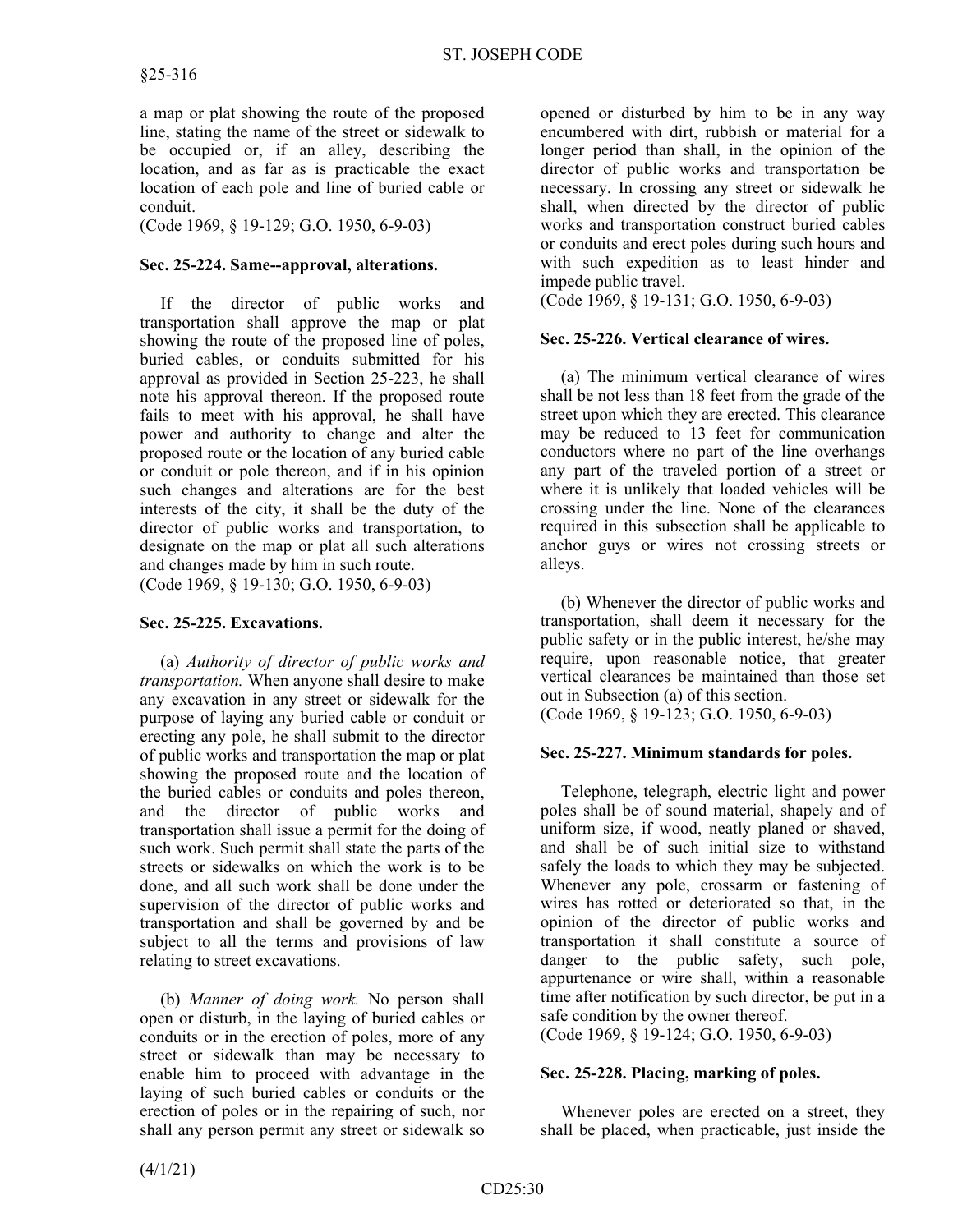curbline and in any event shall be so placed as not to obstruct the drainage of the streets. Any damage to public or private property resulting from the placing of the poles shall be repaired or compensated for by the parties responsible for the damage. Each pole shall be so marked in a conspicuous place on the pole as to denote its ownership.

(Code 1969, § 19-125; G.O. 1950, 6-9-03)

### **Sec. 25-229. Use of conduit required in certain areas.**

 (a) Upon any and all boulevards within the corporate limits and within the following described territory:

 Beginning at the intersection of Third and Jule Streets, then east along the north line of Jule Street to Fourth Street, then north along the west line of Fourth Street to Faraon Street, then east along the north line of Faraon Street to Ninth Street, then south along the west line of Ninth Street to Sylvanie Street, then west along the south line of Sylvanie Street to Fifth Street, then north along the west line of Fifth Street to Edmond Street, then west along the south line of Edmond Street to Third Street, then north along the west line of Third Street to Jule Street and the point of beginning;

all wires used for telephone, telegraph, electric light or power service shall be laid underground in pipes, buried cables or conduits. The system and kind of pipe, buried cable or conduit shall, before any work is done, be approved by the director of public works and transportation.

 (b) This section shall not apply to any poles or wires located along any alley within such territory nor to any wires extending across any street or boulevard therein at any alley intersection or extending across any boulevard within the corporate limits of the city nor to any poles or wires used in connection with the operation of any urban transportation system.

(Code 1969, § 19-126; G.O. 1950, 6-9-03)

# **Sec. 25-230. Signal wires in downtown business district.**

 All clock, burglar alarm, commercial printer, nightwatch and other messenger callbox wires, carrying currents of low tension and not fastened or attached to poles or other fixtures placed or set in the streets or other public places, within the limits named in Section 25-229, shall be permitted to remain overhead. All such wires shall be not less than 35 feet above the surface and securely fastened, such wire or cable shall be covered throughout with insulation, to be approved by the director of public works and transportation and each and every wire shall be tagged with lead tags, in such manner that it will be impossible to remove the tags without destroying the wire or the fixture to which it is attached, plainly marked with the owner's name.

(Code 1969, § 19-127; G.O. 1950, 6-9-03)

# **Sec. 25-231. Placing poles and conduits in alleys.**

 Whenever in the judgment of the director of public works and transportation the use of any alley for such purpose is practicable, the poles and conduits of telephone, telegraph, electric light or power companies shall be placed upon and along alleys, instead of upon and along the streets next adjoining and parallel thereto. Where the poles are set in any alley, they shall be located as near the sidelines of the alley as practicable and in such manner as not to inconvenience the public or adjoining property owners or residents. The director of public works and transportation may designate the portion of the alley in which the pipes, buried cables or conduits shall be laid.

(Code 1969, § 19-128; G.O. 1950, 6-9-03)

# **Sec. 25-232. Altering location of poles or conduits, height of wires.**

 The right is reserved to the director of public works and transportation if in his opinion the public interest requires, at any time to direct any reasonable alterations in the location of buried cables or conduits and poles and also in the height at which wires shall run. Before any such alteration is made, at least five days' notice in writing shall be given to the president or local managing officer of each of the companies affected by the proposed alteration, and a reasonable opportunity shall be afforded the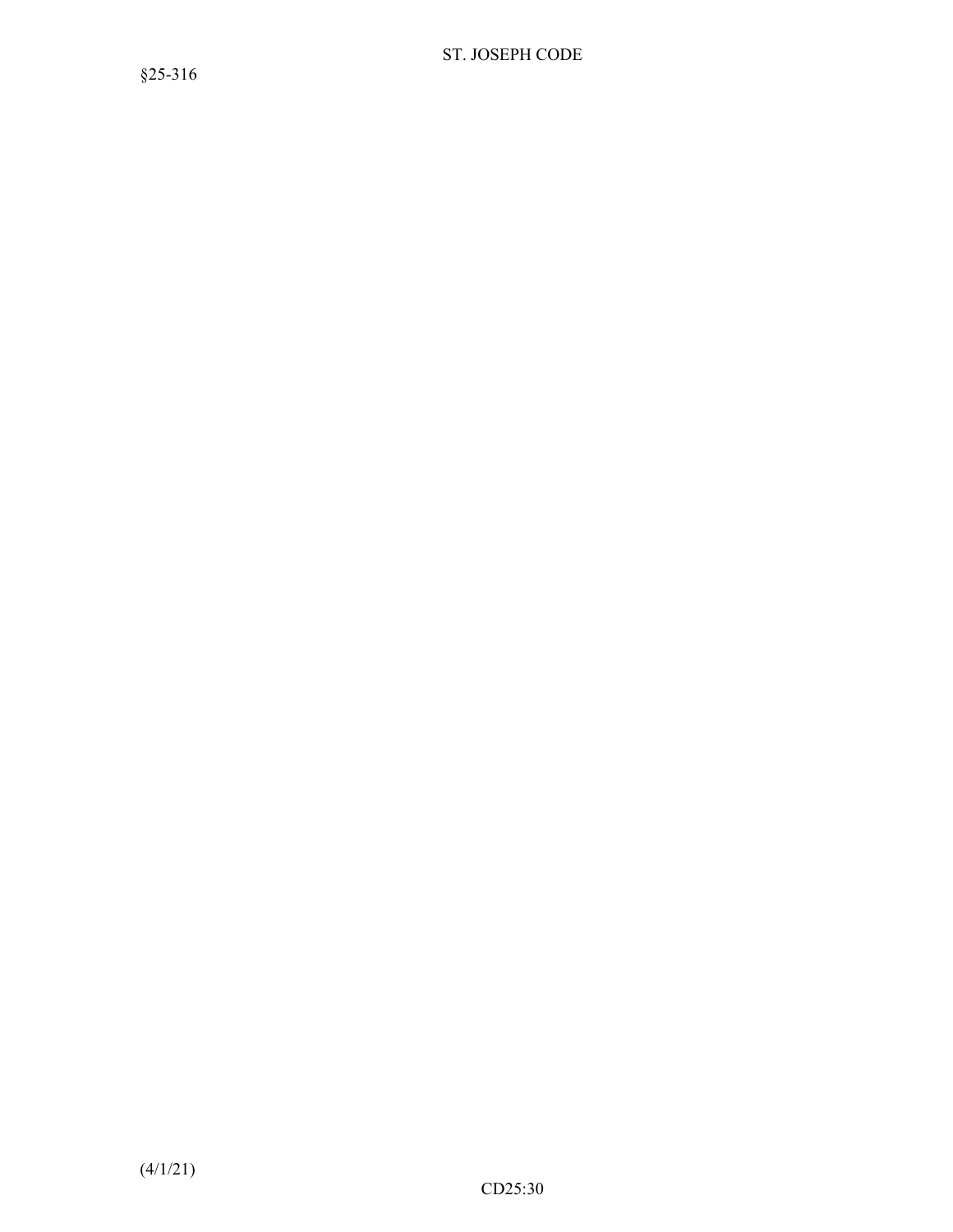representative of such company or any citizen interested to be heard therein. When any such alteration shall be ordered, the company shall, within a reasonable time to be prescribed by such director, commence such alterations and complete the alteration as soon as practicable thereafter. Any person may appeal from an order of the director of public works and transportation to the city council, who shall have power to approve or disapprove such order.

(Code 1969, § 19-132; G.O. 1950, 6-9-03)

### **Sec. 25-233. Change of conduit to conform to change of street grade.**

 Whenever the city shall grade or regrade any street or sidewalk along or across which any pipes or conduits have been laid, the owner or user of such pipe, buried cable or conduit shall, at his own expense, change such pipe, buried cable or conduit to conform to the grade of the street or sidewalk so graded or regraded on an order therefor from the director of public works and transportation.

(Code 1969, § 19-133; G.O. 1950, 6-9-03)

### **Sec. 25-234. Removing, disturbing lamppost.**

 No person shall take up, remove or in any way disturb any lamppost without first having obtained a permit in writing from the director of public works and transportation. (Code 1969, § 19-134; G.O. 1950, 6-9-03)

**Secs. 25-235--25-265. Reserved.**

# **ARTICLE VI. TREES\***

#### DIVISION 1. GENERALLY

#### **Sec. 25-266. Permit to plant.**

 (a) It shall be unlawful for any person to excavate any opening, hole or pit in any street, parkway or sidewalk space of the city for the purpose of planting or setting a tree therein without a written permit from the director of public works and transportation.

 (b) Whenever any property owner desires to plant or set trees along the parkway or sidewalk space on any street in the city (planting and setting to conform to general specification for planting and setting trees approved by the director of public works and transportation and on file in the office of the director of public works and transportation) he shall apply to the director of public works and transportation for a permit to do so, and the director may, thereupon, issue to him a permit to plant or set such trees, stating the species and kind of trees to be planted or set and the location thereof.

 (c) Fees for this permit are established as \$17.00.

(Code 1969, §§ 19-146, 19-147; G.O. 1950, 6-9- 03)

### **Sec. 25-267. Planting box elder, cottonwood tree prohibited.**

 No permit shall be issued for the planting of any box elder or cottonwood tree, and it shall be unlawful for any person to permit any box elder or cottonwood tree to remain planted or set out upon any sidewalk space or parkway. (Code 1969, § 19-148)

# **Sec. 25-268. Permit and insurance to trim trees.**

 (a) *Permit required.* It shall be unlawful for any person to trim any trees standing in the street, boulevard, sidewalk space or parkway of the city without a written permit for the trimming of such trees from the director of public works and transportation or the director of parks and recreation, as the case may be. The applicant shall first present satisfactory evidence that he or she has obtained insurance meeting the requirements of this section.

 (b) *Fee*. Fees for this permit are established as \$25.00.

 (c) *Insurance required.* Insurance meeting the requirements of this section shall be obtained by any person:

 (1) obtaining a permit provided for in Subsection (a) of this section;

 **<sup>\*</sup>Cross reference(s)--**Tree board, § 2-846; advertisements in parks or public grounds generally, § 3-3; injuring trees, shrubs, or flowers, § 20-103.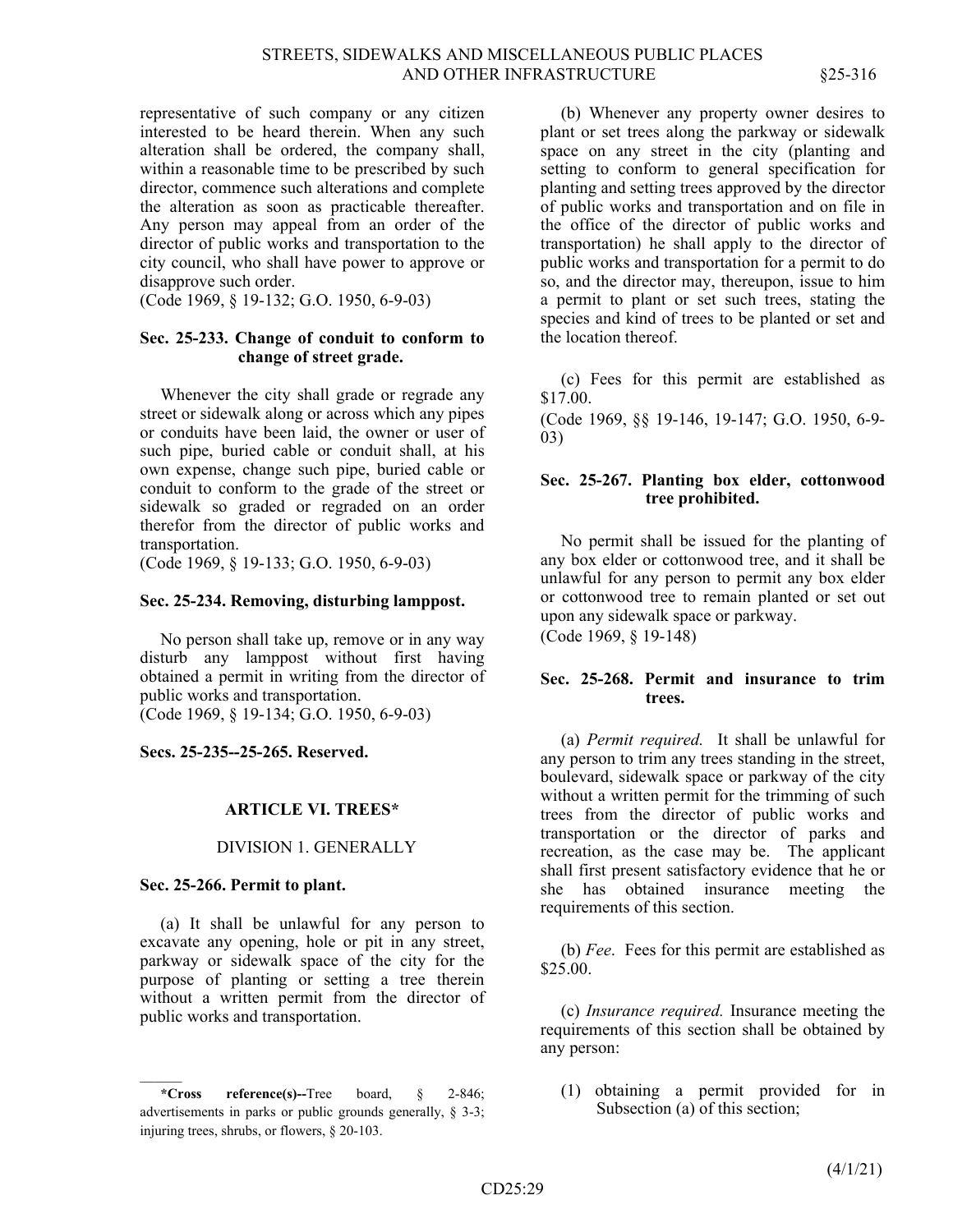- (2) trimming any tree in a manner that could reasonably cause limbs or the tree to fall into a street or across a sidewalk;
- (3) using an aerial bucket truck that is parked on any city street or has an apparatus reaching over a city sidewalk; or
- (4) moving limbs or other parts of a tree into trucks or trailers parked in the street.

 (d) *Insurance requirements.* Insurance required by Subsection (a) of this section shall be general liability insurance naming the city as an additional insured, and be purchased with at least the following minimum limits:

- (1) Twenty-five thousand dollars bodily injury for each person;
- (2) Fifty thousand dollars bodily injury for each accident; and
- (3) Twenty-five thousand dollars property damage for each accident.

 (e) *Contractor insurance*. Permits obtained pursuant to Subsection (a) of this section for work performed by contractors or other hired third parties may only be issued if the contractor or other hired third party provides satisfactory evidence of the following insurance coverages are provided:

- (1) General liability insurance with the city named as an additional insured and with minimum limits of \$1,000,000 per occurrence covering bodily injury, death, personal injury, and property damage resulting from, or in connection with the activities authorized by the permit.
- (2) Workers' compensation with statutory limits, including employers' liability coverage with minimum limits of \$500,000.
- (3) Automobile Insurance coverage for all owned, hired, or non-owned vehicles utilized by contractor with minimum limits of \$1,000,000 per occurrence.

(Code 1969, §§ 19-149, 19-150; G.O. 1950, 6-9- 03; G.O. 2979, 3-22-21)

# **Sec. 25-269. Minimum clearance of branches, limbs.**

 Every owner or occupant of any house, building, lot or premises shall keep the shade and ornamental trees in the streets or sidewalk spaces or parkways in front or alongside of such house, building, lot or premises trimmed so that the branches or limbs thereof shall be no lower than 14 feet over the surface of such street or eight feet over a sidewalk.

(Code 1969, § 19-151; G.O. 2979, 3-22-21)

# **Sec. 25-270. Trees, branches interfering with or dangerous to traveling public.**

 No owner, agent or occupant of property on which there are trees on the property or trees in the parkway in front of or alongside of such property shall permit any tree or branch to overhang a street, alley, boulevard, public way or sidewalk which is interfering with the traveling public or which is liable to fall and do injury to the traveling public because of its insecure and unsafe condition. When in such condition, the maintenance of such trees or branch is declared to be a public nuisance.

(Code 1969, § 19-152; G.O. 2819, 10-10-16)

# **Secs. 25-271--25-300. Reserved.**

# DIVISION 2. MAINTENANCE

# **Sec. 25-301. Definitions.**

 The following words, terms and phrases, when used in this division, shall have the meanings ascribed to them in this section, except where the context clearly indicates a different meaning:

- (1) *Arborist* means a commercial or public person involved with the recommendations or work of tree establishment, care, and removal.
- (2) *Branch collar* means a raised area of growth at the base of all branches that should not be cut or damaged during tree pruning operations.
- (3) *Directional pruning* means removal of or reduction in length of selected branches to encourage growth of the branch in a different direction; away from buildings or power lines of all types.

(4/1/21)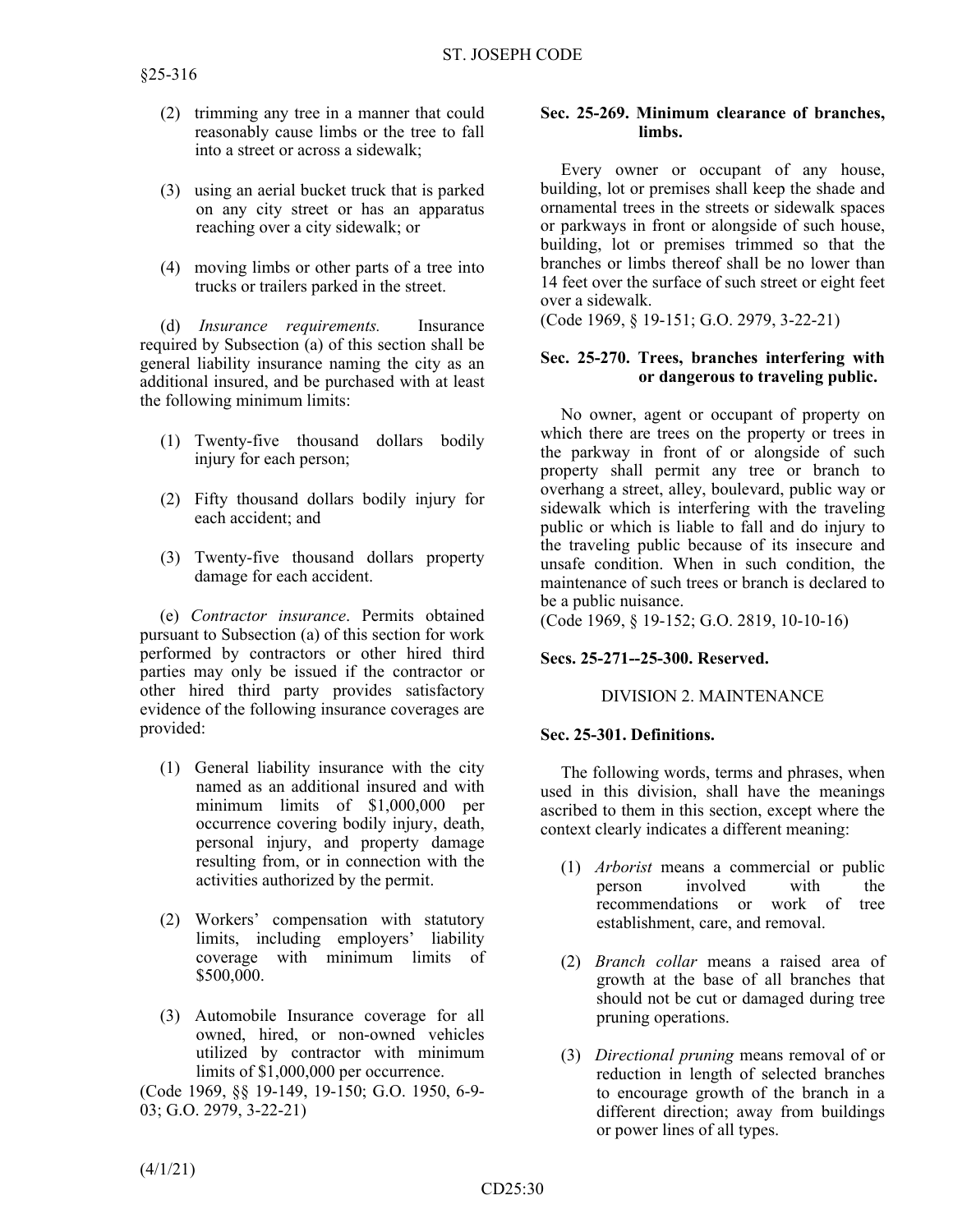- (4) *Drip line* means the outer edges of tree crowns.
- (5) *Park trees* means trees in public parks having individual names, and all areas owned by the city, or to which the public has free access as a park.
- (6) *Pruning/thinning* means the removal of dead branches, crossing branches or other branches that will improve structural problems that may exist (dual tops, sharp V angle branches) or the removal of hazardous branches (limbs growing into power line, house or other building), with all pruning leaving the tree in a natural shape.
- (7) *Raising of trees* means the removal of lower branches or the removal of smaller branches from larger branches to increase the clearance height of the limbs over streets, alleys, or buildings.
- (8) *Street trees* means trees on land lying between property lines on either side of all streets, avenues, or ways within the city.

(Gen. Ord. No. 1116, § 1(19-153), 9-13-93)

 **Cross reference(s)--**Definitions and rules of construction generally, § 1-2.

# **Sec. 25-302. Penalty.**

 Any person violating any provision of this division shall be, upon conviction or a plea of guilty, subject to a fine not to exceed \$500.00. (Gen. Ord. No. 1116, § 1(19-162.4), 9-13-93)

# **Sec. 25-303. Tree board.**

 By virtue of the powers and duties provided for by General Ordinance No. 938, the St. Joseph Tree Board will help in the coordination of this division by providing recommendations to the city council.

(Gen. Ord. No. 1116, § 1(19-162.5), 9-13-93)

# **Sec. 25-304. Arborist's license and insurance.**

 (a) It shall be unlawful for any person or firm to engage in the business or occupation of pruning, treating, or removing street or park trees within the city without first applying for and procuring a license. The license fee shall be \$25.00 annually in advance; provided, however, that no license shall be required of any public service company or city employee doing such work in the pursuit of their public service endeavors.

 (b) Before any license shall be issued, each applicant shall first file evidence of possession of liability insurance in minimum amounts of:

- (1) Twenty-five thousand dollars bodily injury for each person;
- (2) Fifty thousand dollars bodily injury for each accident; and
- (3) Twenty-five thousand dollars property damage;

indemnifying the city or any person injured or damaged resulting from the pursuit of such endeavors as described in this division. Licenses and permits to close a street shall be obtained from the department of public works and transportation.

(Gen. Ord. No. 1116, § 1(19-162.3), 9-13-93)

# **Sec. 25-305. Street tree species not allowed to be planted in the street right-ofway.**

 The trees listed in this section are not allowed to be planted as street trees:

# PROHIBITED STREET TREE LIST

Ash (any kind) (Fraxinus) Black Locust (Robinia pseudoacacia) Bradford or Callery Pear (Pyrus calleryana) Catalpa (catalpa bignoniodes) Cedar (Thuja plicata) Fir (Abies) Goldenchain (Laburnum) Mimosa (Albizia julibrissin) Mulberry (Morus) Pine (Pinus) Pin Oak (Quercus palustris) Saucer Magnolia (Magnolia X soulangeana) Siberian Elm (Ulmus pumila) Silver Maple (Acer saccharinum) Spruce (Picea)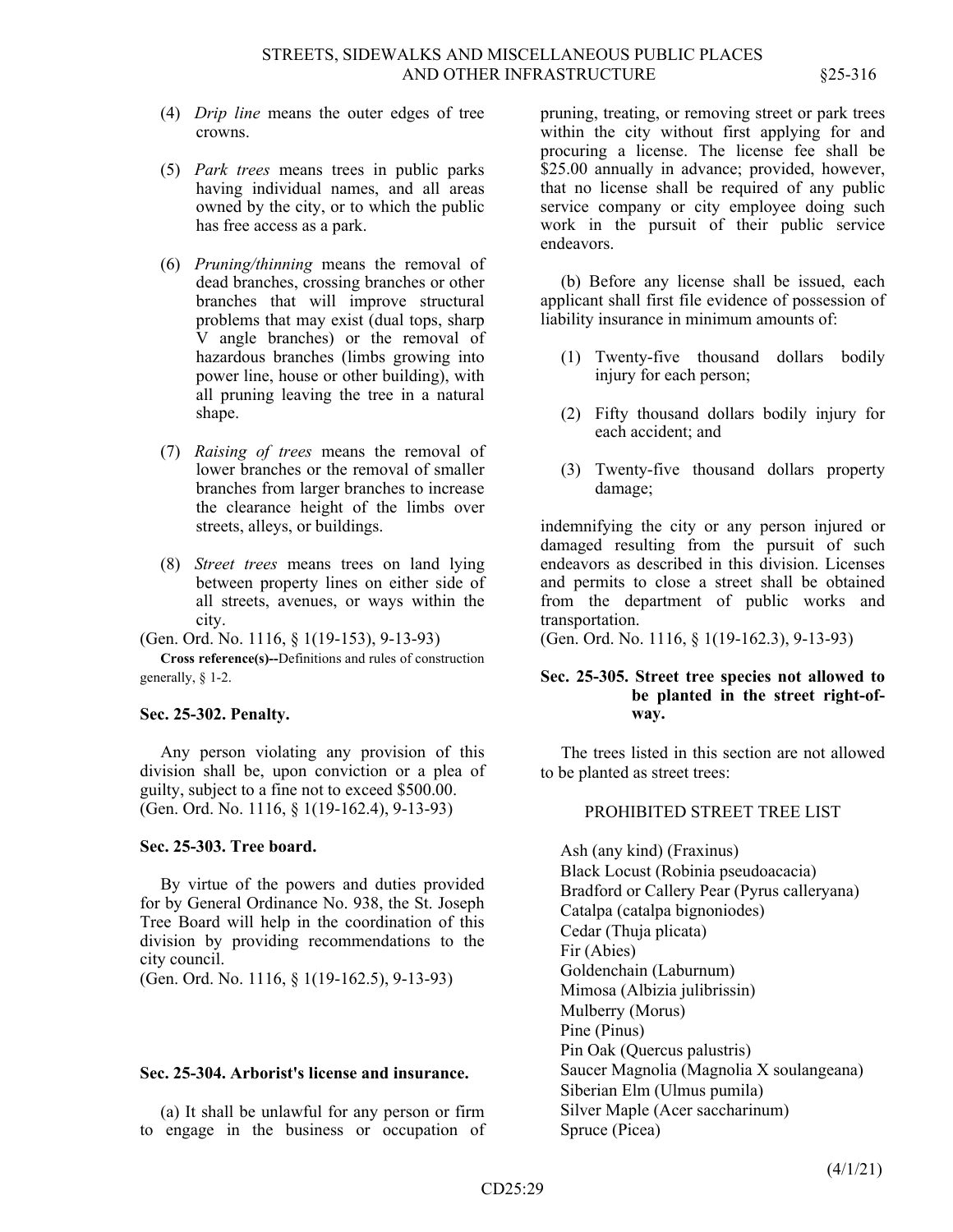Tree of Heaven (Ailanthus altissima) Willow (any kind) (Salix) (Gen. Ord. No. 1116, § 1(19-154), 9-13-93; G.O. 1476, 12-2-96; G.O. 2979, 3-22-21)

### **Sec. 25-306. Spacing.**

 Spacing is permitted, as follows, according to the size categories on the approved list:

- (1) Small trees, a minimum of 25 feet between trees.
- (2) Medium trees, a minimum of 25 feet between trees.
- (3) Large trees, a minimum of 50 feet between trees.

(Gen. Ord. No. 1116, § 1(19-155), 9-13-93)

### **Sec. 25-307. Distance from curb and sidewalk.**

 The distance trees may be planted from curbs or curblines and sidewalks will be in accordance with the tree species size classes listed in Section 25-305, and no trees may be planted between any curb and sidewalk in a space smaller than the following:

- (1) Small trees, 2 feet;
- (2) Medium trees, 3 feet; and

 (3) Large trees, 4 feet. (Gen. Ord. No. 1116, § 1(19-156), 9-13-93)

#### **Sec. 25-308. Distance from street corners.**

 No street tree shall be planted closer than 35 feet of any street corner or 20 feet from any alley corner, measured from the point of nearest intersecting curbs, curblines, or edge of pavement. No street tree shall be planted closer than ten feet of any fireplug.

(Gen. Ord. No. 1116, § 1(19-157), 9-13-93)

# **Sec. 25-309. Utilities.**

 No street trees other than those species listed as small trees in Section 25-305 may be planted under or within ten lateral feet of any overhead utility wire, transmission line or other utility line. No street trees other than those listed in Section 25-305 shall be planted over or within five lateral feet of any underground water line, sewer line, transmission line or other utility line. (Gen. Ord. No. 1116, § 1(19-158), 9-13-93)

### **Sec. 25-310. Public tree care.**

 (a) The department of public works and transportation shall have the right to plant, prune, maintain and remove trees, within the right-ofway lines of all streets, alleys, avenues, lanes, squares and public grounds, as may be necessary to ensure public safety or to preserve or enhance the symmetry and beauty of such public grounds. The parks and recreation department will have this same right in regard to the city's parks and parkways.

 (b) The department of public works and transportation may remove or cause or order to be removed, any tree or part thereof which is in an unsafe condition or which by reason of its nature is injurious to sewers, electric power lines, gas lines, water lines, or other public or private improvements, or is infected with any injurious disease or parasite. This section does not prohibit the planting of street trees by adjacent property owners providing that the section and location of such trees is in accordance with Sections 25-305 through 25-309.

 (c) No person shall, within the limits of the city, and within any park, parkway or boulevard, willfully and without right cut, take away, destroy, injure or mutilate, or attempt to cut, take away, destroy, injure or mutilate by cutting roots, or exposure, or by placing oil or any injurious chemical or substance on the ground around such trees, shrub or vine, or by tying animals to, or piling building materials about, or by attaching signs, supports or other devices to any fruit tree, ornamental or shade tree, shrub or vine standing, growing or being on premises in possession of another, including the city. In addition, no person shall cut down, lop, take or otherwise destroy any ornamental or shade tree, shrub, flowers, bulb or fruit standing or growing on any private or public ground or any street, sidewalk, park sidewalk, promenade or park, parkway or boulevard in the city.

(Gen. Ord. No. 1116, § 1(19-159), 9-13-93)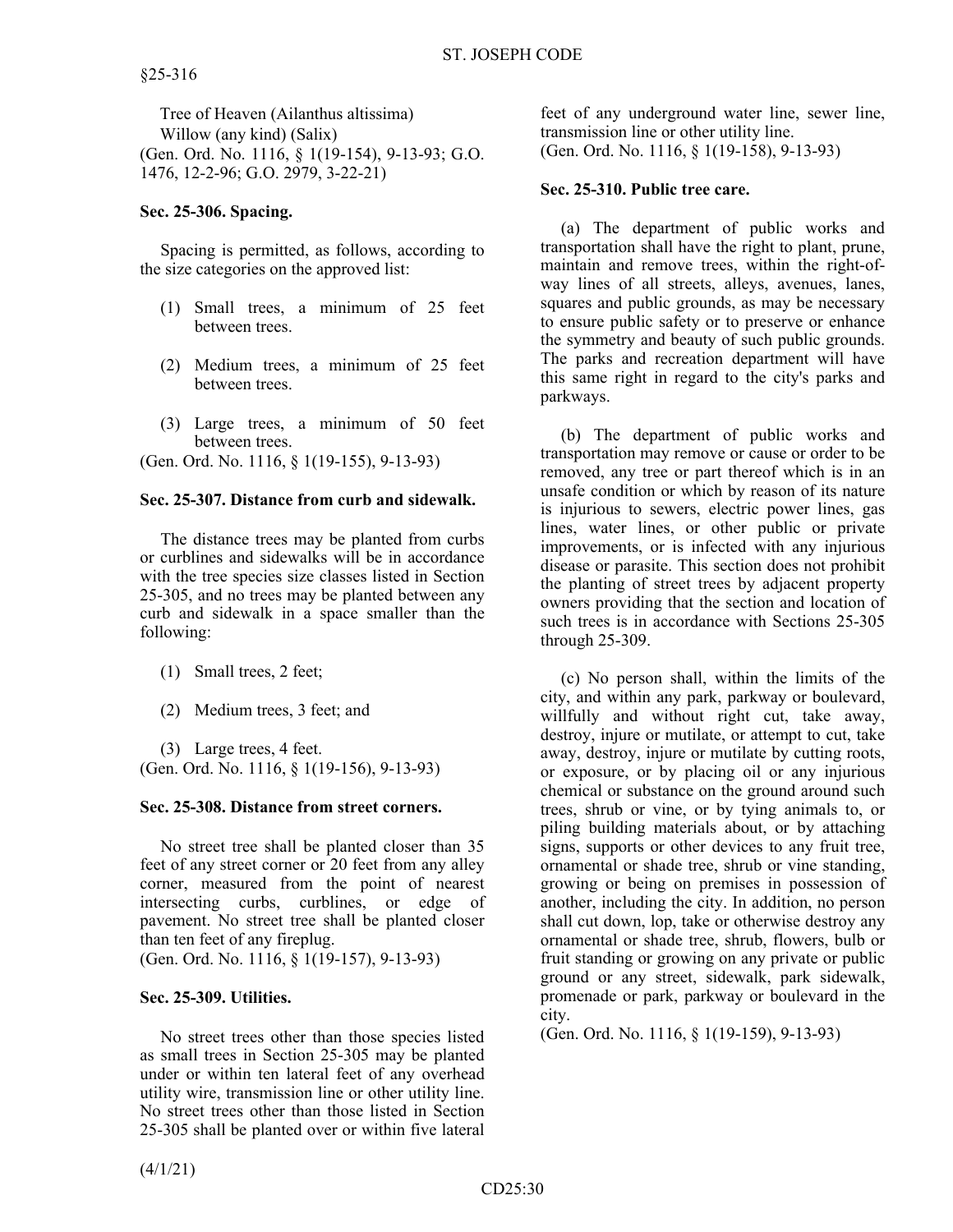#### **Sec. 25-311. Construction around public trees.**

 Underground lines, with the exception of sewer and sewer inlets shall be tunneled under tree drip lines at a depth of at least 18 inches. Where trenching is required special precautions must be taken such as exposed roots must be cut cleanly and the trench refilled as soon as possible to minimize root drying.

(Gen. Ord. No. 1116, § 1(19-160), 9-13-93)

### **Sec. 25-312. Tree topping.**

 (a) It shall be unlawful as a normal practice for any person, firm, or city department to top any street tree, park tree, or other tree on public property. Topping is defined as the severe cutting back of limbs to stubs larger than three inches in diameter within the tree's crown to such a degree so as to remove the normal canopy and disfigure the tree. Trees are to be trimmed using acceptable practices such as defined in Section 25-310. Trees severely damaged by storms or in the case of extreme emergencies where other pruning practices are impractical, may be topped.

 (b) An alternate to topping would be to remove the tree. In the case of emergency tree topping or tree removal, a tree replacement should be planted at the determination of the city. (Gen. Ord. No. 1116, § 1(19-161), 9-13-93)

#### **Sec. 25-313. Pruning, corner clearance.**

 It shall be unlawful for any owner, occupant or agent of any house, building, lot or premises adjoining a street to permit shrubbery, trees, bushes, etc., to grow thereon, or in the parkway adjoining a public street along such premises, which obstruct, hide, interfere or prevent the observance of drivers of vehicles, of traffic control devices or other vehicles approaching such street or intersection. Those tree branches shall be pruned or removed so that such branches shall not obstruct the light from any street lamps or obstruct the view of any street intersection. Trees shall be pruned to provide a clear space of 14 feet above the surface of the street or alley or eight feet over a sidewalk. The owner, occupant or agent shall remove the same within 72 hours of notice by the city. The city shall have the right to prune any tree or shrub on private property when it interferes with the proper spread of light along the street from a streetlight or interferes with visibility of any traffic control device or sign. All

pruning, of street trees, shall be done at the branch collar. No tree climbing spikes may be used to climb trees except for the removal of that street tree. When a tree is growing in violation of the space requirements of this division, the department of public works and transportation will be responsible for the corrective action. (Gen. Ord. No. 1116, § 1(19-162), 9-13-93)

**Sec. 25-314. Dead or diseased trees declared nuisance -- abatement.** 

 Any dead or diseased tree located on private property within the city limits which interferes with the maintenance of the public health, safety or welfare is declared to be a public nuisance. This shall include, but not be limited to, any tree constituting a hazard to life and property or harboring insects or disease which are a threat to other trees.

(Gen. Ord. No. 1116, § 1(19-162.1), 9-13-93; G.O. 1332, 9-25-95; G.O. 2819, 10-10-16)

# **Sec. 25-315. Removal of stumps.**

 All stumps of street and park trees shall be removed within 30 days of removal of the limbs and trunk of the tree so that the top of the stump shall not project more than two inches above the surface of the ground unless a public safety hazard is determined for vehicular or pedestrian traffic or found to be in violation of another section of this chapter. If the stump is determined to be a public safety hazard then it must be ground to below the surface of the ground and the resulting hole filled with soil. Any violation of this section which interferes with the maintenance of the public health, safety, or welfare is declared to be a public nuisance. Naturally wooded areas which are inaccessible to equipment will be excluded at the discretion of the city.

(Gen. Ord. No. 1116, § 1(19-162.2), 9-13-93; G.O. 1477, 12-16-96; G.O. 2819, 10-10-16; G.O. 2979, 3-22-21)

(The next page is 29)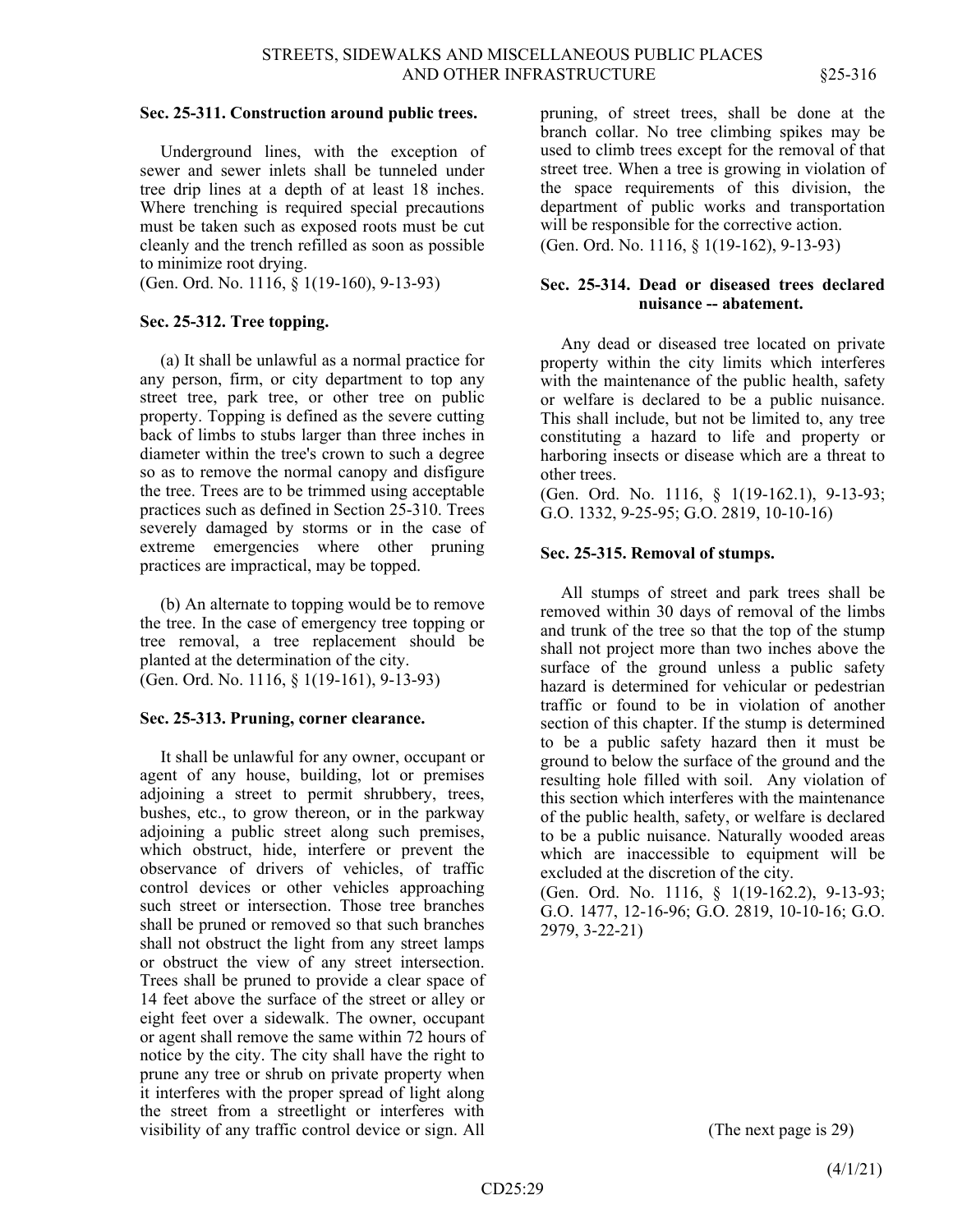#### **Sec. 25-316. Noncompliance with order of director of public works and transportation or director of parks, recreation and civic facilities.**

 (a) *Authority.* Should any property owner or agent, after written notice issued pursuant to this section, fail to remove such tree, branch or stump, as required by this article, which threatens to injure the traveling public, the city may cause to remove the tree or branch, entering upon private property, if necessary, and recover the cost of such removal, together with costs and expenses therefor from the owner of such property, agent of the owner, or occupant of the property by special tax bill or any other means for which the city may collect a debt owed. When removals are not made by any person or entity liable therefor, the cost thereof shall be paid out of the general revenue of the city.

 (b) *Notice.* The director of public works and transportation, or his or her designee, or the director of parks, recreation, and civic facilities, or his or her designee, shall notify, in writing, the owner of the property and, if the property is not owner-occupied, any occupant of the property that he/she must abate or remove such public nuisance. The written notice required by this paragraph shall be provided no less than ten days before the city causes removals to be made or done unless the condition causes, or is reasonably likely to cause, imminent risk of danger or harm to the public; when the condition causes, or is reasonably likely to cause, imminent risk of danger or harm to the public, notice shall be provided to the extent practicable, based on the nature of the condition. Such written notices issued pursuant to this section shall include a specific description of each condition declared to be a public nuisance and what action is necessary to remedy the public nuisance. Notice shall be provided to the owner of the property and, if the property is not owner-occupied, to any occupant of the property either by personal service or by first-class mail to the occupant of the property at the property address and the owner at the last known address of the owner, if not the same.

(c) *Collection of abatement costs and associated fines.* When the city expends any funds upon the completion of any such abatement, such costs may be included in the

annual real estate tax bill in accordance with the following process:

- (1) The director of public works and transportation or the director of parks, recreation, and civic facilities shall certify the costs incurred, including administratively processing the abatement to the director of administrative services, together with the description of the property and the proof of the initial notice to the owner or occupant of the property. The cost of administratively processing the abatement to the director of administrative services shall be \$75.00 per abatement action.
- (2) The director of administrative services shall include the uncovered costs or fines relating to the real property in the annual real estate tax bill for the property where the ordinance violation existed. Notwithstanding the last sentence of subsection 5 of Section 479.011 of RSMo, the director of administrative services, or his or her designee, shall cause the amount of unrecovered costs or unpaid fines which are delinquent for more than a year to be added to the annual real estate tax bill for the property if such property is still owned by the person incurring the costs or fines and the cost and fines shall be collected by the director of administrative services, or his or her designee, or other official collecting taxes in the same manner and procedure for collecting real estate taxes.
- (2) If the costs and fines are not paid by December 31 of the year in which the costs and fines are included in the real estate tax bill, the tax bill shall be considered delinquent, and the collection of delinquent tax bill shall be governed by the laws governing delinquent and back taxes. The real estate tax bill shall be deemed a personal debt against the owner from the date of issuance and shall also be a lien on the property from the date the tax bill becomes delinquent until paid.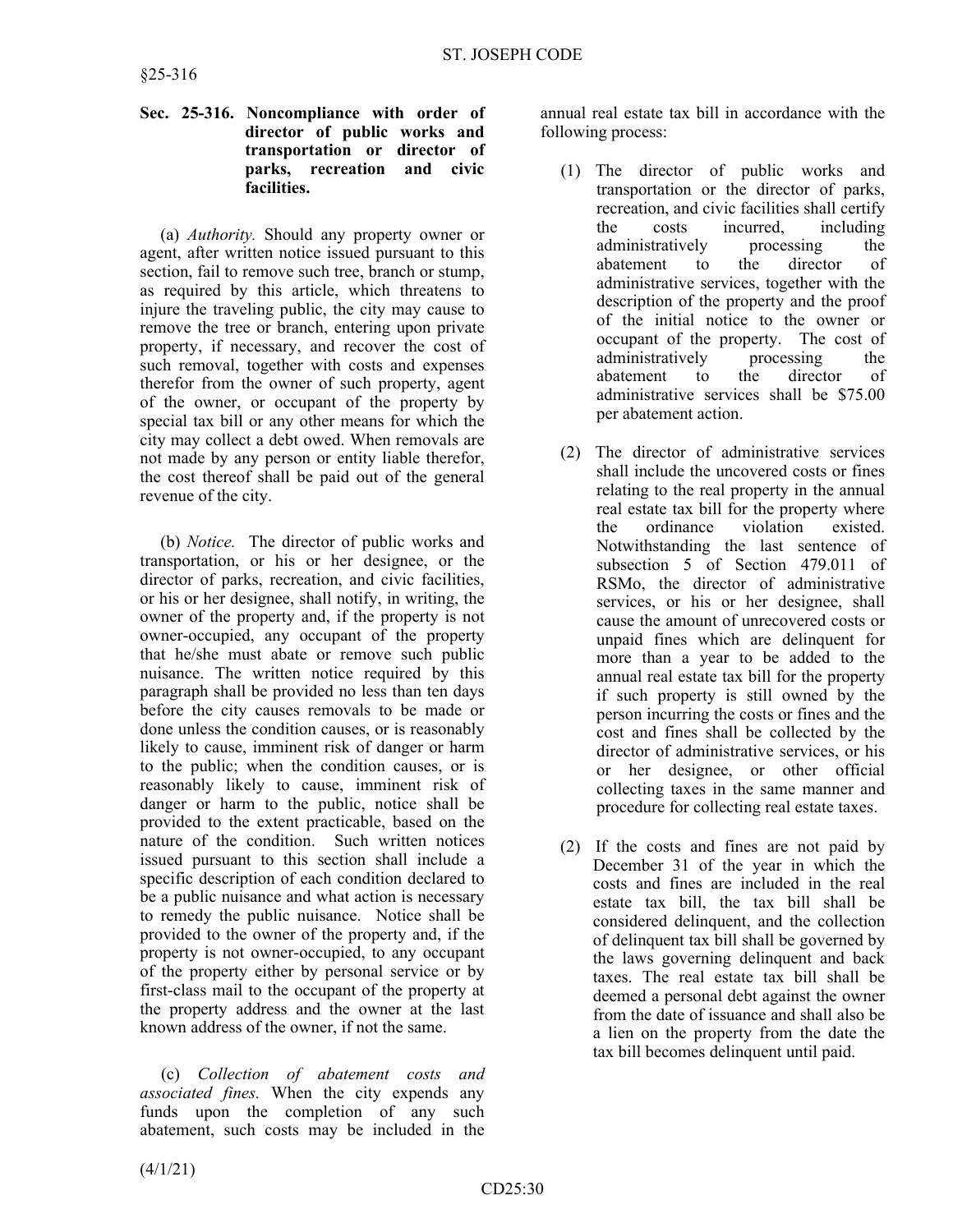- (4) Notice setting forth the costs shall be sent to the property owner and shall contain proof of the initial notice sent to the property owner.
- (5) The city may discharge all or any portion of the costs or fines added pursuant to this section to the real estate tax bill upon a determination by the city that a public benefit shall be gained by such discharge, and such discharge shall include any costs of tax collection, accrued interest, or attorneys' fees related to the real estate tax bill.

(G.O. 2819, 10-10-16)

#### **Sec. 25-317. Appeal of assessment.**

 Any person aggrieved by an assessment levied pursuant to this article shall have the right to appeal as established in Chapter 2, Article XIII of this code. Any such appeal shall operate as a stay to the imposition of any lien until the matter has been finally determined. (G.O. 2819, 10-10-16)

**Secs. 25-318--25-345. Reserved.** 

#### **ARTICLE VII. PERMITS FOR PARADES AND SPECIAL EVENTS**

#### DIVISION 1. PARADES

### **Sec. 25-346. Definitions.**

(a) *Parade*: Any parade, march, race, walk or procession, or any similar event, in or upon any street, park or other publicly owned property.

(b) *Parade permit*: A permit as required by this division. (Code 1969, § 19-25; G.O. 1537, 7-28-97; G.O. 1756, 3-20-00)

#### **Sec. 25-347. Parade permit required.**

 No person shall engage in, participate in, aid, form or start any parade, unless a parade permit shall have been obtained from the director of public works and transportation, or his or her designee.

(G.O. 1537, 7-28-97; G.O. 1756, 3-20-00)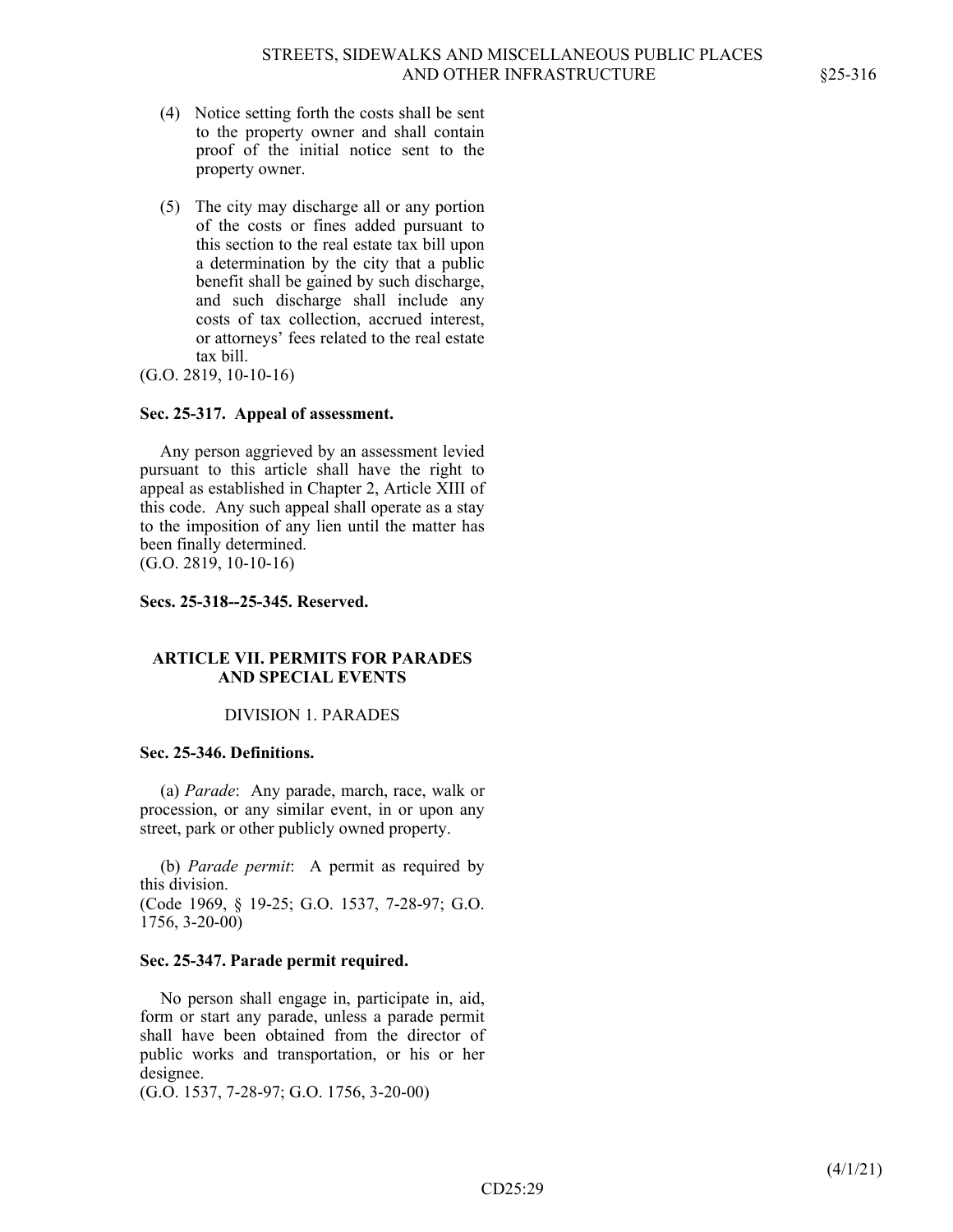### **Sec. 25-348. Parade permit application.**

 (a) Any person seeking a parade permit shall file an application with the director of public works and transportation, or his or her designee, on forms provided, not less than 30 days prior to the date on which the parade is to occur. A nonrefundable fee of \$25.00 shall be remitted with the application at the time of filing.

 (b) The parade permit application shall set forth the following information:

- (1) The name, address and telephone number of the person seeking to conduct said parade;
- (2) If the parade is proposed to be conducted for, on behalf of, or by an organization, the name, address and telephone number of the headquarters of the organization, and of all authorized representatives of such organization;
- (3) The name, address and telephone number of the person who will be the parade chairperson and who will be responsible for its conduct;
- (4) The date on which the parade is to occur;
- (5) The hours within which the parade is to occur;
- (6) The approximate number of persons who, and animals and vehicles which, will be participating in the parade, including the type of animals and a description of the vehicles;
- (7) A detailed drawing of the specific route to be traveled, including the starting point and the termination point;
- (8) A statement as to whether the parade will occupy all, or only a portion, of the width of the streets proposed to be traversed;
- (9) The location, by streets, of any assembly area or areas;
- (10) The time at which units of the parade will begin to assemble at any such assembly area or areas;
- (11) The interval of space to be maintained between units;
- (12) The name of the insurance company underwriting the parade and all applicable limits;
- (13) If the parade is designed to be held by, or on behalf of, or for any person other than the applicant, the applicant shall file with the director of public works and transportation, or his or her designee, a written communication from the person proposing to conduct the parade, authorizing the applicant to apply for the parade permit on his or her behalf; and
- (14) Any additional information which the director of public works and transportation, in conjunction with the director of community services,, the director of finance, the fire chief, the director of health, the director of parks and recreation, the police chief and the risk manager, shall find reasonably necessary to a fair determination as to whether a parade permit should be issued. (G.O. 1537, 7-28-97; G.O. 1756, 3-20-00)

# **Sec. 25-349. Standards for issuance.**

 The director of public works and transportation, or his or her designee, shall issue a parade permit as provided for hereunder when, from a consideration of the application and from such other information as may otherwise be obtained, he or she finds that:

- (1) The conduct of the parade will not substantially interrupt the safe and orderly movement of other traffic contiguous to its route;
- (2) The conduct of the parade will not require the diversion of so great a number of police officers to properly police the line of movement and the areas contiguous thereto as to prevent normal police protection to the city;
- (3) The conduct of the parade will not require the diversion of so great a number of ambulances as to prevent normal ambulance service to portions of the city other than that to be occupied by the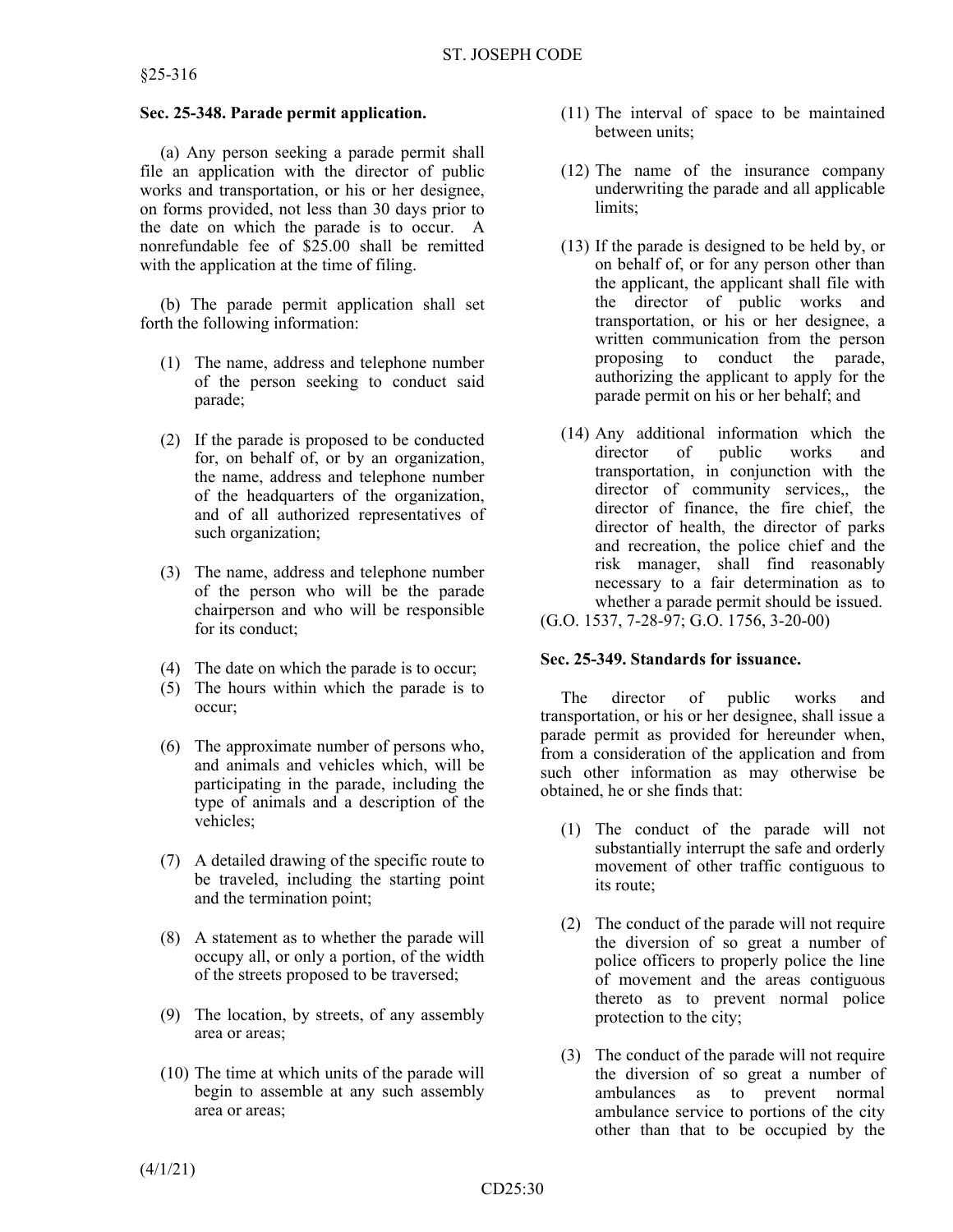proposed line of march and areas contiguous thereto;

- (4) The concentration of persons, animals and vehicles at assembly points of the parade will not unduly interfere with proper fire and police protection of, or ambulance service to, areas contiguous to such assembly areas;
- (5) The conduct of the parade will not interfere with the movement firefighting equipment en route to a fire;
- (6) The conduct of the parade is not reasonably likely to cause injury to persons or property, to provoke disorderly conduct or create a disturbance;
- (7) The parade is scheduled to move from its point of origin to its point of termination expeditiously and without unreasonable delays en route;
- (8) The applicant does not owe the city any money, including, but not limited to, amounts due for taxes, special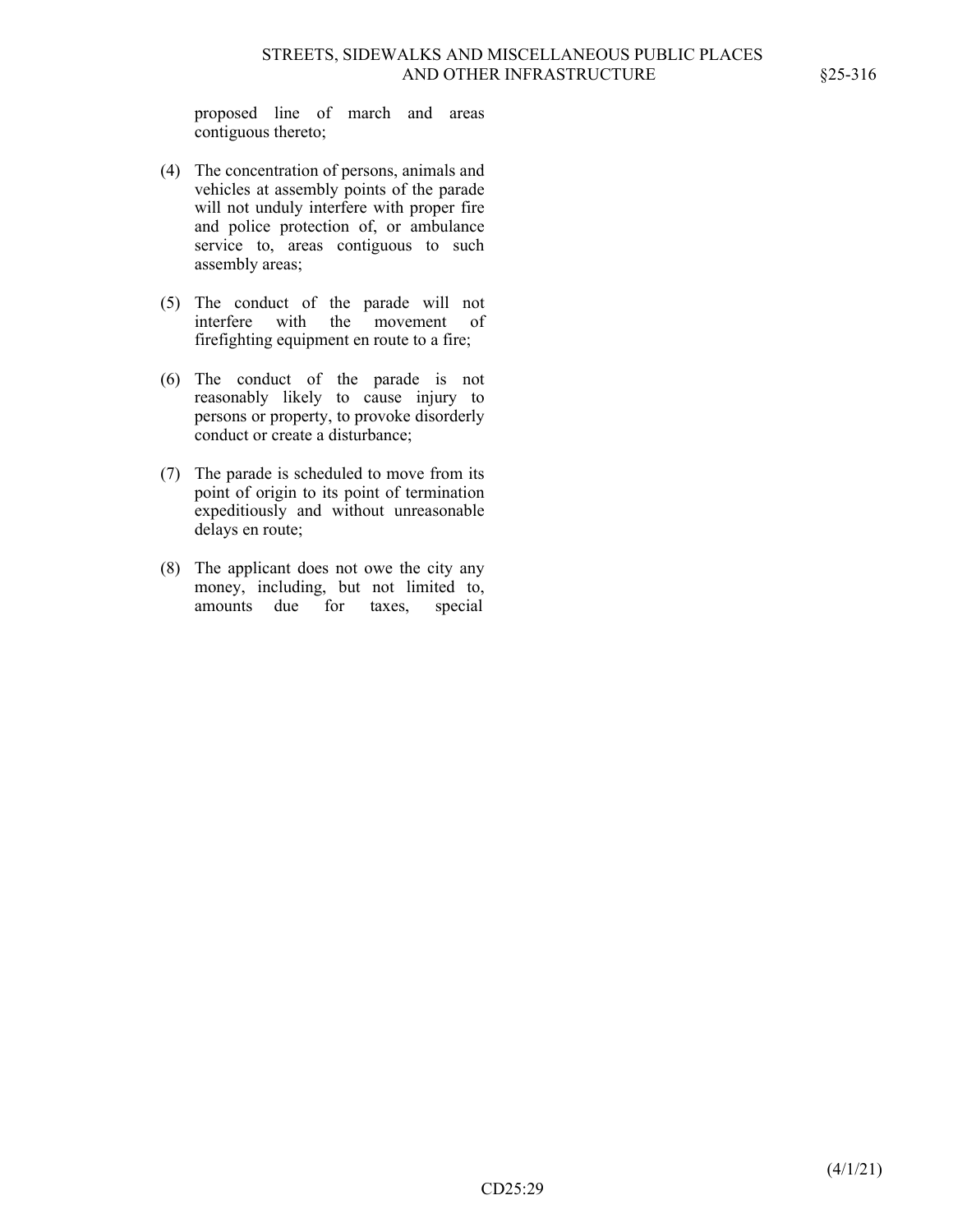assessments, license fees, permit fees, penalties, fines or utility service charges;

- (9) The risk manager has determined the requisite level of insurance, dependent on the magnitude of the parade, and verified that the city has been named as an additional insured; and
- (10) The applicant has fully complied with the requirements of Section 25-350 herein. (G.O. 1537, 7-28-97; G.O. 1756, 3-20-00)

#### **Sec. 25-350. Fee structure.**

 The director of public works and transportation shall consult with the director of community services, the fire chief, the director of health, the director of parks and recreation and the police chief and shall obtain from each cost estimates for any services that their departments may be requested or required by the applicant to provide in the attached special events checklist. All fees associated with such services shall be paid by the applicant at least ten days prior to the date on which the parade is to occur, or on the date the permit is issued, whichever is sooner. (G.O. 1537, 7-28-97; G.O. 1756, 3-20-00)

#### **Sec. 25-351. Notice of denial.**

 If the director of public works and transportation, or his or her designee, denies the parade permit application, he or she shall mail to the applicant, within ten business days following the date upon which the application was filed, a notice of said action.

(G.O. 1537, 7-28-97; G.O. 1756, 3-20-00)

# **Sec. 25-352. Appeal.**

 The applicant shall have the right to file a written appeal of the denial to the city manager within three business days of receiving the notice described in Section 25-351. The city manager shall act upon the appeal within five business days of its receipt.

(G.O. 1537, 7-28-97; G.O. 1756, 3-20-00)

#### **Sec. 25-353. Notice of approval; required content of parade permit.**

 If the director of public works and transportation, or his or her designee, approves the parade permit application, a parade permit shall be mailed to the applicant within ten business days following the date upon which the application was filed. Said parade permit shall contain the following information:

- (1) Starting time;
- (2) Minimum speed;
- (3) Maximum speed;
- (4) Maximum interval of space to be maintained between the units of the parade;
- (5) The portions of the streets to be traversed that may be occupied by the parade;
- (6) The maximum length of the permit in miles or fractions thereof;
- (7) The insurance coverage required by the risk manager;
- (8) The total fees to be assessed; and
- (9) Such other information necessary to the enforcement of this division.
- (G.O. 1537, 7-28-97; G.O. 1756, 3-20-00)

#### **Sec. 25-354. Possession of parade permit.**

 The parade chairman shall carry the parade permit upon his or her person throughout the course of the parade. (G.O. 1537, 7-28-97; G.O. 1756, 3-20-00)

# **Sec. 25-355. Compliance with law required.**

 The permittee hereunder shall comply with the terms and conditions of the parade permit, as well as all applicable laws and ordinances. (G.O. 1537, 7-28-97; G.O. 1756, 3-20-00)

#### **Sec. 25-356. Revocation of parade permit.**

 The director of public works and transportation, or his or her designee, shall have the authority to revoke a parade permit issued hereunder upon application of the standards set forth in Section 25-349.

(G.O. 1537, 7-28-97; G.O. 1756, 3-20-00)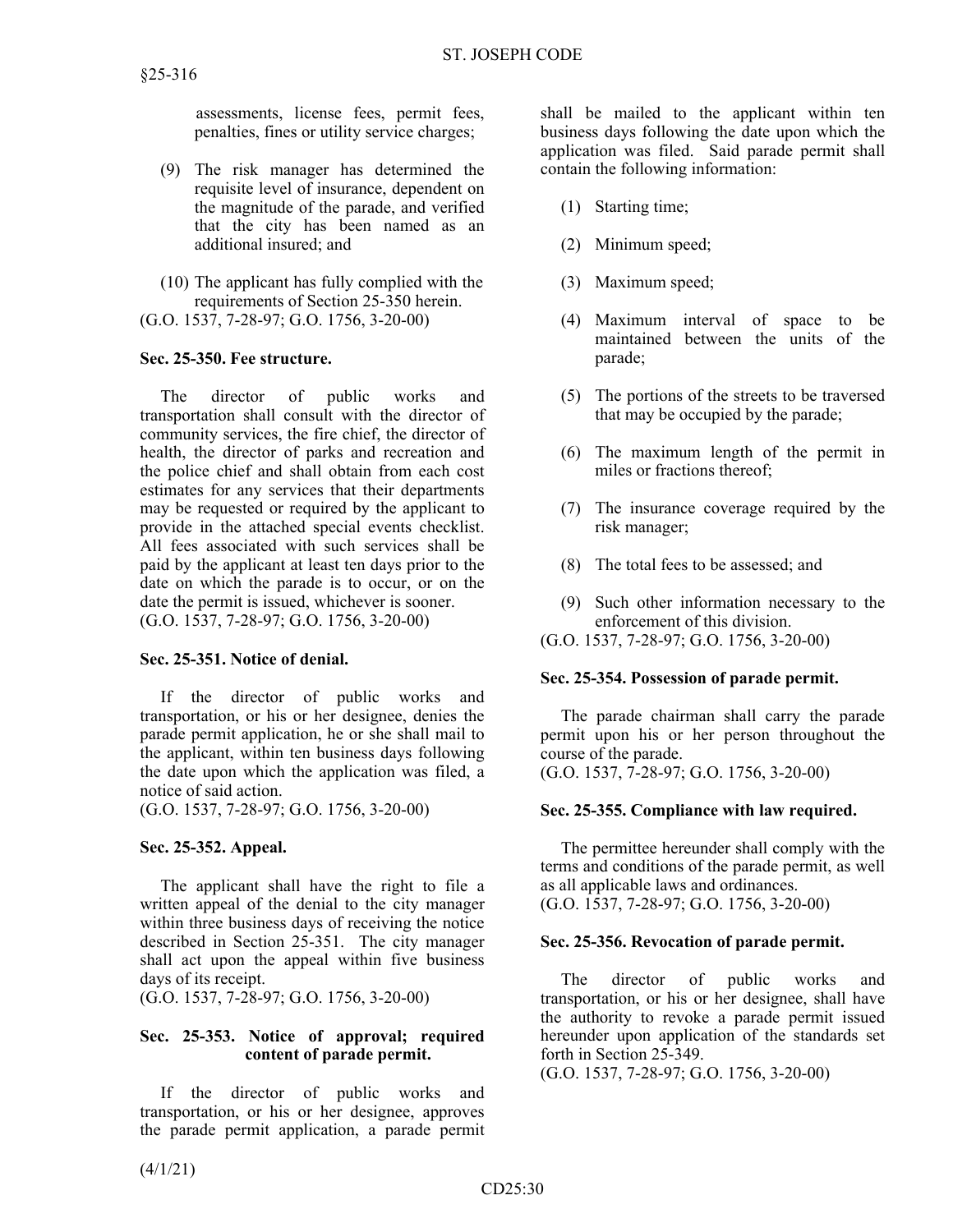#### **Sec. 25-357. Obstruction, interference, etc.**

 Whenever the director of public works and transportation, or his or her designee, issues a parade permit under this division, no nonparticipant in such parade shall obstruct, or in any way interfere, with the order of such march, parade or procession by any means whatsoever. (G.O. 1537, 7-28-97; G.O. 1756, 3-20-00)

#### **Sec. 25-358. Notice to city officials and staff.**

 Immediately upon the issuance of a parade permit, the director of public works and transportation, or his or her designee, shall send a copy of the same to:

- (1) The Mayor;
- (2) The city manager;
- (3) The director of finance;
- (4) The fire chief;
- (5) The director of health;
- (6) The director of parks and recreation;
- (7) The police chief;
- (8) The director of public works and transportation; and
- (9) The risk manager.
- (G.O. 1537, 7-28-97; G.O. 1756, 3-20-00)

# **Sec. 25-359. Exceptions.**

This article shall not apply to:

- (1) Funeral or wedding processions;
- (2) Students going to and from school classes or participating in education activities, providing such conduct is under the immediate direction and supervision of the proper school authorities; or
- (3) A governmental agency acting within the scope of its functions.
- (G.O. 1537, 7-28-97; G.O. 1756, 3-20-00)  **Cross reference(s)--**Traffic regulations relating to processions, § 28-551.

#### **Secs. 25-360--25-370. Reserved.**

### DIVISION 2. SPECIAL EVENTS

#### **Sec. 25-371. Definitions.**

(a) *Special event*: Any ceremony, show, exhibition, festival, pageant or gathering, or any similar event, excluding parades, in or upon any street, sidewalk, park or other publicly owned property.

(b) *Permit*: A permit as required by this division.

(G.O. 1537, 7-28-97; G.O. 1756, 3-20-00)

### **Sec. 25-372. Permit required.**

 No person shall engage in, participate in, aid, form or start any special event, as defined above, unless a permit shall have been obtained from the director of public works and transportation, or his or her designee.

(G.O. 1537, 7-28-97; G.O. 1756, 3-20-00)

#### **Sec. 25-373. Permit application.**

 (a) any person seeking a permit shall file an application with the director of public works and transportation, or his or her designee, on forms provided, not less than 30 days prior to the date on which the special event is to occur. A nonrefundable fee of \$25.00 shall be remitted with the application at the time of filing.

 (b) The permit application shall set forth the following information:

- (1) The name, address and telephone number of the person seeking to conduct the special event;
- (2) If the special event is proposed to be conducted for, on behalf of, or by an organization, the name, address and telephone number of the headquarters of the organization, and of all authorized representatives of such organization;
- (3) The name, address and telephone number of the person who will be the special event chairperson and who will be responsible for its conduct;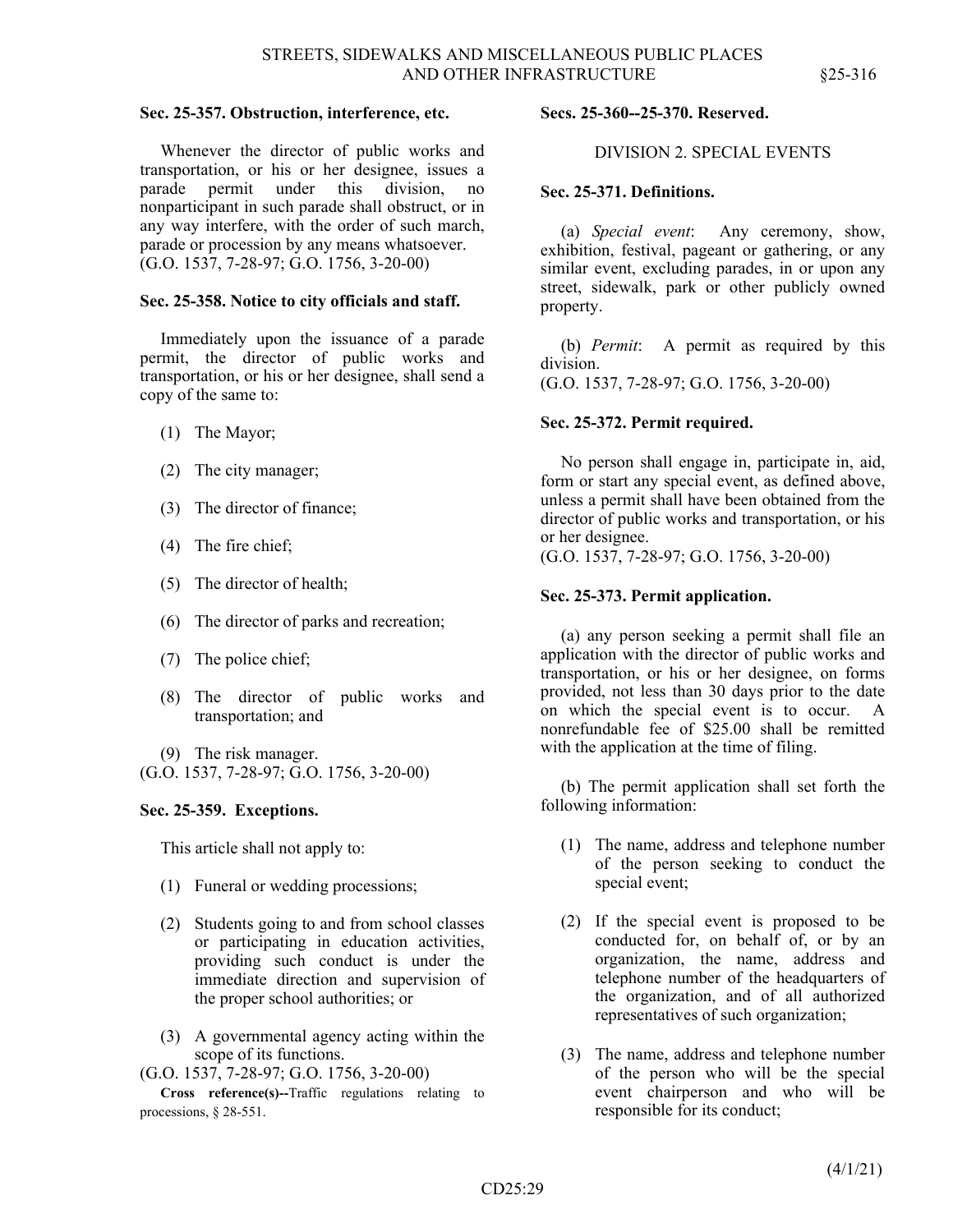- (4) The date on which the special event is to occur;
- (5) The hours within which the special event is to occur;
- (6) The approximate number of persons who will be participating in, or present at, the special event;
- (7) A detailed drawing of the specific area to be used;
- (8) A statement as to whether the special event will occupy all, or only a portion, of the street, sidewalk, park or other publicly owned property;
- (9) The name of the insurance company underwriting the special event and all applicable limits;
- (10) If the special event is designed to be held by, or on behalf of, or for any person other than the applicant, the applicant shall file with the director of public works and transportation, or his or her designee, a written communication from the person proposing to conduct the special event, authorizing the applicant to apply for the permit on his or her behalf; and
- (11) Any additional information which the director of public works and transportation, in conjunction with the director of community services, the director of finance, the fire chief, the director of health, the director of parks and recreation the police chief and the risk manager, shall find reasonably necessary to a fair determination as to whether a permit should be issued.

(G.O. 1537, 7-28-97; G.O. 1756, 3-20-00)

# **Sec. 25-374. Standards for issuance.**

 The director of public works and transportation, or his or her designee, shall issue a permit as provided for hereunder when, from a consideration of the application and from such other information as may otherwise be obtained, he or she finds that:

 (1) The conduct of the special event will not substantially interrupt the safe and orderly

movement of other traffic contiguous to its location;

- (2) The conduct of the special event will not require the diversion of so great a number of police officers to properly police the area, and those contiguous thereto, as to prevent normal police protection to the city;
- (3) The conduct of the special event will not require the diversion of so great a number of ambulances as to prevent normal ambulance service to portions of the city other than the area to be occupied, and those contiguous thereto;
- (4) The concentration of persons will not unduly interfere with proper fire and police protection of, or ambulance service to, the surrounding area;
- (5) The conduct of the special event will not interfere with the movement of firefighting equipment en route to a fire;
- (6) The conduct of the special event is not reasonably likely to cause injury to persons or property, to provoke disorderly conduct or create a disturbance;
- (7) The applicant does not owe the city any money, including, but not limited to, amounts due for taxes, special assessments, license fees, permit fees, penalties, fines or utility service charges;
- (8) The risk manager has determined the requisite level of insurance, dependent on the magnitude of the special event, and verified that the city has been named as an additional insured;
- (9) The applicant has notified all abutting property owners; and
- (10) The applicant has fully complied with the requirements of Section 25-375 herein.

(G.O. 1537, 7-28-97; G.O. 1756, 3-20-00)

# **Sec. 25-375. Fee structure.**

 The director of public works and transportation shall consult with the director of community services, the fire chief, the director of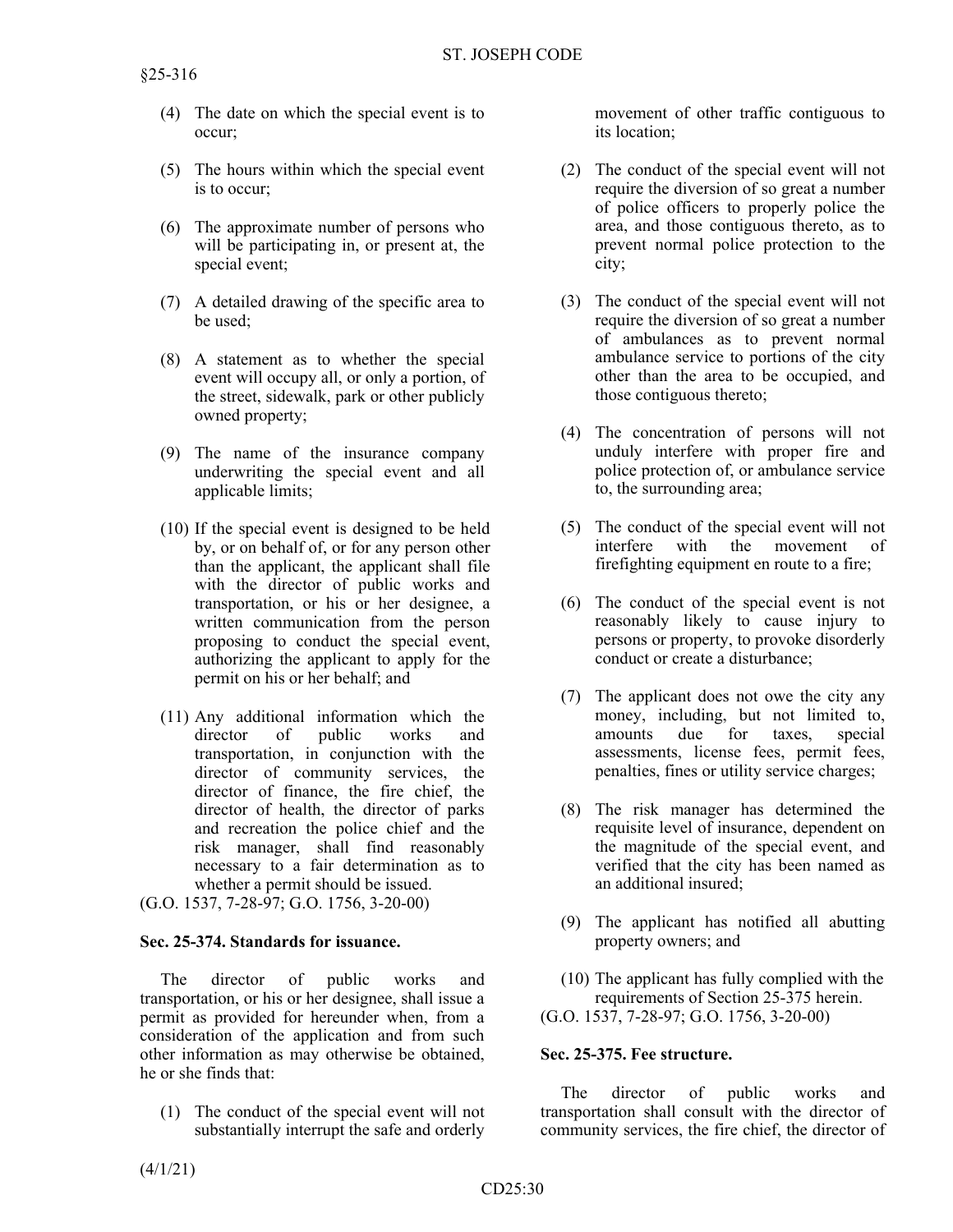health, the director of parks and recreation and the police chief and shall obtain from each cost estimates for any services that their departments may be requested or required by the applicant to provide in the attached special events checklist. Fees for such services shall be paid by the applicant at least ten days prior to the date on which the special event is to occur, or on the date the permit is issued, whichever is sooner. (G.O. 1537, 7-28-97; G.O. 1756, 3-20-00)

### **Sec. 25-376. Notice of denial.**

 If the director of public works and transportation, or his or her designee, denies the permit application, he or she shall mail to the applicant, within ten business days following the date upon which the application was filed, a notice of said action.

(G.O. 1537, 7-28-97; G.O. 1756, 3-20-00)

### **Sec. 25-377. Appeal.**

 The applicant shall have the right to file a written appeal of the denial to the city manager within three business days of receiving the notice described in Section 25-376. The city manager shall act upon the appeal within five business days of its receipt.

(G.O. 1537, 7-28-97; G.O. 1756, 3-20-00)

#### **Sec. 25-378. Notice of approval; required content of permit.**

 If the director of public works and transportation, or his or her designee, approves the permit application, a permit shall be mailed to the applicant within ten business days following the date upon which the application was filed. Said permit shall contain the following information:

- (1) The portions of the streets, sidewalks, park or other publicly owned property that may be occupied;
- (2) The insurance coverage required by the risk manager;
- (3) The total fees to be assessed; and
- (4) Such other information necessary to the enforcement of this division.
- (G.O. 1537, 7-28-97; G.O. 1756, 3-20-00)

#### **Sec. 25-379. Possession of permit.**

 The special event chairman shall carry the permit upon his or her person throughout the course of the special event.

(G.O. 1537, 7-28-97; G.O. 1756, 3-20-00)

#### **Sec. 25-380. Compliance with law required.**

 The permittee hereunder shall comply with the terms and conditions of the permit, as well as all applicable laws and ordinances. (G.O. 1537, 7-28-97; G.O. 1736, 3-20-00)

#### **Sec. 25-381. Revocation of permit.**

 The director of public works and transportation, or his or her designee, shall have the authority to revoke a permit issued hereunder upon application of the standards set forth in Section 25-374. (G.O. 1537, 7-28-97; G.O. 1756, 3-20-00)

#### **Sec. 25-382. Obstruction, interference, etc.**

 Whenever the director of public works and transportation, or his or her designee, issues a permit under this division, no nonparticipant in the special event shall obstruct, or in any way interfere, with the same by any means whatsoever.

(G.O. 1537, 7-28-97; G.O. 1756, 3-20-00)

#### **Sec. 25-383. Notice to city officials and staff.**

 Immediately upon the issuance of a permit, the director of public works and transportation, or his or her designee, shall send a copy of the same to:

- (1) The mayor;
- (2) The city manager;
- (3) The director of finance;
- (4) The fire chief;
- (5) The director of health;
- (6) The director of parks and recreation;
- (7) The police chief;
- (8) The director of public works and transportation; and
- (9) The risk manager.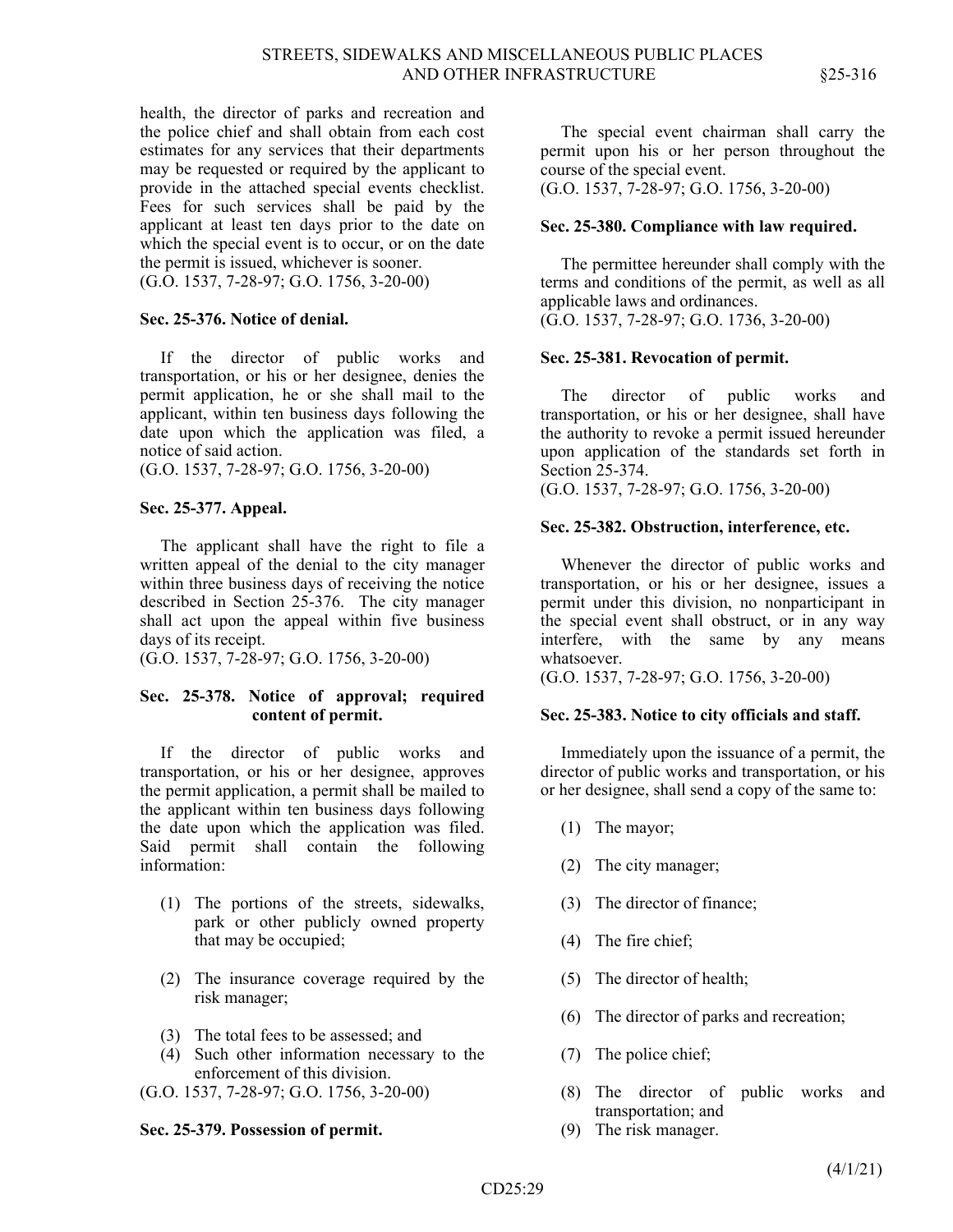§25-316

(G.O. 1537, 7-28-97; G.O. 1756, 3-20-00)

### **Sec. 25-384. Exceptions.**

This article shall not apply to:

- (1) Funeral or wedding processions;
- (2) Students going to and from school classes or participating in education activities, providing such conduct is under the immediate direction and supervision of the proper school authorities; or
- (3) A governmental agency acting within the scope of its functions.

(G.O. 1537, 7-28-97; G.O. 1756, 3-20-00)

 **Cross reference(s)--**Traffic regulations relating to processions, § 28-551.

### **ARTICLE VIII. ARTICLES IN PUBLIC WAYS.**

#### **Sec. 25-400. Obstructions on public ways – abatement.**

 (a) No person shall place or deposit any goods, wares, merchandise or similar articles in or upon any street, alley, sidewalk or footway, or cause or permit such to be done, except as permitted pursuant to the authority granted in this code. Such articles specifically include, but are not limited to dumpsters, debris, vending machines, and goods for sale.

 (b) No owner, occupant or person in charge of any house, building, lot or premises shall leave, place or deposit or cause to be left, placed or deposited or suffer or allow to remain in or upon any public way, including, but not limited to, any sidewalk, curb or gutter in front of or alongside thereof any solid waste, except for that which has been placed in appropriate containers and set out for collection. Permits for certain items may be permissible in compliance with the standards of the department of public works and transportation.

 (c) Objects that limit the vertical passage space, protrude into the circulation route, or reduce the clearance width of the public sidewalk shall not be permitted.

 (d) The minimum horizontal clearance width of all public sidewalks shall be maintained at five feet, except in instances where the existing sidewalk is a lesser width. In such an instance, no restrictions in the existing clearance width shall be made whatsoever. The vertical clearance height shall be 80 inches.

(G.O. 1802, 10-30-00; G.O. 1950, 6-9-03; G.O. 2819, 10-10-16)

### **Sec. 25-401. Noncompliance with order of director of public works and transportation.**

 (a) *Authority.* Should any property owner, agent, or occupant, after written notice issued pursuant to this section fail to remove objects, substances or obstructions, as required by this article, which threatens to injure the traveling public, the city may cause to remove the objects, substances, or obstructions, entering upon private property, if necessary, and recover the costs of such removals, together with costs and expenses therefor from the owner of such property, agent of the owner, or occupant of the property by special tax bill or any other means for which the city may collect a debt owed. When such removals are not made by the owner liable therefor, the cost thereof shall be paid out of the general revenue of the city. The cost of administratively processing the abatement to the director of administrative services shall be \$75.00 per abatement action, which may be collected in any manner in which costs and expenses of removal may be collected.

 (b) *Notice.* The director of public works and transportation, or his or her designee, shall notify, in writing, the owner of the property and, if the property is not owner-occupied, any occupant of the property that he/she must abate or remove such objects, substances, or obstructions. The written notice required by this paragraph shall be provided no less than ten days before the city causes removals to be made or done unless the condition causes, or is reasonably likely to cause, imminent risk of danger or harm to the health, safety and/or welfare of the public; when the condition causes, or is reasonably likely to cause, imminent risk of danger or harm to the public, notice shall be provided to the extent practicable based on the nature of the condition. Such written notices issued pursuant to this section shall include a specific description of each condition declared to be a public nuisance and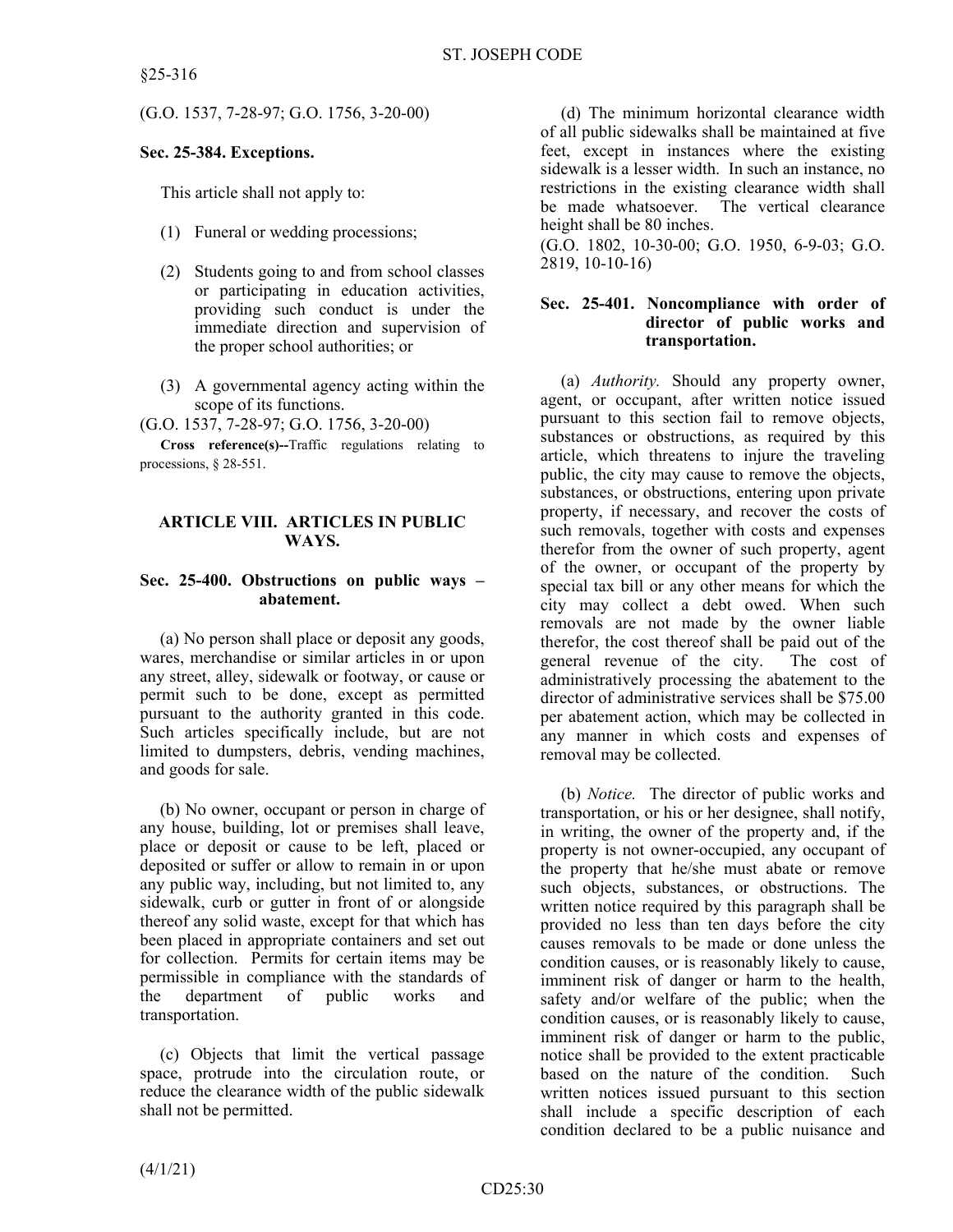what action is necessary to remedy the public nuisance. Notice shall be provided to the owner of the property and, if the property is not owneroccupied, to any occupant of the property either by personal service or by first-class mail to the occupant of the property at the property address and the owner at the last known address of the owner, if not the same. Both the owner and occupant, if any, shall be and remain jointly and severally liable for any such costs, including all applicable administrative processing fees.

 (c) *Collection of abatement costs and associated fines.* When the city expends any funds upon the completion of any such abatement, such costs may be included in the annual real estate tax bill in accordance with the following process:

- (1) The director of public works and transportation shall certify the costs incurred, including administratively processing the abatement to the director of administrative services, together with the description of the property and the proof of the initial notice to the owner or occupant of the property. The cost of administratively processing the abatement to the director of administrative services shall be \$75.00 per abatement action.
- (2) The director of administrative services shall include the uncovered costs or fines relating to the real property in the annual real estate tax bill for the property where the ordinance violation existed. Notwithstanding the last sentence of subsection 5 of Section 479.011 of RSMo, the director of administrative services, or his or her designee, shall cause the amount of unrecovered costs or unpaid fines which are delinquent for more than a year to be added to the annual real estate tax bill for the property if such property is still owned by the person incurring the costs or fines and the cost and fines shall be collected by the director of administrative services, or his or her designee, or other official collecting taxes in the same manner and procedure for collecting real estate taxes.
- (3) If the costs and fines are not paid by December 31 of the year in which the

costs and fines are included in the real estate tax bill, the real estate tax bill shall be considered delinquent, and the collection of delinquent tax bill shall be governed by the laws governing delinquent and back taxes. The real estate tax bill shall be deemed a personal debt against the owner from the date of issuance, and shall also be a lien on the property from the date the real estate tax bill becomes delinquent until paid.

- (4) Notice setting forth the costs shall be sent to the property owner and shall contain proof of the initial notice sent to the property owner.
- (5) The city may discharge all or any portion of the costs or fines added pursuant to this section to the real estate tax bill upon a determination by the city that a public benefit shall be gained by such discharge, and such discharge shall include any costs of tax collection, accrued interest, or attorneys' fees related to the tax bill.

(G.O. 1950, 6-9-03; G.O. 2819, 10-10-16)

# **Sec. 25-402. Storage, redemption, sale.**

 Any item or article removed pursuant to this article, having any apparent monetary value, beyond salvage value, shall be transported to a storage area or lot at the expense of the owner or person in custody thereof. It shall then be stored for a period of at least 30 days, and the person entitled to possession thereof may redeem the property by payment to the city of the actual cost of its removal and a reasonable storage and administrative processing fee in the amount of \$75.00. If any item is unredeemed after the expiration of the 30 day period, the director of public works and transportation, or his or her designee, may sell it to the highest bidder or, if it has no sale value, may otherwise dispose of it. Any money received from the disposal of any item shall be applied to the costs charged to the person or entity responsible for payment for the removal or abatement associated with the item.

 (1) *Notice of sale.* Prior to the sale of any such property obtained pursuant to this article, the director of public works and transportation, or his or her designee, shall cause to be posted in city hall, at the place of storage and in at least one other